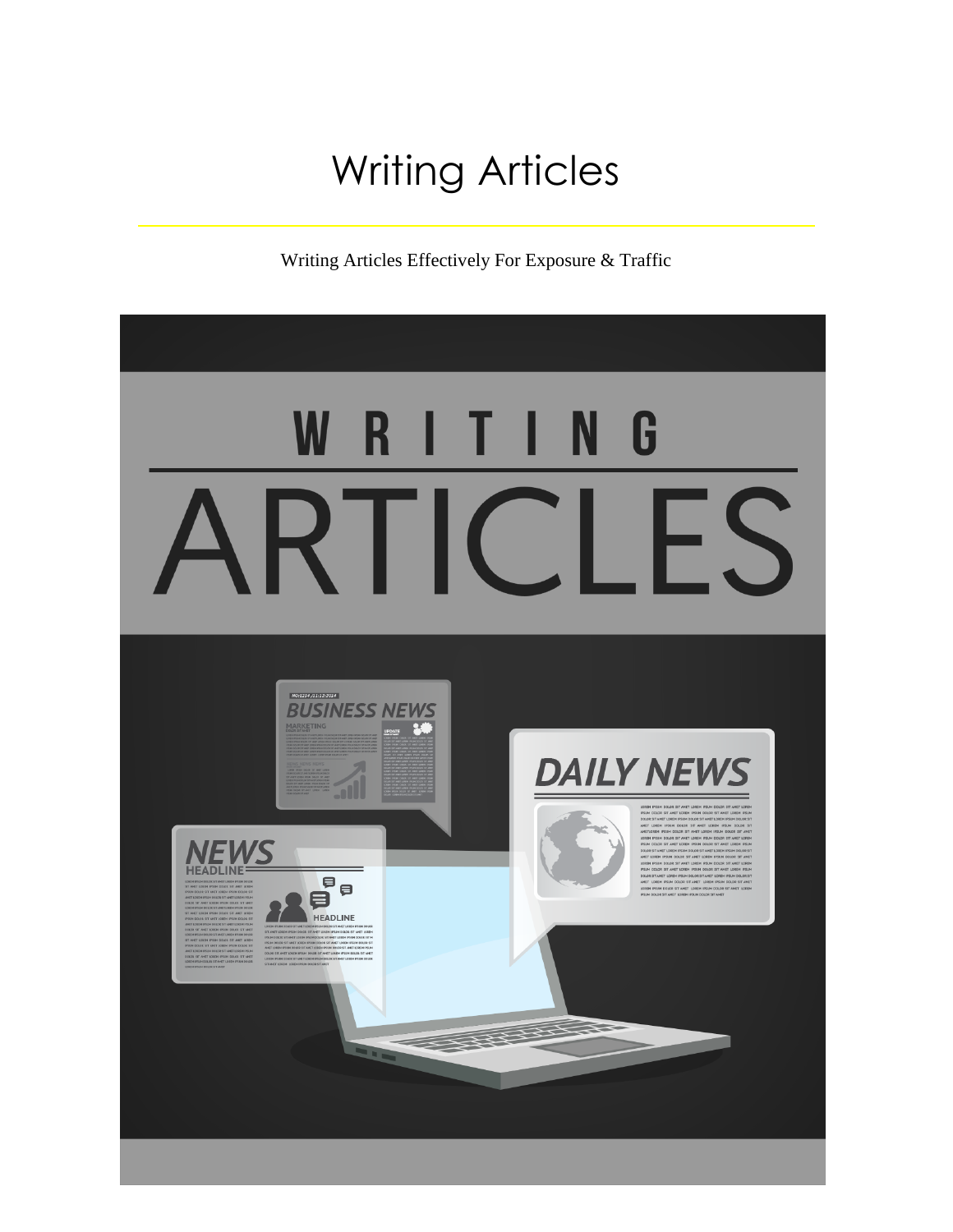# **Table of Contents**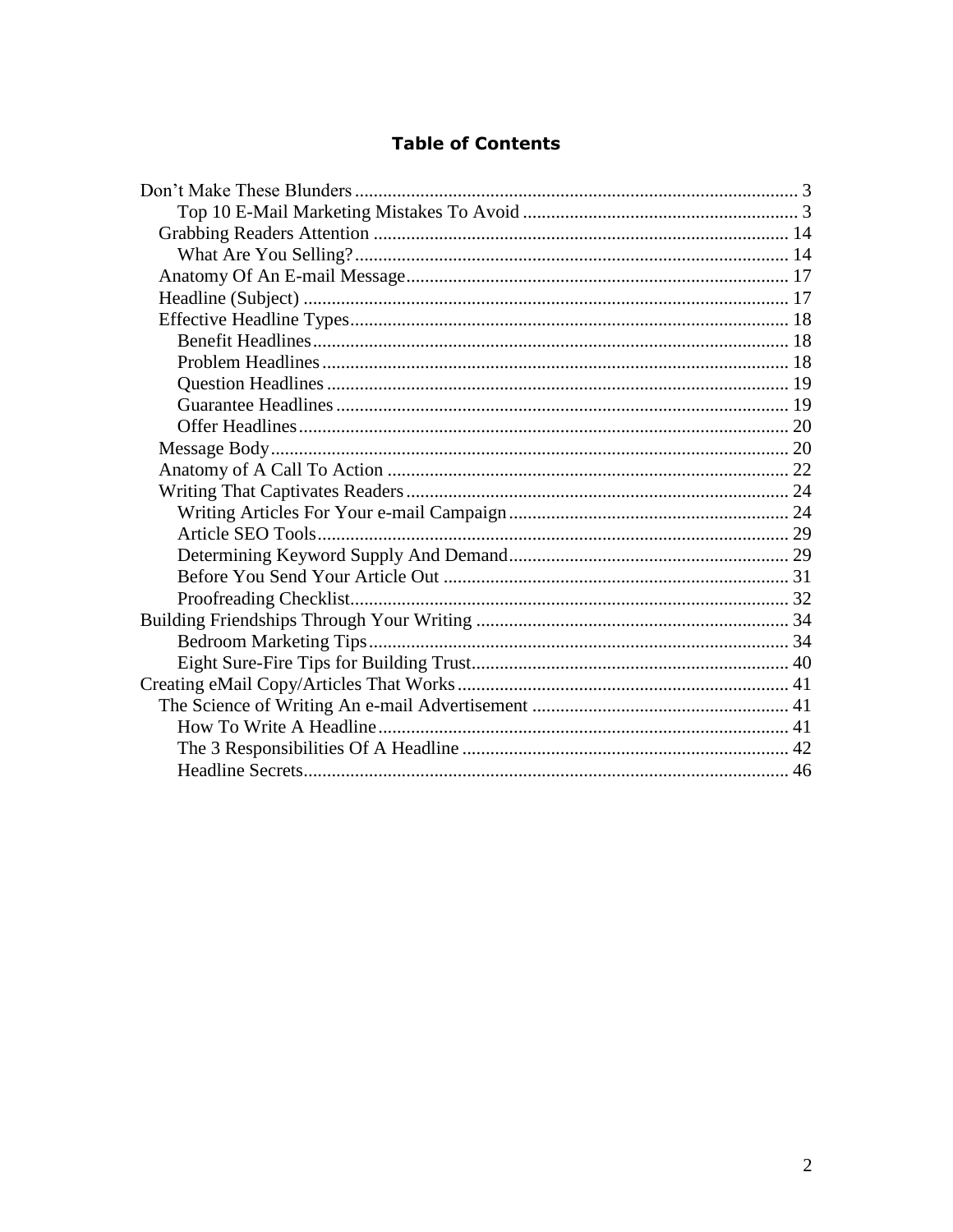# <span id="page-2-0"></span>**Don't Make These Blunders**

I finished up Chapter 1 by writing this:

# *"There's a lot of money to be made with properly prepared and correctly executed e-mail marketing."*

The key words in that statement are: properly prepared and correctly executed.

It doesn't matter how good your intentions are and it doesn't matter how butt-kicking good your offer is. If you blow the basic rules of e-mail marketing, you're headed for disaster.

Here's a checklist of what NOT to do when you're depending on e-mail to boost your revenue:

# <span id="page-2-1"></span>**Top 10 E-Mail Marketing Mistakes To Avoid**

#### **Failing To Obey The CAN-SPAM Act**

The CAN-SPAM Act of 2003 (Controlling the Assault of Non-Solicited Pornography and Marketing Act) was passed into law by the United States Congress to establish rules for companies that use e-mail for marketing or other commercial purposes.

The law affects any U.S.-based company or person that sends e-mail containing advertising that promotes a product or service.

Transactional e-mail, which is e-mail that is used solely to update a customer with information that is relative to his or her account or order, is generally exempt from most provisions of the Act except that it may not use "false or misleading routing information."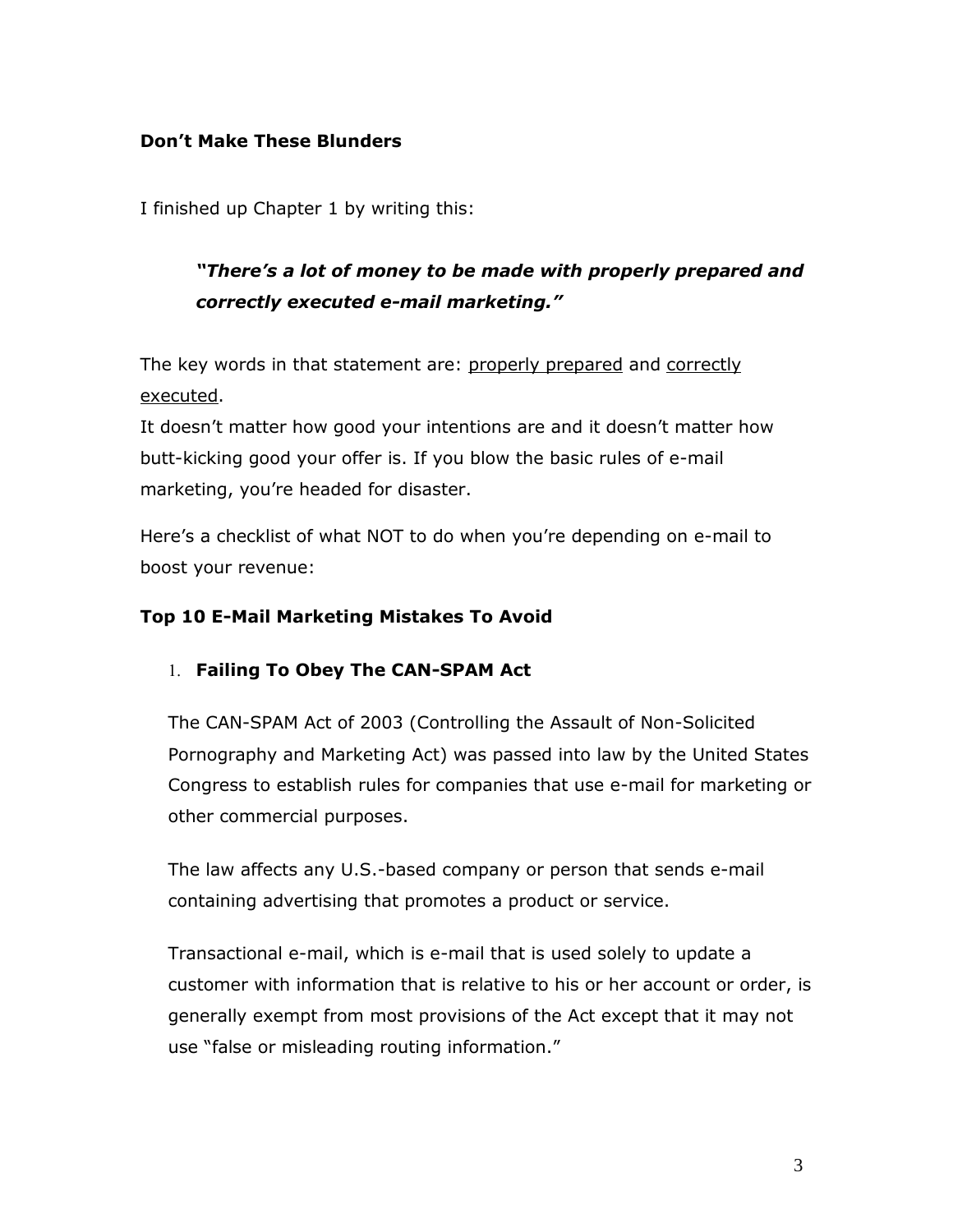The United States Federal Trade Commission (FTC) is charged with the responsibility of enforcing the CAN-SPAM Act and the United States Department of Justice (DOJ) is authorized to pursue criminal actions against violators of the Act.

#### CAN-SPAM Act Overview

You can read the entire Act at the FTC's [web site](http://www.ftc.gov/spam) if you want to. Here's is an in-depth summary of the provisions:

#### **No False or Misleading Headings**

This means that the "From" and "To" message headers, as well as the routing information that shows the originating mail server address, must accurately represent where the mail was sent from, who sent it, and to whom it is addressed.

#### **No Deceptive Subject Lines**

You are not allowed to create mail subject lines that are deceptive or that mislead the reader as to what the body of the e-mail contains.

#### **Unsubscribe Link Required**

You must provide a mechanism such as a return e-mail address or a clickable link that enables the e-mail recipient to be removed from your mailing list. It is permissible to create a web-based form that provides the recipient with e-mail management options such as the ability to opt out of only certain types of messages as long as there is also an option to be removed from the list entirely. Once you receive an opt-out request you have 10 business days to make sure that no more mail is sent to that address.

The Act also prohibits you from selling or otherwise giving that e-mail address to anyone else for marketing purposes.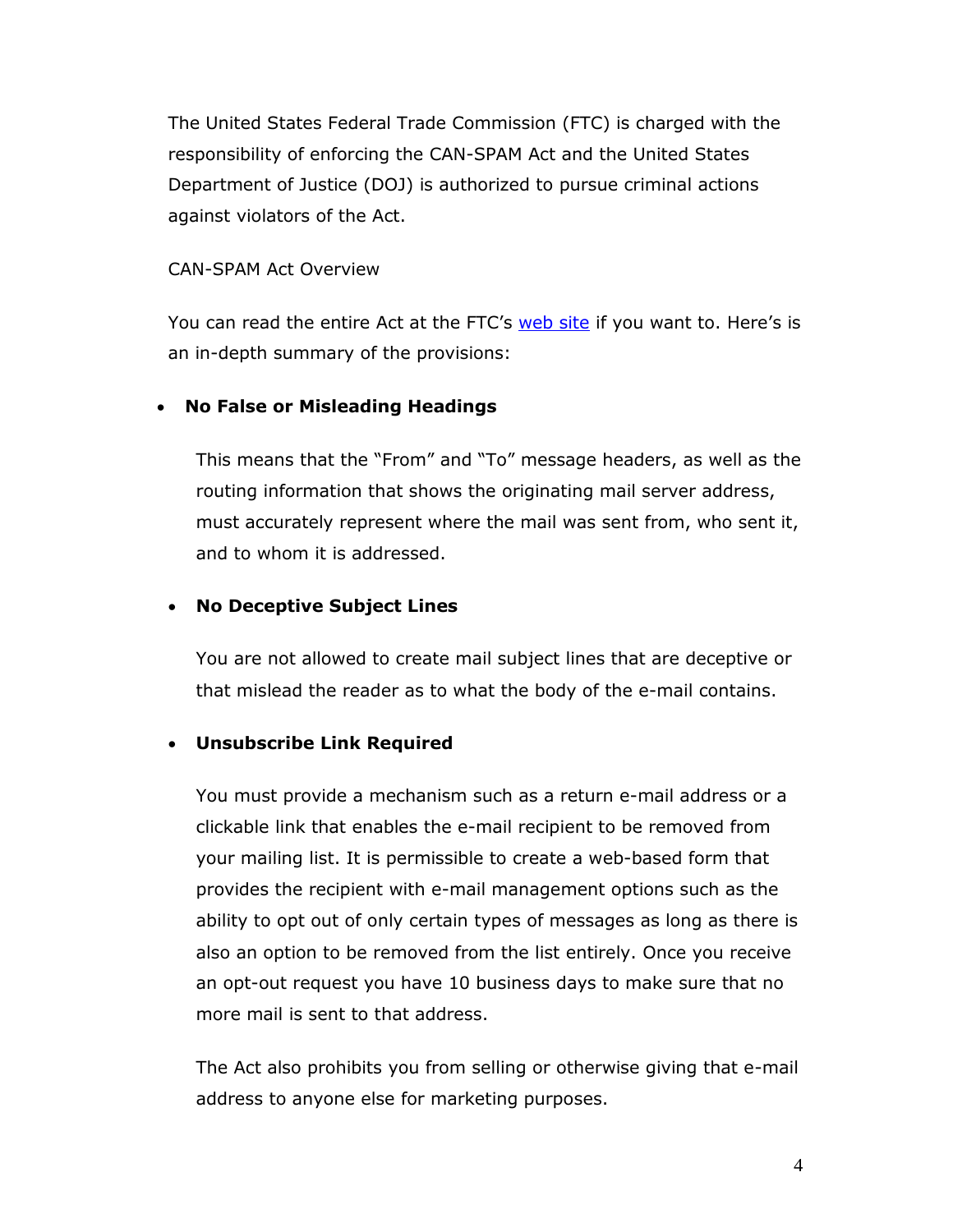# **All Commercial E-mail Must Be Identified As Such And It Must Contain The Sender's Postal Address.**

Any commercial e-mail must contain a statement indicating that it is an advertisement as well as instructions on how to opt out from receiving future e-mail. You must also include your complete physical address somewhere in the body of the e-mail message.

# **Penalties For Violation Of The CAN-SPAM Act**

Every violation of the Act, which means every individual e-mail you send that is not in full compliance, makes you subject to a fine of up to \$11,000. Certain violations may also make you liable for additional fines and penalties under laws that regulate false or deceptive advertising.

In addition to all of the provisions listed above, the Act provides for additional fines and penalties for anyone who does any of the following:

- Collects or "harvests" e-mail addresses from any Web site containing a notice prohibiting the collection of e-mail addresses from the Web site for the purposes of commercial mailing.
- Automatically generates e-mail addresses using a random or systematic combination of alphanumeric characters designed to eventually "discover" actual e-mail addresses at any domain. This is commonly called a "dictionary attack."
- Uses any automated method to register for multiple e-mail accounts for the purpose of sending commercial e-mail.
- Relays e-mail through any server, network or computer, including the use of open relays or open proxies, without the permission of the owner. Permission from the owner is not a defense against sending e-mail that otherwise violates any provision of the Act.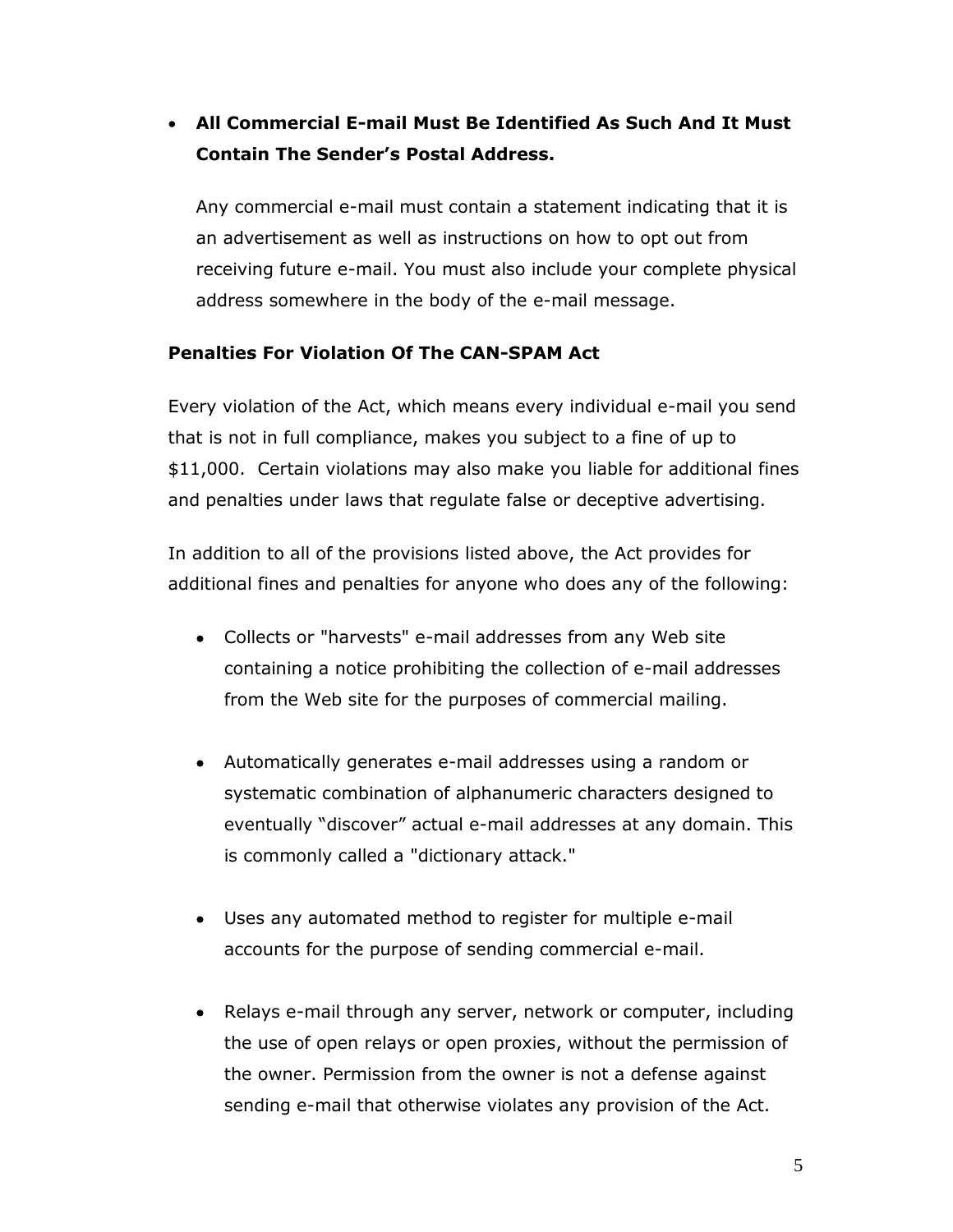In addition to all of the above, the DOJ is authorized to prosecute anyone who commits any of the following violations:

- Uses any computer to send commercial e-mail without the permission of the computer's owner. This can include using your employer's computer to send your personal commercial e-mail while you are at work.
- Uses any computer to relay e-mail messages with the intent of providing misleading information about the actual source of the email.
- Creates false headers in multiple e-mail messages and then transmits those messages with the false heading intact.
- Registers for multiple e-mail accounts or domain names while providing false or misleading information about the registrant's actual identity.
- Falsely states that he or she is the owner of multiple Internet Protocol (IP) addresses that are used for sending commercial email messages.

#### **Failing To Test Your e-mail Message Before You Send It**

e-mail can be displayed differently in different browsers and e-mail clients. That's why it's important to send a few test messages and to then read those test messages using the most commonly used browsers and e-mail clients in order to make sure that what readers see is what you intended them to see.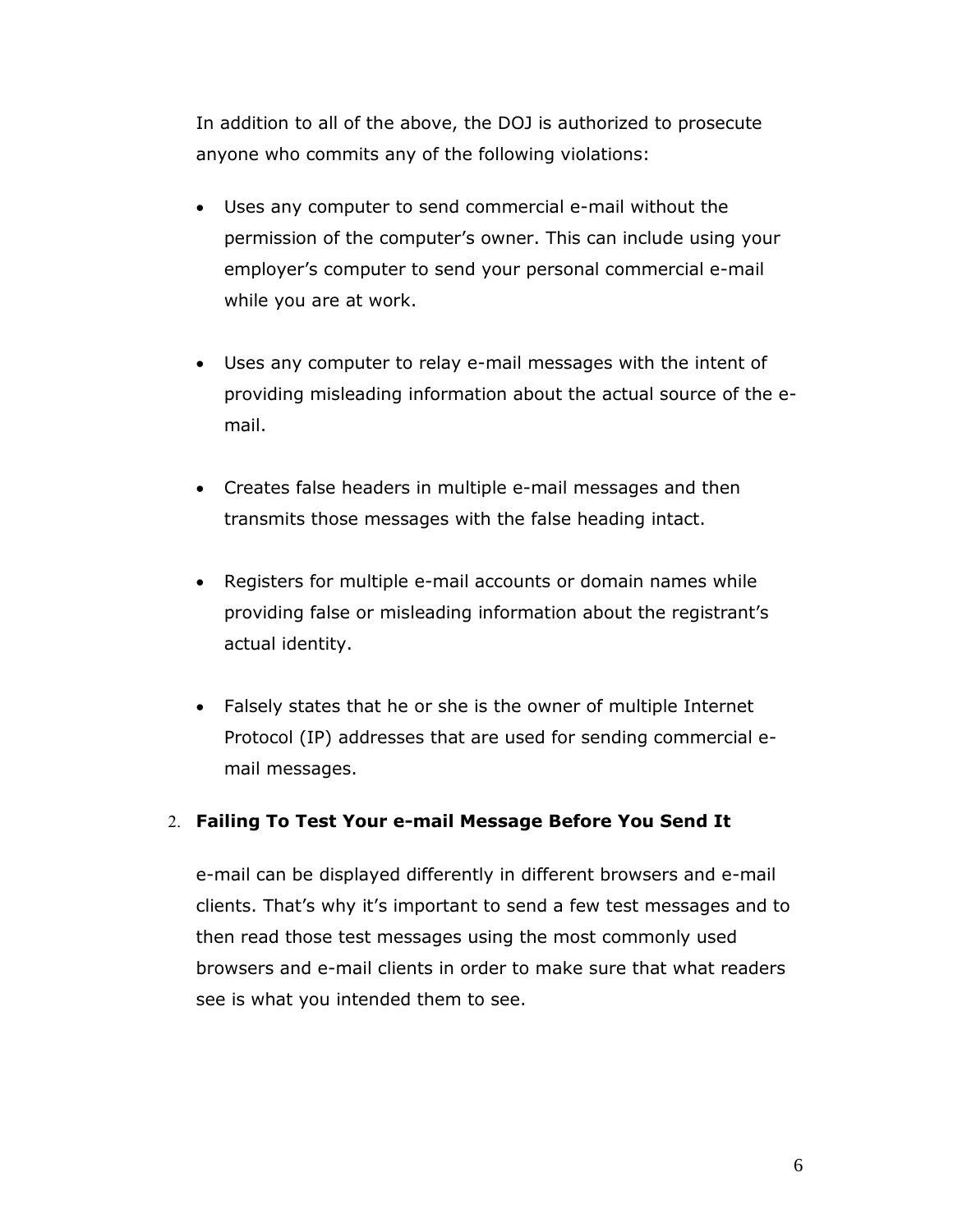#### **Failing To Use A SPAM Checker Before You Send Your e-mail**

With so many Internet Service Providers (ISPs) and Internet users running SPAM-blocking software, it has never been more important to see how your e-mail stacks up against the electronic gate guardians that are going to try and stop your reader from receiving it.

There are a variety of SPAM checkers available. Run a search on Google using the term "spam checking software" for a list of them.

#### **Forgetting About The "Preview Pane"**

Most people have their e-mail clients set up so that all new e-mail messages are displayed in a preview pain. Depending upon their preferences, that preview pane may just display the "To", "From" and "Subject" headers, or it may display all of those as well as the first few sentences of the body of the e-mail.

This means that your e-mail may get scanned for about 1 second by readers before they decide whether they are going to open the message or read it.

Knowing that, you'd better be sure that you've designed your e-mail so that the really good stuff shows up in the preview pane.

# **Failing to Use Enough White Space**

If you make your e-mail message too long, or you try to cram too many words into a paragraph, your readers' eyes are going to instantly glaze over and they are going to hit the delete key.

Keep your e-mail messages short and get right to the point. Keep your paragraphs short as well.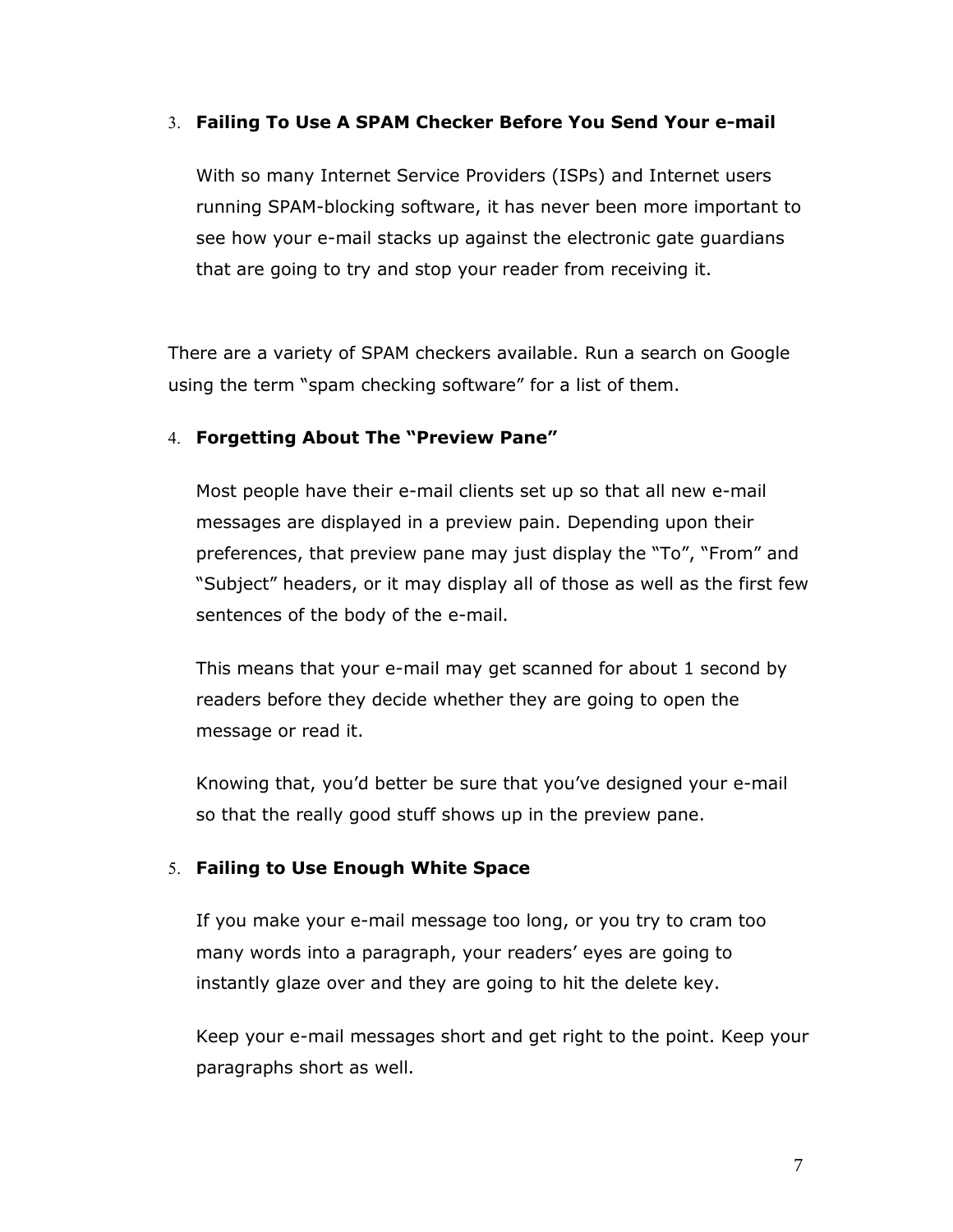Take a lesson from the way I've written this book. Short sentences and short paragraphs and no "fluff."

Don't make your text message too text heavy, either. Do you like receiving pages of text? Probably not. There aren't too many people who do. Because few enjoy reading pages of promotional copy, keep your e-mails short and to the point. If you want people to respond, be sure your message is sent at the right time and includes a compelling offer.

# **Failure To Test All Imbedded Links**

What a waste of time and effort it is to send out an e-mail campaign only to discover that the link to your web site or order page was malformed and it doesn't work. Test, test and then test again before you mail.

# **Locking Prospects Into One Contact Method**

Giving prospects only one way to respond to you will cost you sales. Just because you think that e-mail is the best way to communicate doesn't mean that your prospect does. Some people are willing to read e-mail and click on a link to visit a web site, but they're not going to buy unless they can call on the phone or mail in a check.

The CAN-SPAM Act requires you to include your address anyway, so why not add a telephone number as well. In fact, why not add a tollfree telephone number while you're at it.

There are plenty of places to get virtual toll-free numbers for dirt cheap. You can either program them to ring on your home or cellular phone, or you can forward all calls to voice mail and return calls at you convenience.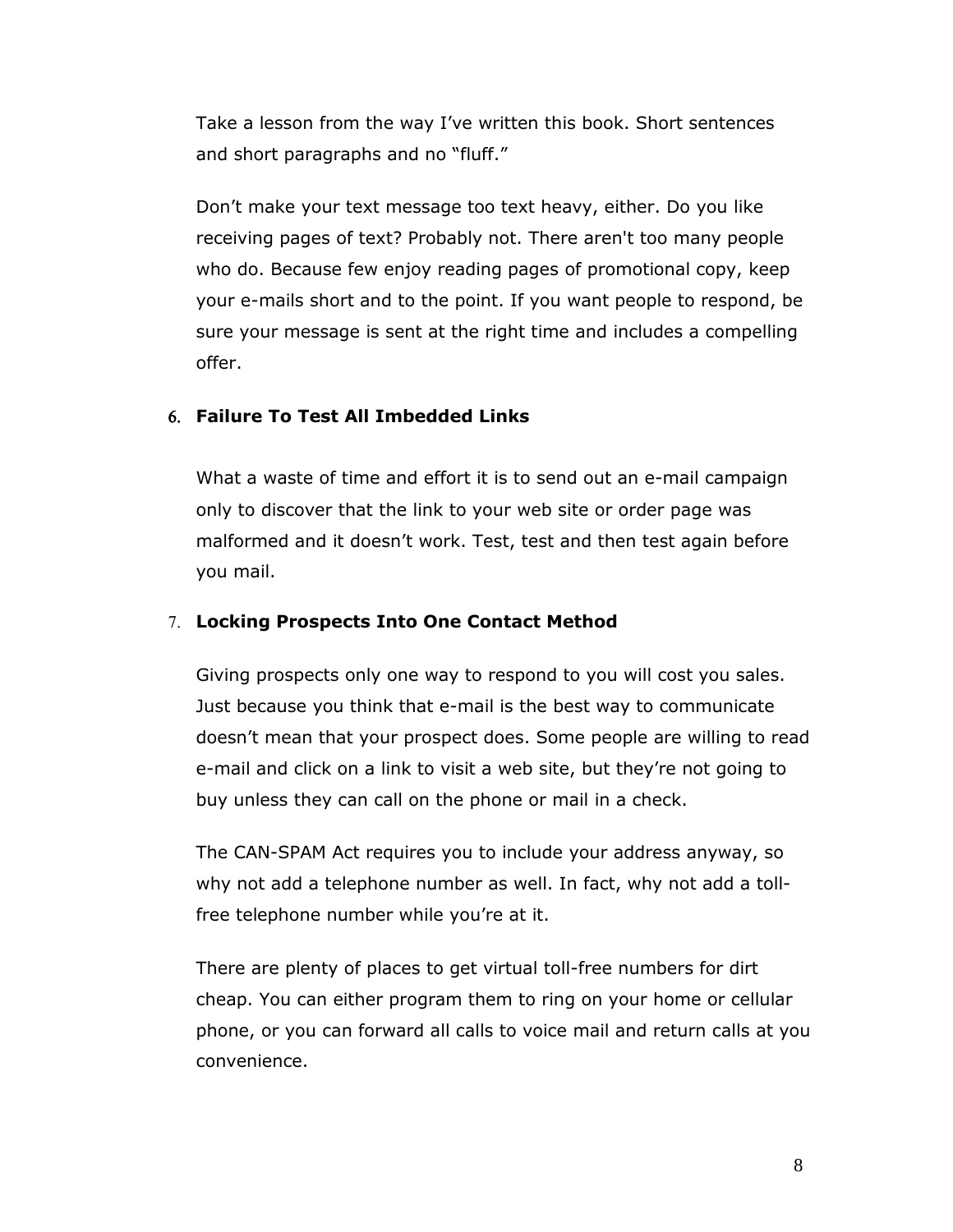The appearance of a toll-free number in your e-mail marketing messages is also going to raise your credibility quite a few notches in a skeptical prospect's mind.

## **Ignoring Your Bounce Rate**

If you're sending e-mail, you can bet some of it is bouncing. You need to be aware of not only how many messages are bouncing, but why they are bouncing. Finding out how much e-mail is bouncing and why can be as simple as checking your mail server logs. Most hosting accounts provide them as well as a tool to view them.

If you have access to the actual bounced mail, the reason that mail bounced will usually be included somewhere in the message.

Mail bounces for a lot of reasons, and knowing why yours is not reaching its intended audience can help you keep your mailing list clean and responsive. Although there is supposed to be a uniform list of bounced mail reason codes, far too many ISPs have created their own versions. That's why I'm going to provide you with the reasons why mail bounces and not the codes that you might find in your mail log.

#### **Top Ten Reasons Why e-mail Bounces**

# *1) Hard Mail Bounce*

This is dead mail. It can't be delivered now or later. This kind of bounce usually means that the person no longer has that e-mail address or the mail server at that domain no longer exists

These dead addresses should be removed from your list right away. If the addresses belong to customers and you have their phone numbers, there's nothing that says you can't call and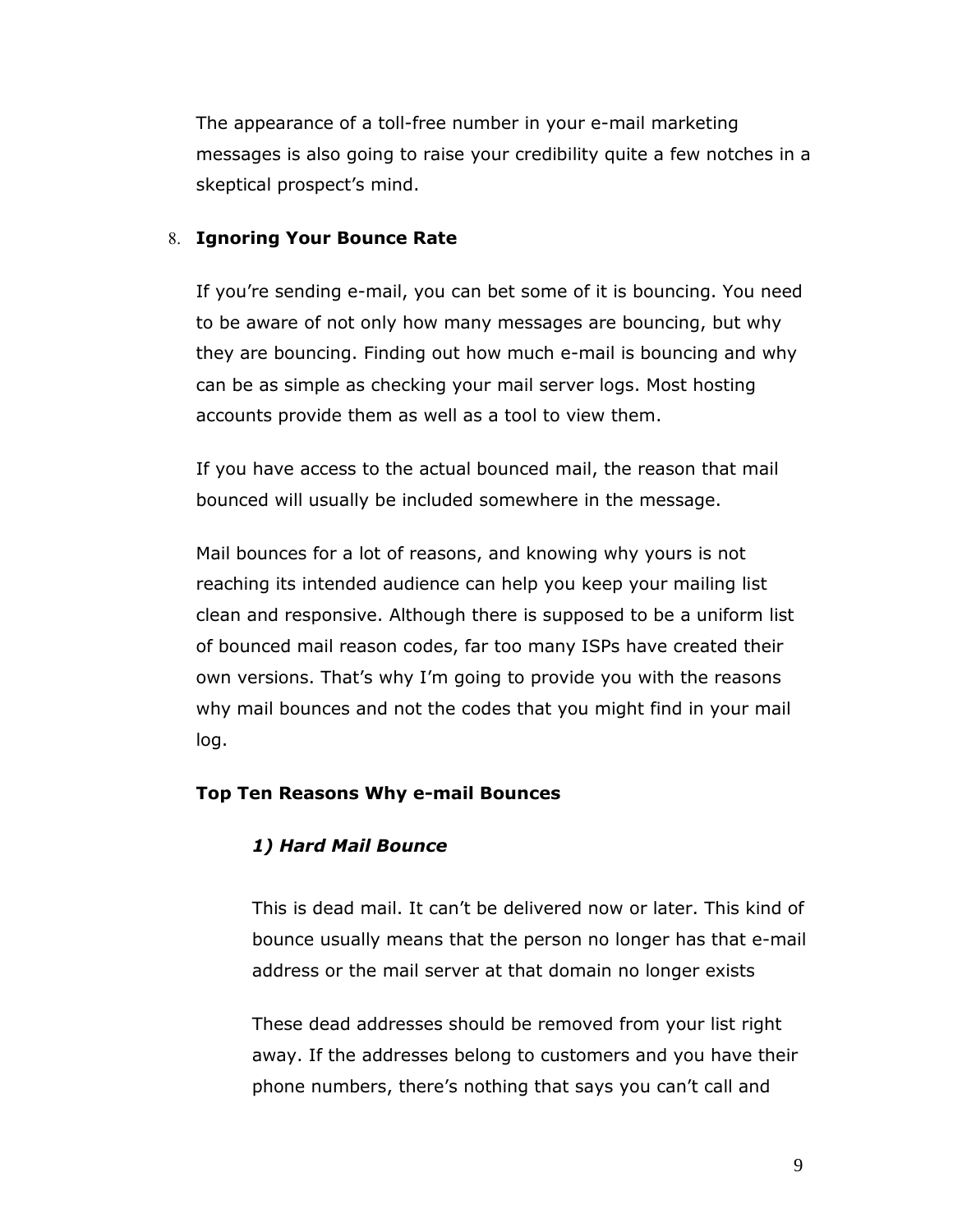invite them to re-subscribe. Even if that person's number is on the National Do Not Call List, you have an existing or preexisting business relationship. That means you can legally call the person up until the point that he or she asks you not to call anymore.

#### *2) Soft Mail Bounce*

This type of bounce indicates that the mail could not be delivered at the moment but it might be possible to get the message delivered at some time in the future. This is a common bounce message that is sent when someone's mailbox is full.

You should continue to mail this address for two or three more cycles and monitor the progress. If it finally gets delivered, you're all set. If it continues to bounce, there is either a more serious problem that isn't being reported correctly by the ISP, or the user has abandoned that mail account.

#### *3) Transient Mail Bounce*

A Transient Bounce is a message often generated by the **sender's** e-mail server, which indicates that a particular message could not yet be delivered, but that the server is still trying. Usually a Transient Bounce can be safely ignored.

#### *4) General Mail Bounce*

A General Bounce message could be either a hard or a soft bounce. There is no way to tell. This bounce notice is usually created by older mail systems that did not report the difference between the two types of bounces. Handle this address the same way you handle a Soft Bounce.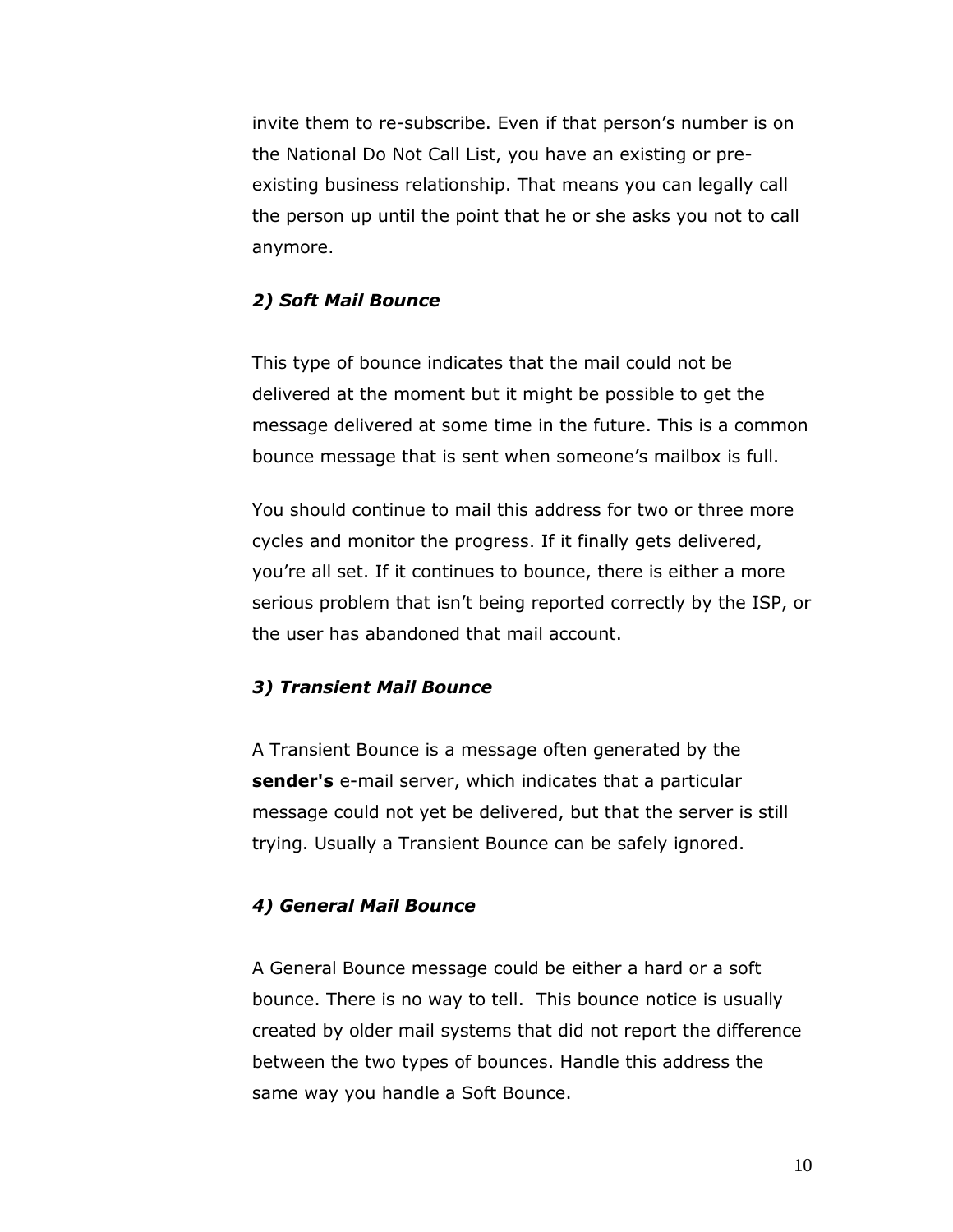#### *5) Blocked Mail Bounce*

This message usually means that the recipient's mail server is not accepting mail from your mail server. This might be because your address is on the mail recipient's personal block list, or the ISP has blocked you as an undesirable sender for some reason.

This isn't good news in either event. If the user has blocked you then you might as well delete the address. However, if the ISP blocked you then you need to contact the ISP directly and find out why. You might find out that you're on one or more of the spammer's black lists that ISP uses to create mail filters. Or, you might find out that there is something in your e-mail messages that trigger the ISP's SPAM filter.

# *6) Out of Office/Auto-Reply*

This type of message is generated when a user has activated the Out of Office feature of his or her e-mail client. Out of Office messages aren't actual bounces. They usually indicate that the receiver has your message in his or her inbox, but they're not available to read the message right now.

#### *7) Unsubscribe Mail Message*

These are also not bounces. They indicate that your reader is no longer interested in hearing from you. Delete the address.

#### *8) Virus Found Notification*

Either the e-mail you sent had a virus, or something about that e-mail fooled the mail server into thinking you had one.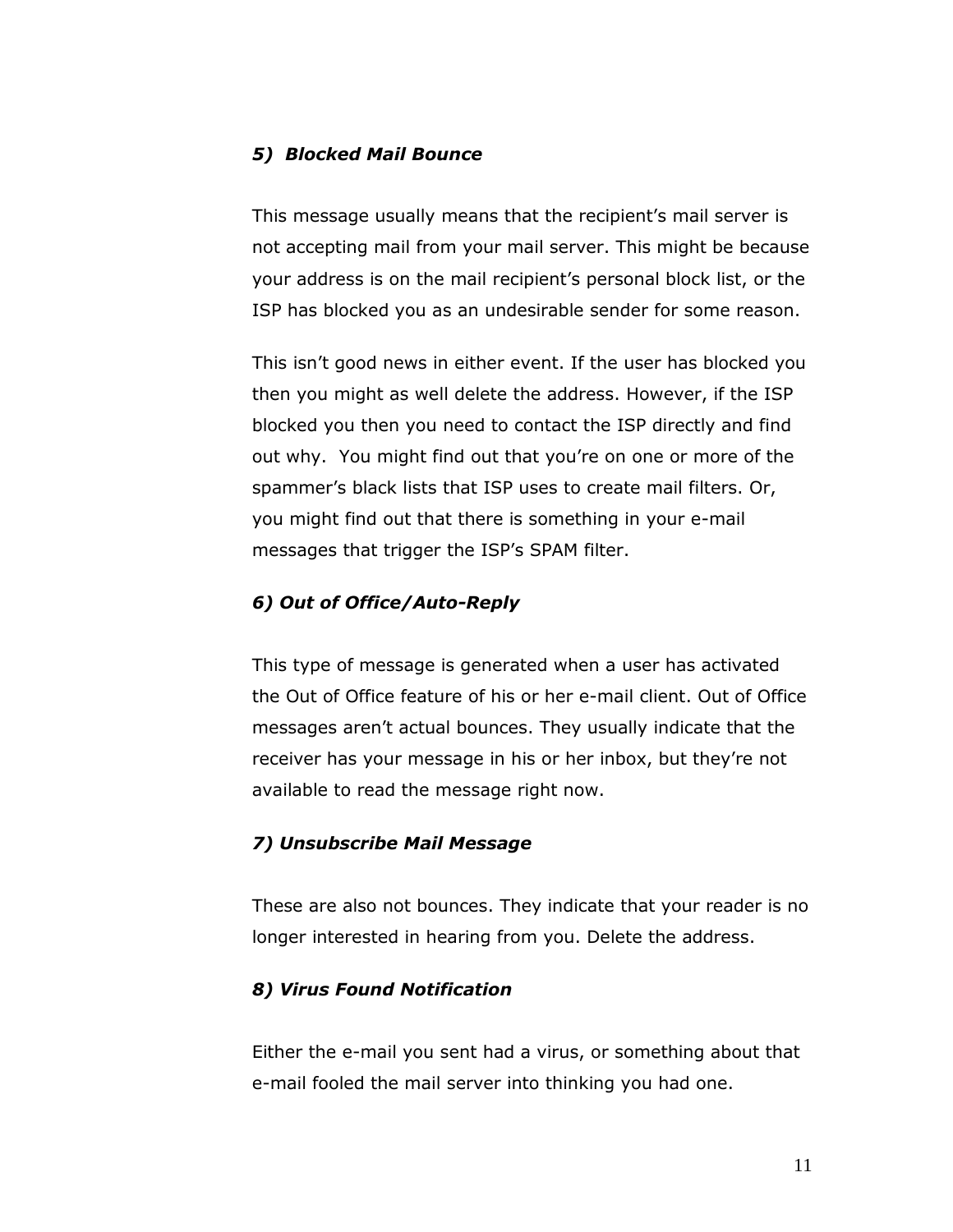If you're getting a lot of these from different ISPs, chances are the problem is on your end. If they are few and far between, or isolated to just one ISP, your e-mail is probably clean.

Investigate and take whatever action is appropriate. Keep the email address active in the meanwhile.

#### *9) Mail Address Change Notification*

This is a courtesy notification that the user's address has changed. Even though you are being provided with the new address, you can't automatically update it and start mailing. You're going to need to contact the subscriber at the new address and give the subscriber a link to re-subscribe. Don't mail a second time if the subscriber does not respond.

#### *10) Mail Challenge/Response*

This type of message means that the subscriber is managing his or her e-mail using a "white list" or a list of approved senders. Usually a message of this type will also contain a link that you can click to add yourself to that person's list. If one is present, click it and jump through the hoops.

# **Taking Down Your Landing Page Or Other E-mail-Connected Items Too Soon**

It can sometimes take a few weeks for someone to get around to reading your e-mail for any number of reasons including illness or vacation. If you take your landing page down too soon or you delete any supporting graphics that the e-mail needs, you'll lose sales. Don't be in too much of a rush to end the campaign.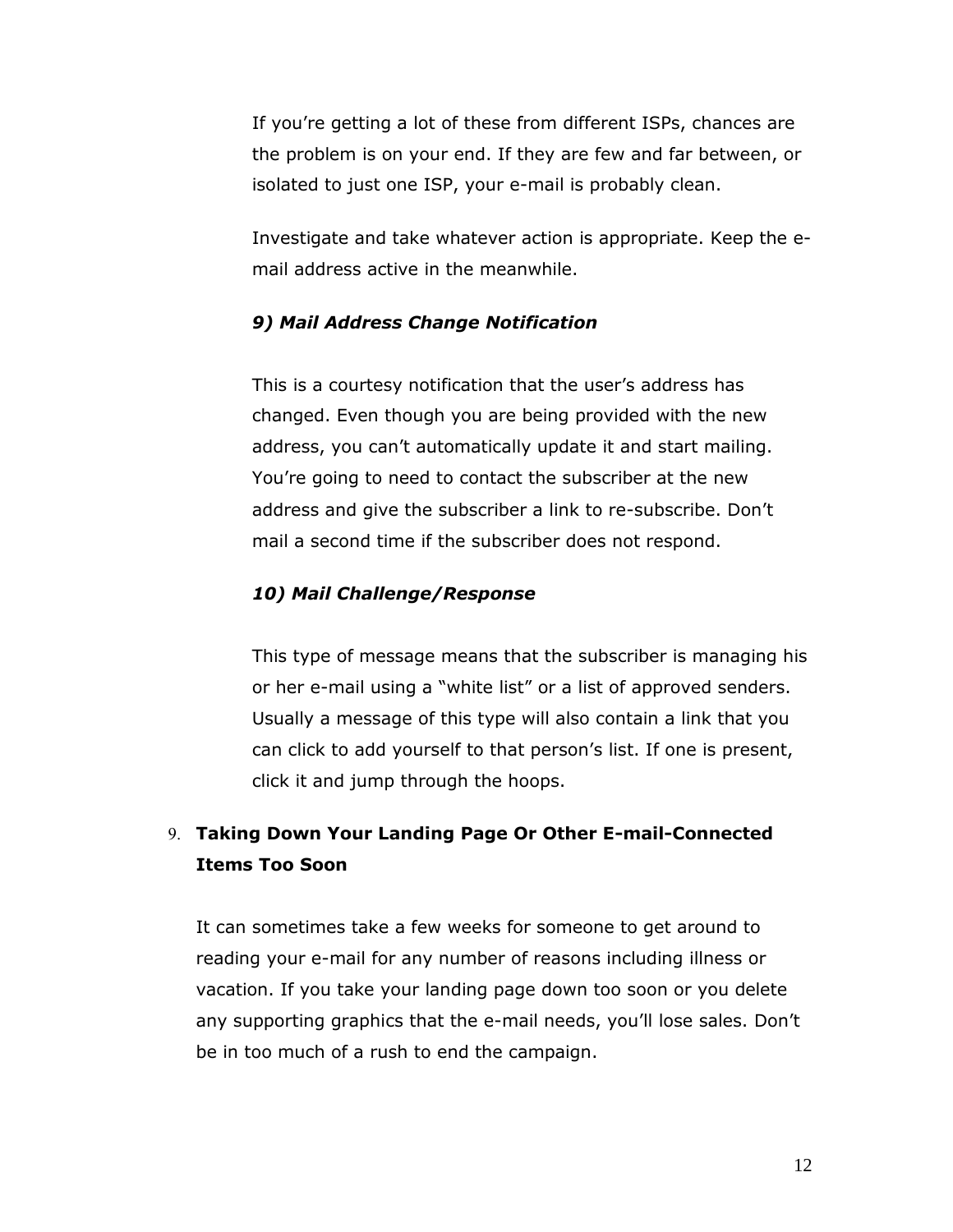If the mailing you sent included a time-sensitive offer, leave the landing page up for a few weeks or more after the campaign ends. Simply replace the content on the landing page with content stating you are sorry they missed the offer but keep checking their mail for new ones.

This will keep you from alienating or confusing your customer. It also allows you to reinforce to your customers that your time limits are real. They'll respond quicker next time.

#### 10. Not Taking Time To Proofread

Nothing makes you look more unprofessional than sending out an email that's full of spelling and grammar mistakes. Don't depend on your spell checker alone. Print the message out and read it carefully, one word at a time. Then give it to at least two more people and have them do the same thing.

The things NOT To Do list may seem long, but you're just fooling yourself if you think you can ignore these items and just blow out an e-mail campaign any time you want to. Well that's not entirely true. Nothing says you can't blow the campaign out without following the list, but what good is doing so if you don't make any sales in return?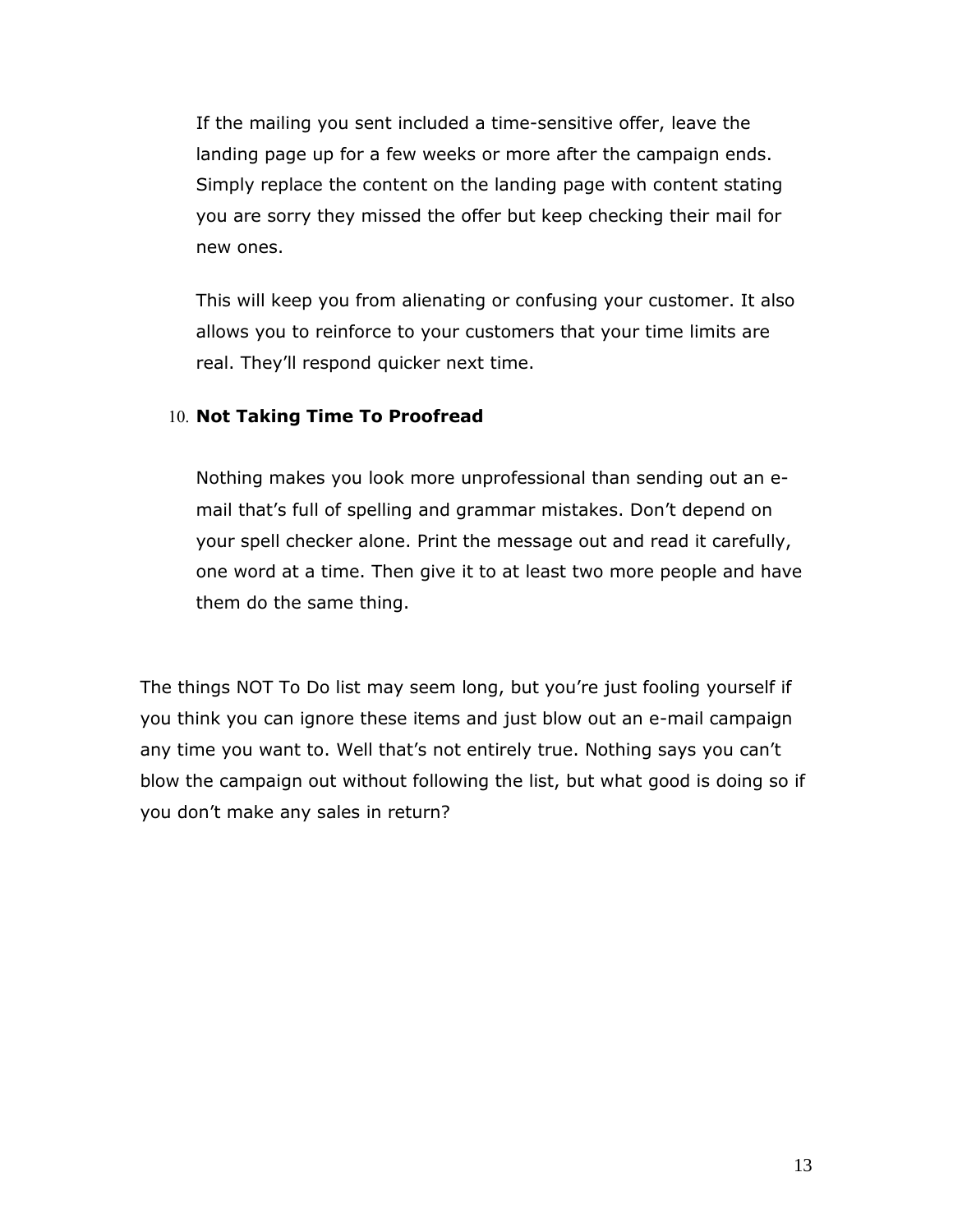# <span id="page-13-0"></span>**Grabbing Readers Attention**

#### <span id="page-13-1"></span>**What Are You Selling?**

Before you can write effective e-mail copy you need to be sure that you understand what it is you are *really* selling. I emphasized the word *really* for a reason.

Let's take a short quiz. Answer this question:

"What am I selling?"

If you answered that question with a product name or a service description, you're only half right. Yes, you are selling a product or description ultimately, but that's not what the e-mail should be promoting.

It's not likely that you're going to make a sale directly from your e-mail. Most marketers know this and that's why they craft their e-mail messages to strike directly at the heart of what e-mail is supposed to do.

e-mail is supposed to hit one of the psychological *triggers* that will cause the reader to be interested enough in your offer to click on over to your landing or sales page where the *real* selling is taking place.

So, the right answer to the quiz question is: "I'm selling emotion." Here's why I say that:

There are certain psychological triggers or "pain triggers" that make people want to open their wallets and buy. It is important for you to know which of these "pains" your product or service targets in order for your e-mail to be effective.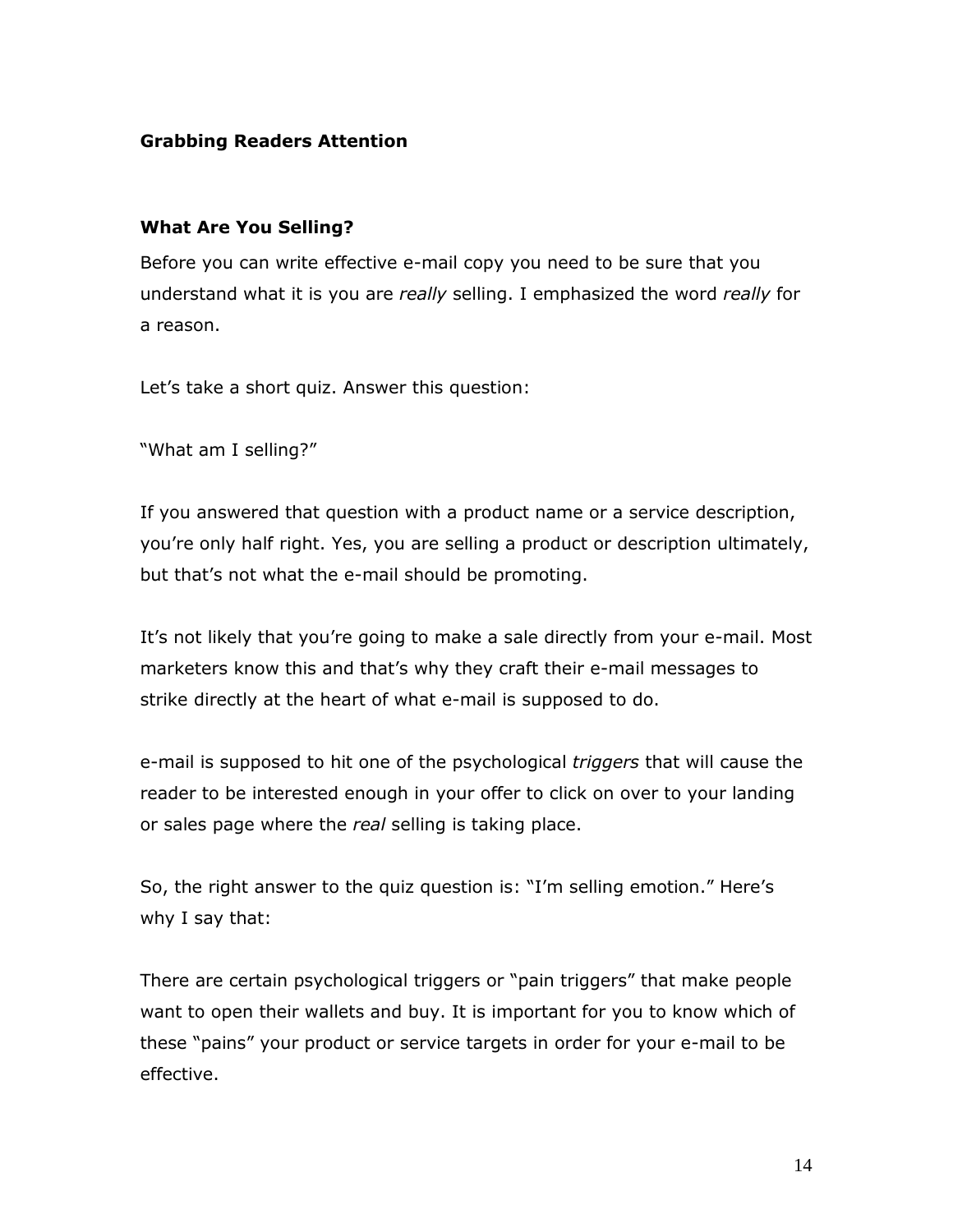Now, unless you are selling a healthcare product, the word "pain" doesn't refer to physical pain. It refers to one of the over 50 psychological "pains" that people feel.

Although there are 50 of these triggers, they are all some variation of these six fundamental ones:

- Greed or Desire For Personal Gain
- Love or Affection
- Self-Indulgence
- Self-Preservation or Survival
- Pride
- Sense of Duty or Honor

No matter what it is you are offering you can bet that it is covered by one or more if these basic psychological triggers.

Let's look at each one more closely:

# **Greed or Desire For Personal Gain**

This category covers products or services that are designed to help the reader make more money, save more money, plan for retirement security, etc.

# **Love Or Affection**

This category is perfect for products or services that enhance the reader's sex life or love life, or that will make someone they love feel happier and/or more fulfilled.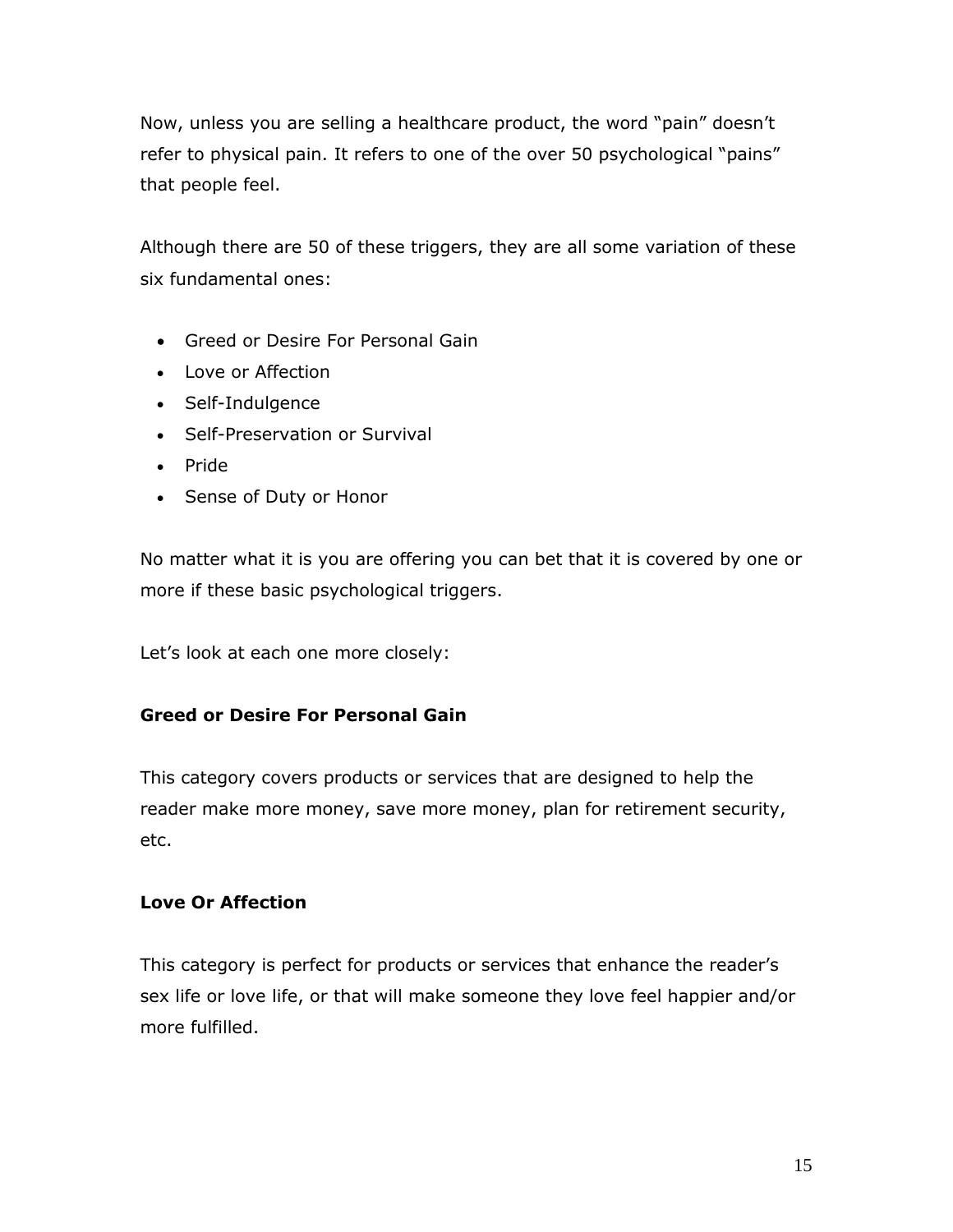## **Self-Indulgence**

This is the trigger to use when selling high-end luxury items, vacations, comfort foods, etc.

## **Self-Preservation or Survival**

Along with the obvious choices such as self-defense products and services, guns and ammo, etc., this trigger also works well with health products, senior citizen-focused products and services, and family protection devices and services.

# **Pride**

Pride is a very strong trigger that can also be combined with the Greed trigger for a double-whammy. The pride trigger works well with high-end luxury items when "exclusivity" is featured. It's also a good choice for any product or service that you can use any variation of the "Be the first one in your group to own…" or "Everyone will be impressed when they see…" statements.

#### **Sense of Duty or Honor**

This trigger is all about guiding the reader to "do the right thing" simply because it IS the right thing. This trigger works well when soliciting donations for charitable causes, but it can also be worked into almost any self-improvement product or service, investment product, or anything else where you can demonstrate that NOT doing this is harmful to self, loved ones or society in general.

"Don't your children deserve to live in a smoke-free home?"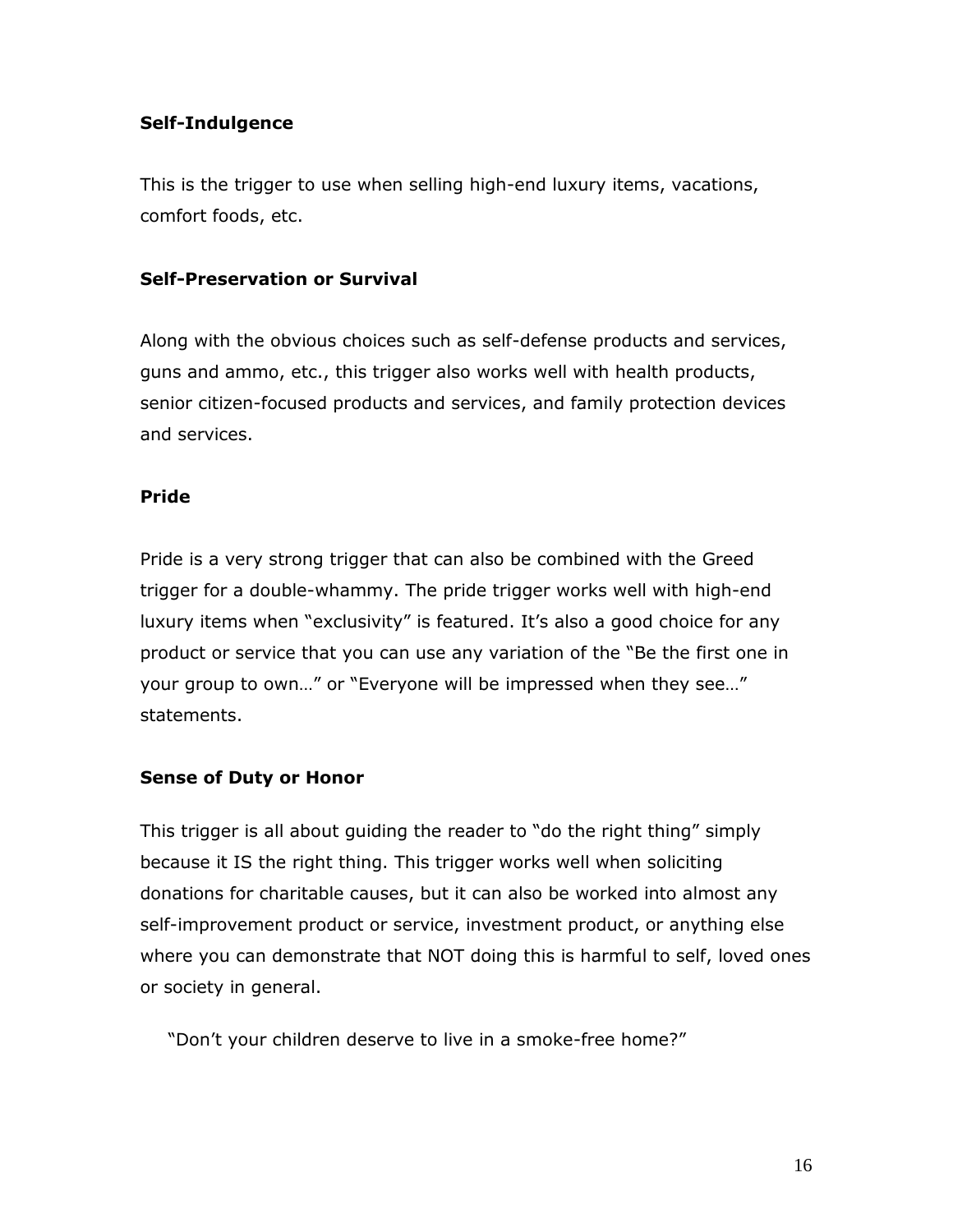Once you have selected the correct trigger or triggers, you can move on to writing the actual e-mail.

# <span id="page-16-0"></span>*Anatomy Of An E-mail Message*

An e-mail message is divided into these three separate and distinct parts:

- **Headline (Subject)**
- **Message Body**
- **Call To Action**

It doesn't do any good to get just one or two parts right. You need to hit all three squarely on the head if you want to make sales.

I already covered the fact that it isn't the "job" of the e-mail to make the sale. Its job is to simply get the person to the point where he or she clicks on the link ("Call to Action") that takes them to the sales or landing page.

Here's a more in-depth look at each part:

# <span id="page-16-1"></span>*Headline (Subject)*

The subject of an e-mail message is exactly the same as a headline in a classified ad. They both share the same properties and they both share the same goal of enticing the reader to read more.

Because so many people scan the subjects of their e-mail in order to decide whether or not they are interested in reading more, you need to put as much work into writing that one sentence as you will put into writing the body of the mail.

Before you even begin writing your subject headline, stop and think about which of these headline types will work best with your offer: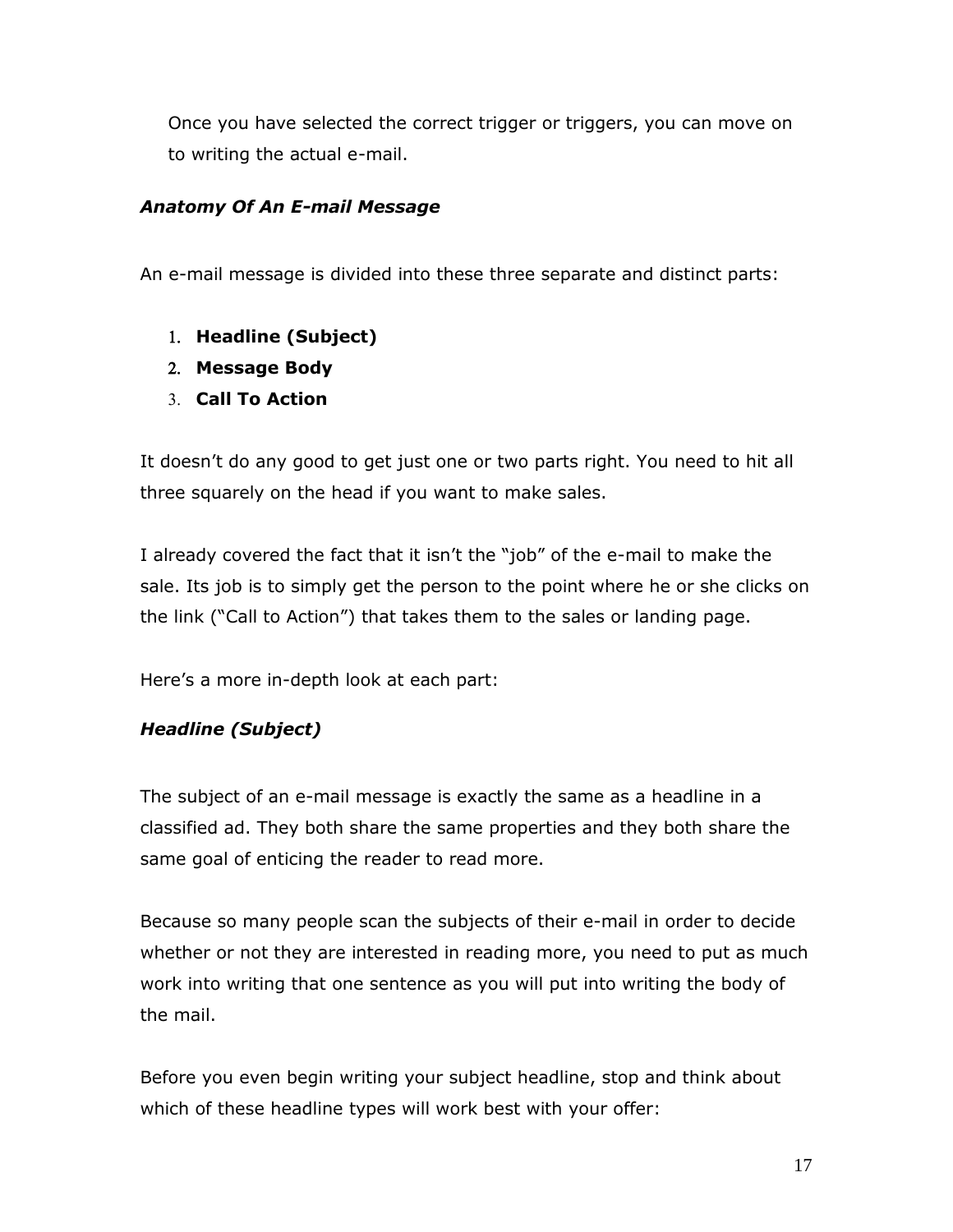# <span id="page-17-0"></span>*Effective Headline Types*

# <span id="page-17-1"></span>**Benefit Headlines**

Benefit headlines should clearly state whatever the benefit is of the product or service that you are promoting, or the benefit of reading the body of the e-mail.

Avoid using hype, buzz words, ALL CAPS, or lots of exclamation points!!!!! None of these tricks work and you'll only turn your reader off.

# **Example Benefit Headlines:**

- Save 50% on most printer supplies
- You can lose 10 pound in 10 days
- "Erase" Wrinkles Instantly

These headlines clearly demonstrate to the reader what the benefit of reading your e-mail will be. People who are interested in gaining that benefit will read your message. Those who are not, will not.

## <span id="page-17-2"></span>**Problem Headlines**

Problem Headlines are similar to Benefit Headlines in that they do convey an "assumed" benefit. The headline works by asking a pointed question and then leaving the reader to conclude that the answer to the pain that question elicits can be found in the e-mail message.

#### **Example Problem Headlines:**

- Embarrassed By Age Lines?
- Is Your Vocabulary Holding You Back?
- Does Sexual Intimacy Embarrass You?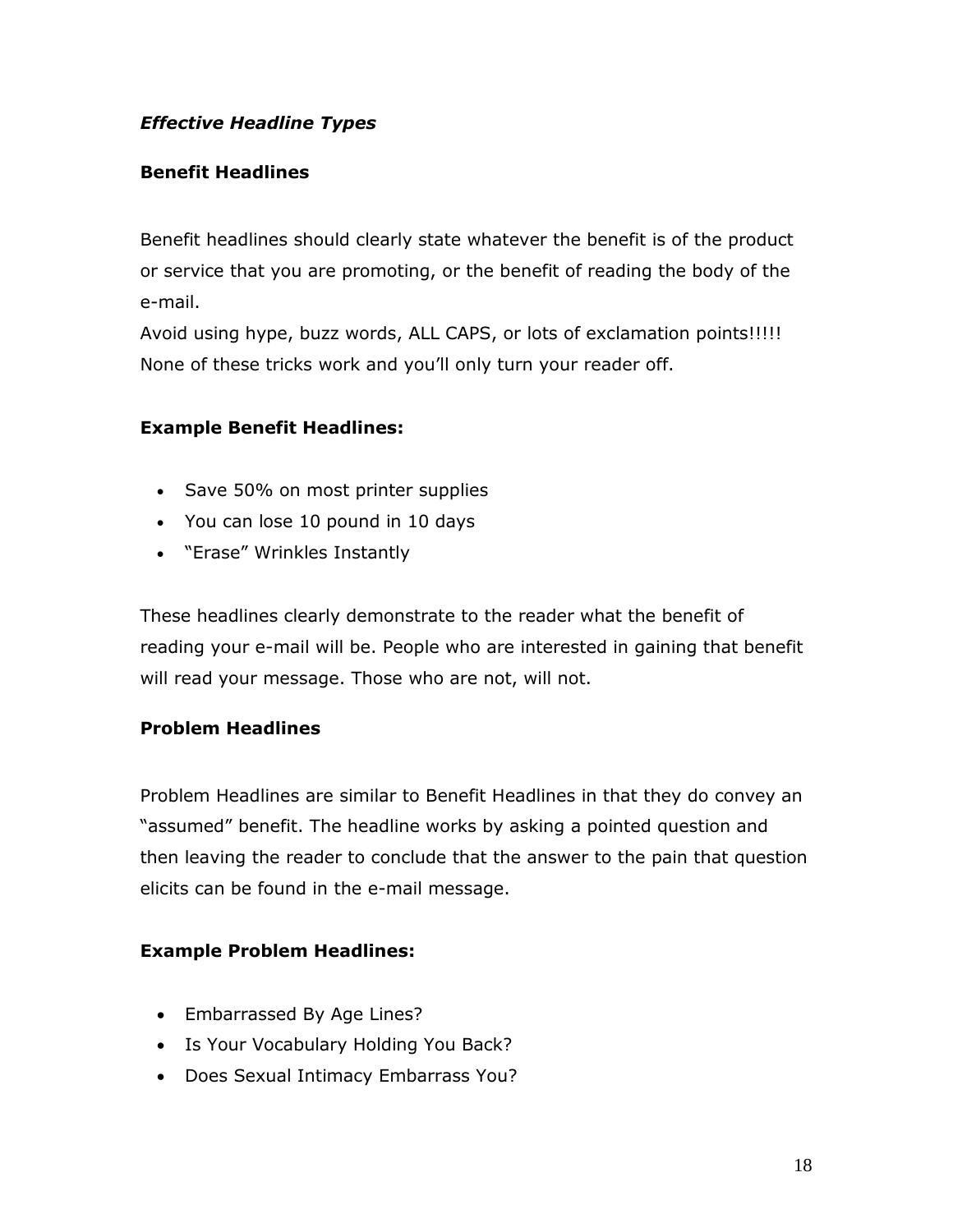Problem headlines should never beat around the bush. The reader has a pain and you have the cure. All you've got to do is stick your finger right in the middle of that pain and give your finger a good twist. You'll be rewarded with more sales as a result.

# <span id="page-18-0"></span>**Question Headlines**

Although Question Headlines may appear to be identical to Problem Headlines, there is one important difference. Problem Headlines are designed to make people squirm, while Question Headlines are designed to make them dream or say "aaahh."

# **Example Question Headlines:**

- Would you like more money on your paycheck?
- Want to retire in 2 years?
- Need An Affordable Vacation?

Question Headlines should be structured so that a "Yes" answer is a good thing and a "No" answer is a bad thing.

#### <span id="page-18-1"></span>**Guarantee Headlines**

Guarantee Headlines are designed to remove any doubt from the reader's mind that what you are offering is the sure-fire cure for what ails them.

#### **Example Guarantee Headlines:**

- Stop Smoking Guaranteed
- Guaranteed Mortgages
- Earn A Guaranteed Income From Home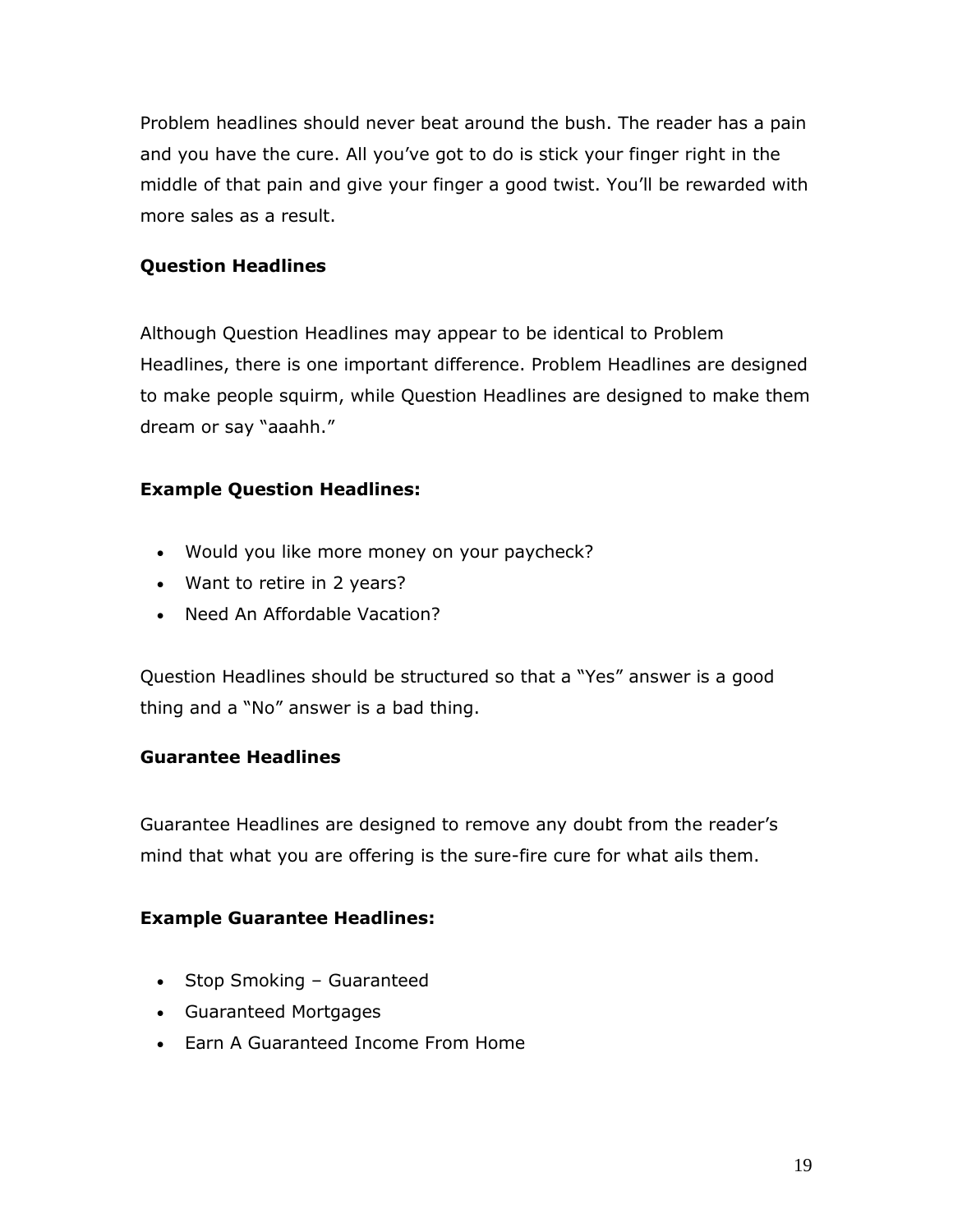It's important to note here that you need to make sure the product or service you are selling really does have a guarantee that matches what you promised in the e-mail.

# <span id="page-19-0"></span>**Offer Headlines**

Offer Headlines are designed to entice the reader to take action now in order to avoid missing out on a limited-time opportunity or a special opportunity.

# **Example Offer Headlines:**

- Free Shipping Today Only
- Buy One DVD get One Free
- Free Upgrade To Deluxe Cabin If You Book By Tomorrow

If you make sure your offer is a strong one, you will increase your chances of getting a good response.

#### <span id="page-19-1"></span>*Message Body*

The body of the message is the area where you build upon the emotions that you touched upon with the headline.

The way to start is by repeating the exact headline at the top of the message body. When you repeat the headline exactly, it reinforces the headline and it reminds people of the reason why they are reading the e-mail.

It's never a good idea to load the message body with a bunch of hype or too much text. Remember that the real job of the message body is to lead the person to the landing page or the sales page which is where the actual selling is going to take place.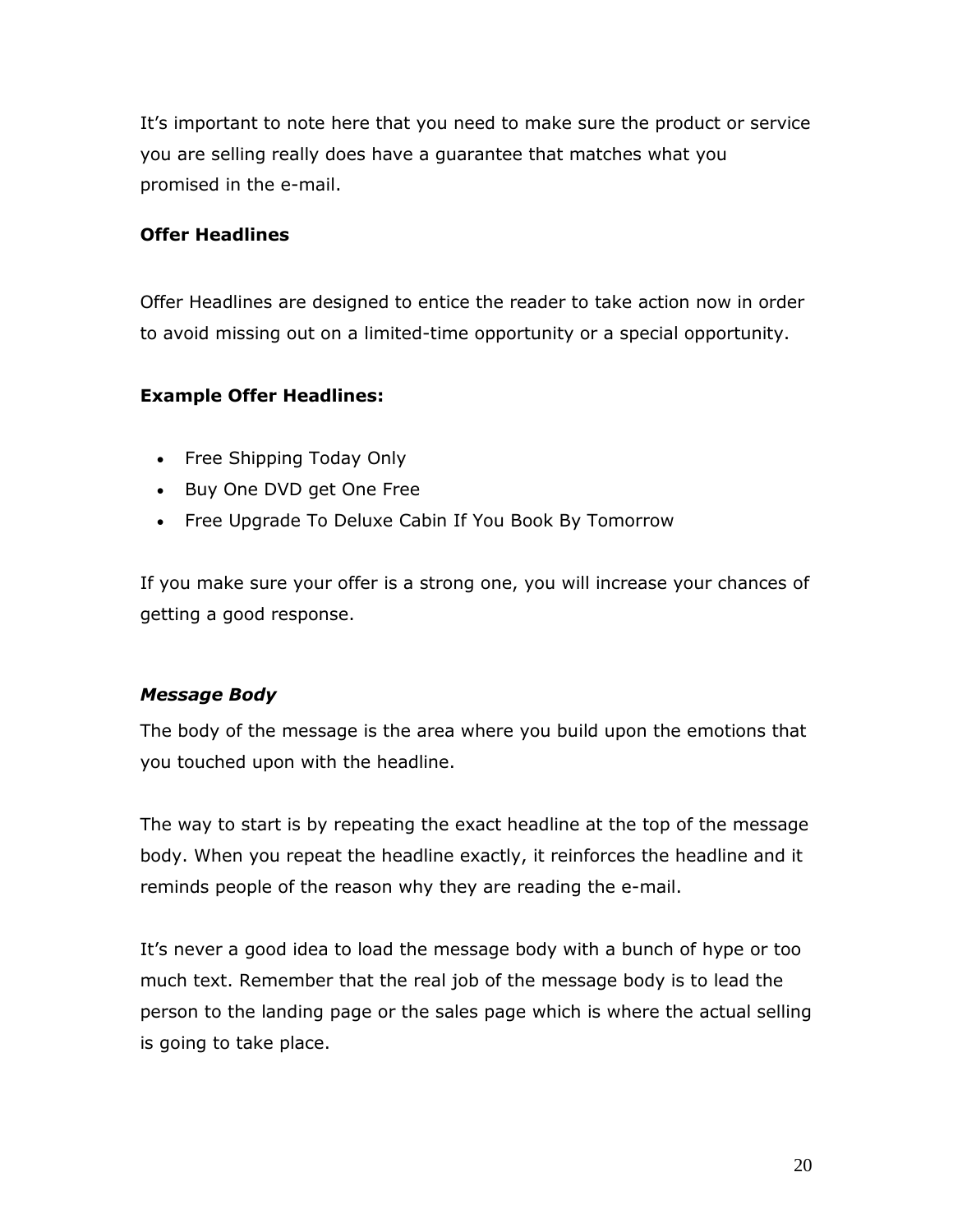If you load the e-mail up with too much content you'll simply lose the reader's attention and if you lose their attention, you're going to lose sales as well.

Here's a good example of a headline and message body that are short and too the point:

# **Subject: "Erase" Wrinkles Instantly Message Body: "Erase" Wrinkles Instantly Clinically tested and Dermatologist approved,** *Wrinkle Eraser* **is a cosmetic product that instantly removes the appearance of wrinkles around the eyes, mouth and forehead. Discover why over 3,000 women swear by** *Wrinkle Eraser* **and**

**why they swear AT other products.**

In the above example we started right out by establishing the product's credibility. It tells readers that the product has been tested in a clinical setting and that one or more Dermatologists have endorsed or approved the product for its intended purpose.

We went on to challenge readers to learn more about the product by telling them that over 3,000 women already are using it. Finally, we imply that readers will learn the reasons why these women were unhappy with the other products that they tried before they tried this one.

At this point we already have 2/3 of the e-mail written. The first 1/3 is the headline. The second 1/3 is the message body. All that needs to be written now is the "call to action."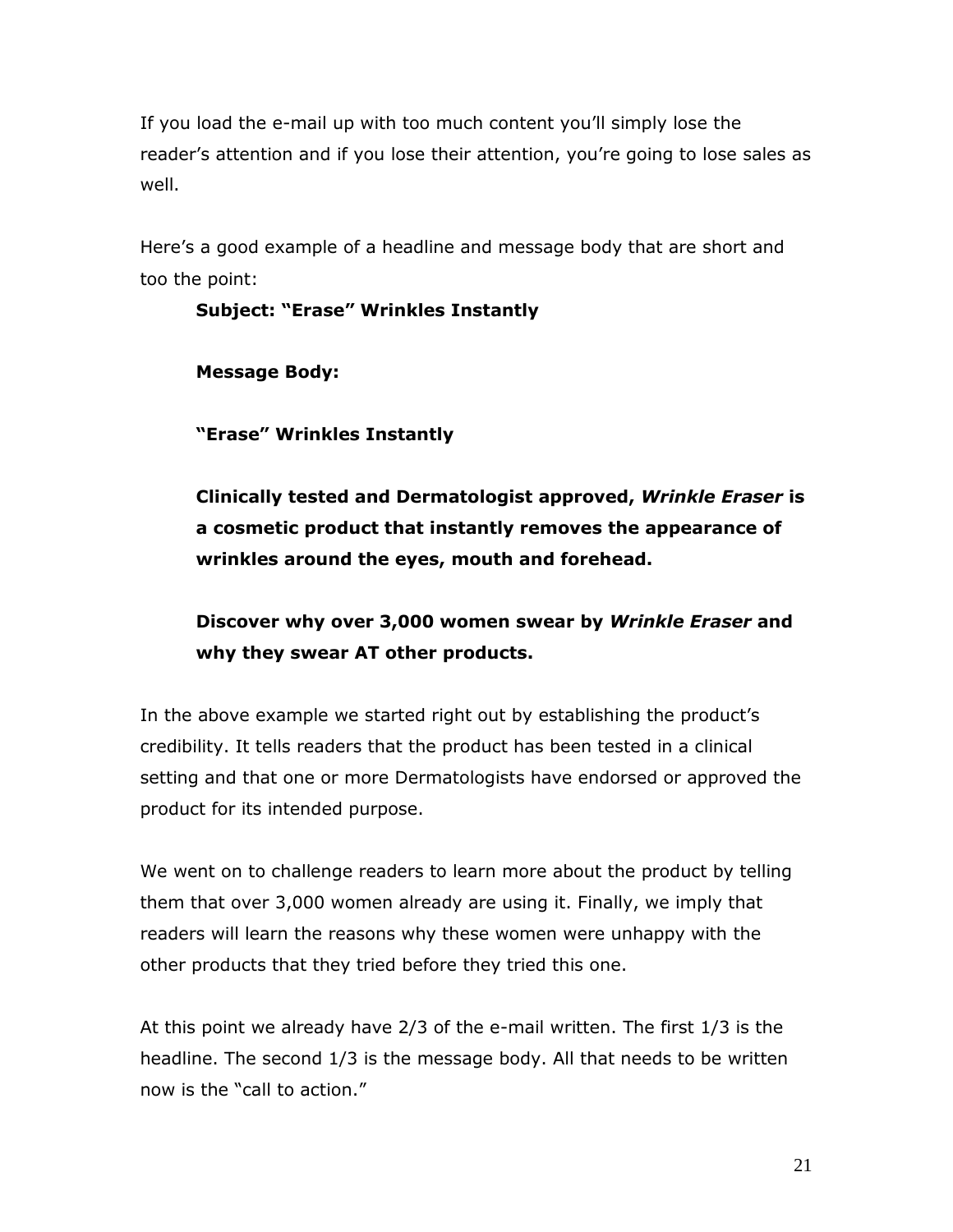# <span id="page-21-0"></span>*Anatomy of A Call To Action*

The purpose of a Call to Action is to tell your readers exactly what you want them to do next. You should never assume that they already know what to do, and you should never assume that they will decide to visit your web site all on their own.

You need to design your Call to Action so that it takes them by the hand and leads them to where you want them to go.

If it's at all possible, you should combine your Call to Action with a free offer. This takes the pressure to respond off of them. After all, you're not selling anything, you're giving something away.

Here is an example of a call to action that works with the above example:

Now that the final 1/3 has been written, let's take a look at the e-mail letter in its entirety:

#### **Subject: "Erase" Wrinkles Instantly**

#### **Message Body:**

**"Erase" Wrinkles Instantly**

**Clinically tested and Dermatologist approved,** *Wrinkle Eraser* **is a cosmetic product that instantly removes the appearance of wrinkles around the eyes, mouth and forehead.**

**Discover why over 3,000 women swear by** *Wrinkle Eraser* **and why they swear AT other products.**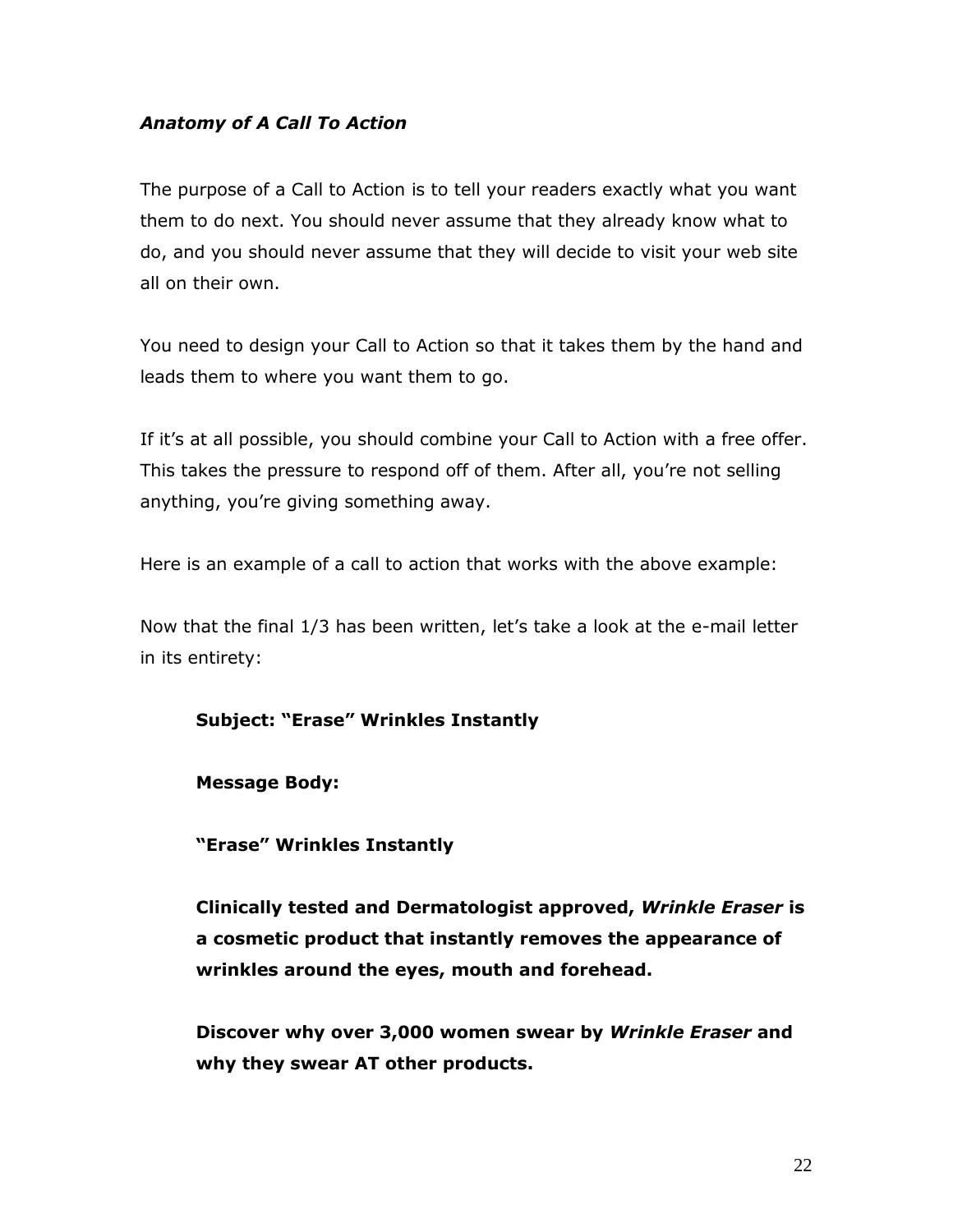Did you notice that the entire letter accomplished its intended purpose in just 55 words? This is proof that you don't have to write a wordy sales letter in order to convey your message.

The best way you can end up with a sales letter that is short and to-the-point is to start by writing one that is as long as you have to make it in order to tell your story.

Then you take out your electronic scissors and you start cutting and rewording the text until you have an e-mail message that's no more than 100 words. Remember – less is better!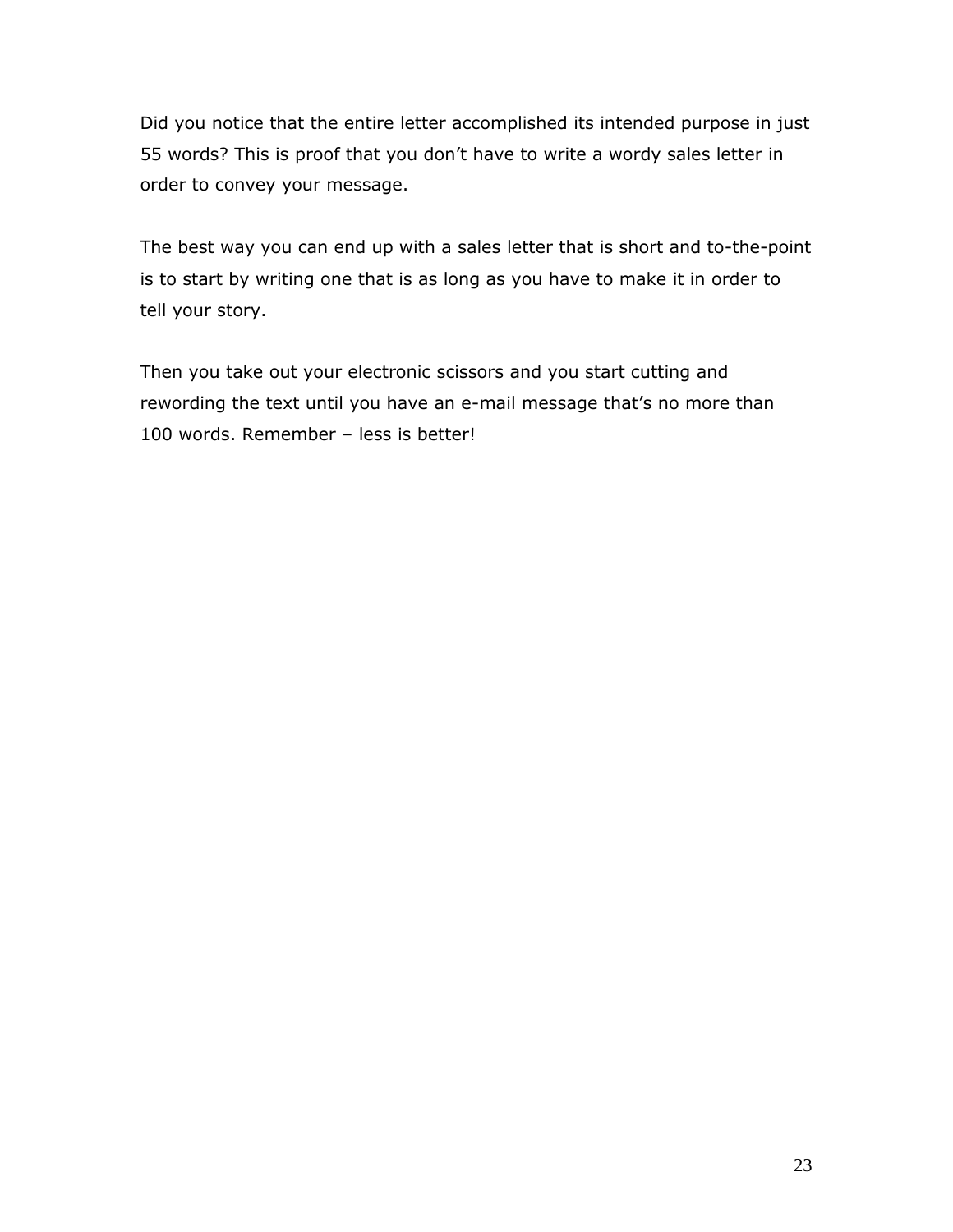#### <span id="page-23-0"></span>**Writing That Captivates Readers**

#### <span id="page-23-1"></span>**Writing Articles For Your e-mail Campaign**

A variation of e-mail marketing that is producing good results for many involved is writing articles instead of sales copy. These articles can then be sent to your subscribers just like you would send them a newsletter. You can also use the content to start your own blog as well as to post the articles to the many public article directories that are visited by millions of viewers every year.

The best way to approach writing an article is to take a "soft sell" approach. This means that you don't actually try to get an order directly from inside the article. You simply present readers with clear and concise information on the particular topic and then invite them to visit your web site for more information.

An article has the same basic makeup of an e-mail message in that it requires a good headline, well-written body copy and a call to action. Word counts can run as high as 500 words without causing the reader to lose interest.

A friend of mine earns her living in part as a freelance Press Release writer. She takes advantage of people's lack of knowledge about how to write Press Releases by creating interesting and informative articles that she distributes around the Internet. She is careful not to fully disclose the techniques that she uses when she writes Press Releases, however, because her intent is not to actually teach someone how to do it. Her intent is to establish herself as an expert Press Release writer so people who read her articles will hire her. She gets great results.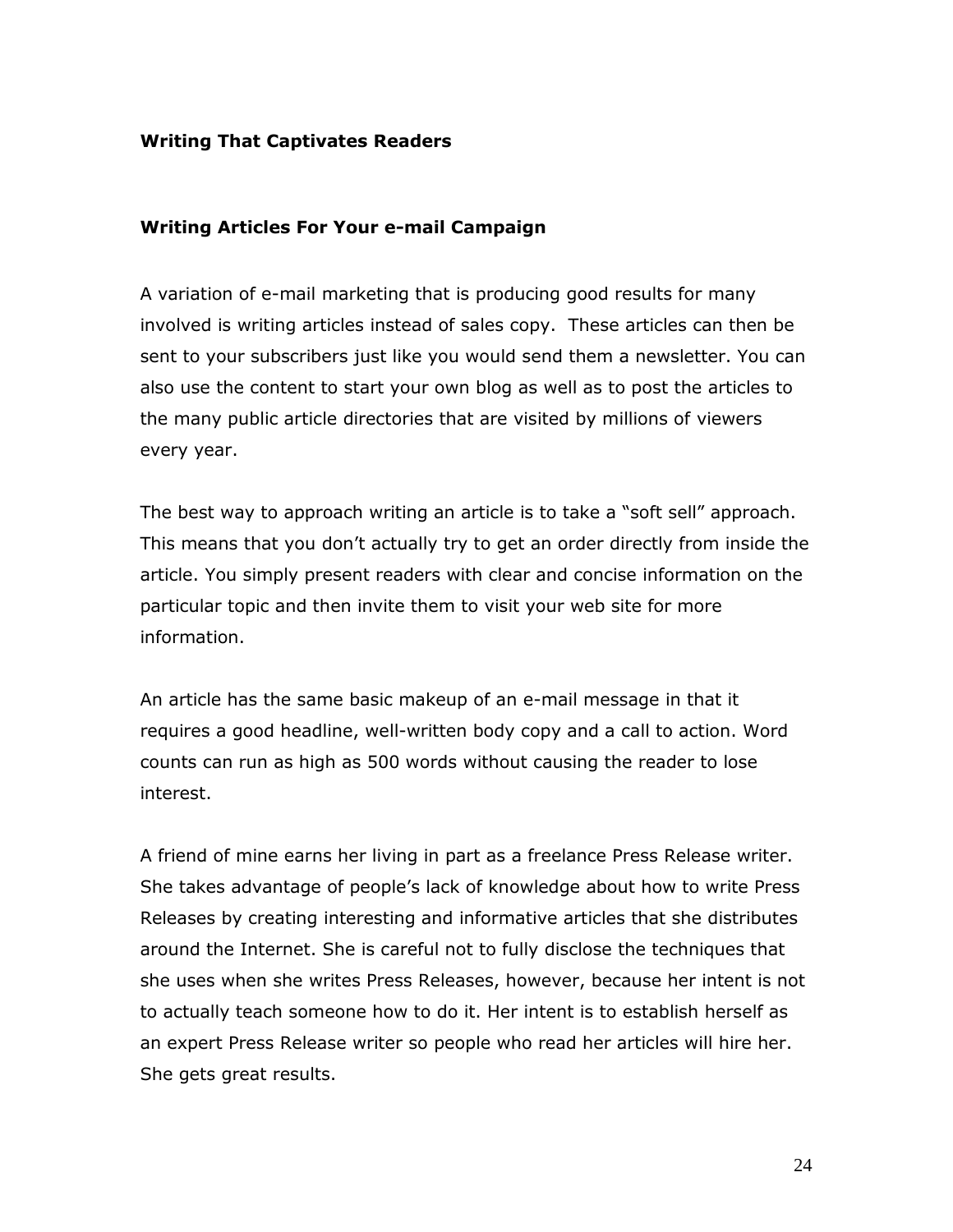Let's take a look at one of her articles that she has written exclusively for me to use in this book. After you are through reading it I will show you some hidden concepts that she is employing in order to get her articles indexed in the major search engines. You can use her same techniques to drive more traffic to your web site.

Notice that she does no selling at all in the article. The call to action is actually in the About The Author section. That's a clever way to get articles distributed without having them appear to be sales materials.

# **How to Hire a Press Release Financial Writer**

#### **What to look for in a Press Release Financial Writer.**

If you want to attract media attention to your quarterly or annual financial reports, and drive new investors to your company as a result, you are a perfect candidate for hiring a Press Release Financial Writer.

Because you want your Press Release to stand out and be accepted by the media, it is important that you hire a Press Release Financial Writer who has a great deal of experience at getting financial Press Releases published.

# **Here are the Top 6 Things To Do When You Hire A Press Release Financial Writer:**

- Ask the Press Release Financial Writer to show you actual copies of previously written Press Releases.
- Go to Google and enter a randomly chosen paragraph from each release and see how well distributed the PR actually was. It should show up on multiple news sites and possibly other types of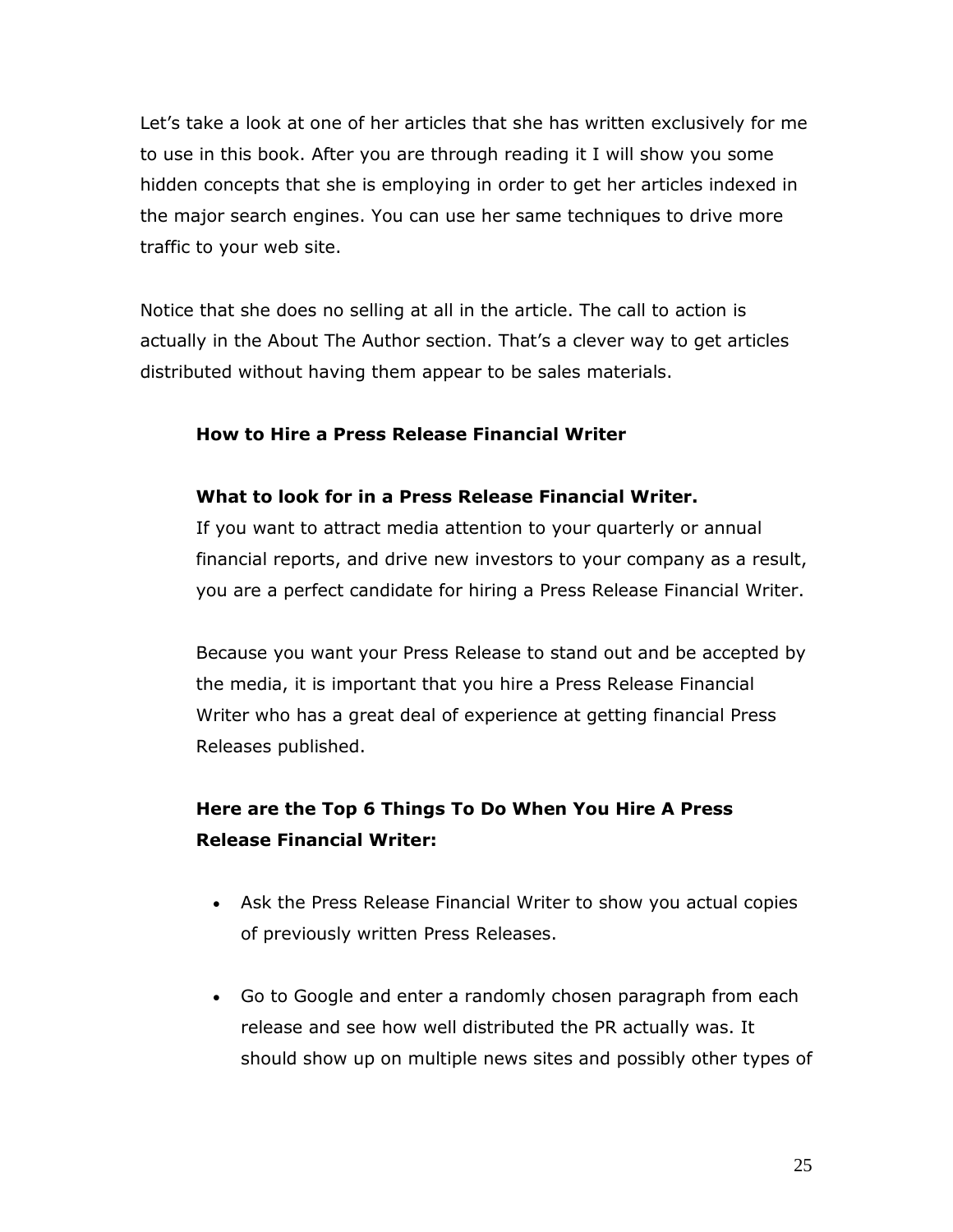web sites including article directories.

- Ask the Press Release Financial Writer how long it will take to complete the project for you.
- Ask the Press Release Financial Writer how much the PR will cost and how many revisions are included in the price.
- Determine if the Press Release Financial Writer will also distribute your Press Release and how much you will be charged for that additional service.
- Ask the Ask the Press Release Financial Writer to tell you specifically which of the various Press Release Distribution Services she will use to distribute your Press Release.

A poorly written Press Release or one that is not distributed to targeted media outlets that are interested in your announcement will not give you the results you are hoping for. In fact, one mistake could end up hurting your reputation with the Press and that may cause them to ignore any future Press Releases from your company.

That's why it is so important to choose the correct Press Release Financial Writer the first time.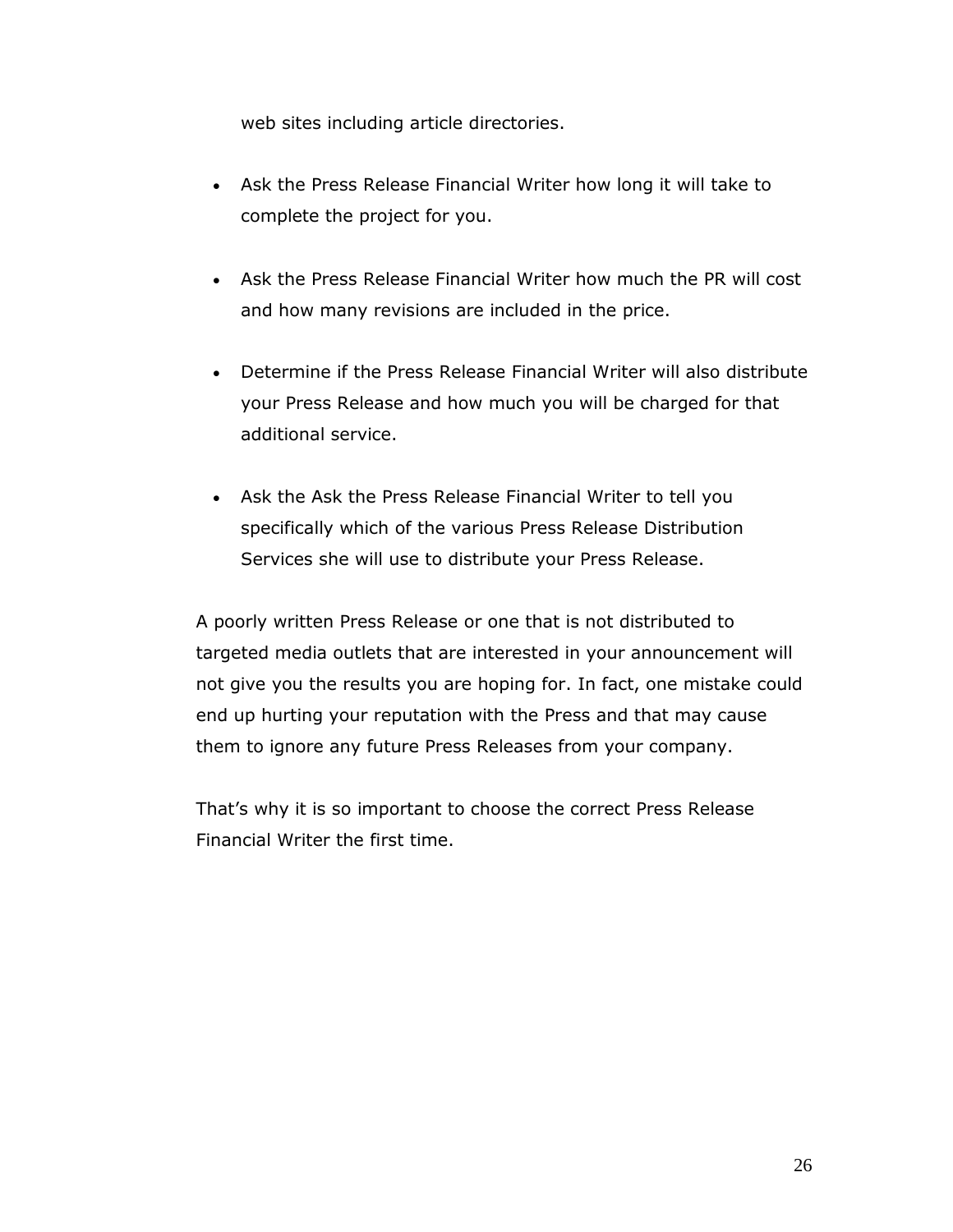#### **\*\*\***

#### **About The Author**

# **Lisa G. is a freelance author and operates a Press Release Financial Writer business.**

OK, let's take a closer look at my friend Lisa's article and see what's going on behind the scenes:

# **She uses a strong headline:** *How to Hire a Press Release Financial Writer*

"How To" headlines are always very effective, but this one is even more so. I'll show you why in a moment.

# **The article is short and to the point.**

Lisa gets the message delivered in just 325 words. Plus she uses short sentences, small paragraphs and lots of bullet points. This creates "white space" that doesn't scare the reader into thinking that the article is too long to bother reading.

• She doesn't spoil the article by making it a sales piece. In fact, the only selling she does is in the "About the Author" section where she has identified herself as an expert and where she has created a call to action inviting the reader to visit her online portfolio.

This is an excellent example of how you can promote your product or service using articles. But there is one thing left to look at.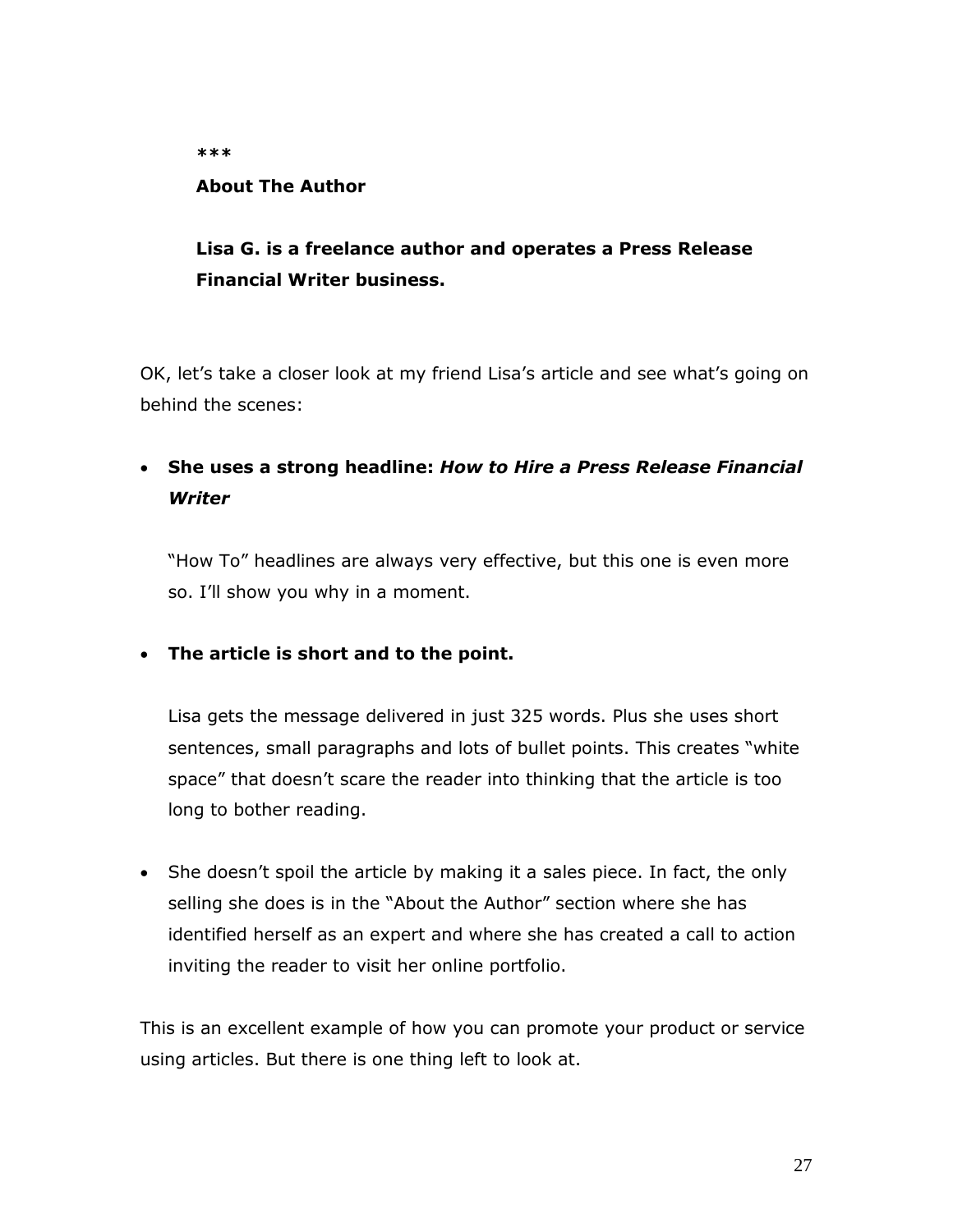If you go through the article you'll see that Lisa uses the phrase "*Press Release Financial Writer"* frequently. In fact, she uses it 11 times. Ten times in the article and once in the About the Author section. There are 325 words in the article, and 32 in the author section, for a total of 357 words. This means that the phrase Press Release Financial Writer accounts for 3% of the words in that article.

Let's see why we care about that number.

You may recall that at the top of this chapter I mentioned that not only can articles be sent out as e-mail, but they can do double-duty for you by posting them to article repository web sites.

Lisa knows this and she knows why and how those article repositories work. Many of them have a high Google page rank which means Google considers them to be *important* sites and the Google spiders return often to find new articles and add them to the Google search engine database.

As you probably know, Google and all of the other major search engines work by indexing key words and then displaying matching web pages when search engine users enter those key words.

When Lisa decided that she wanted to use articles to promote her skills as a Press Release writer, she used various tools that told her which key words were popular for her specialty.

Of all the key words she researched, she determined that the phrase *Press Release Financial Writer* had a high demand and a low supply. This means that there are a lot of people searching under that term and not a lot of web sites using that term on their pages.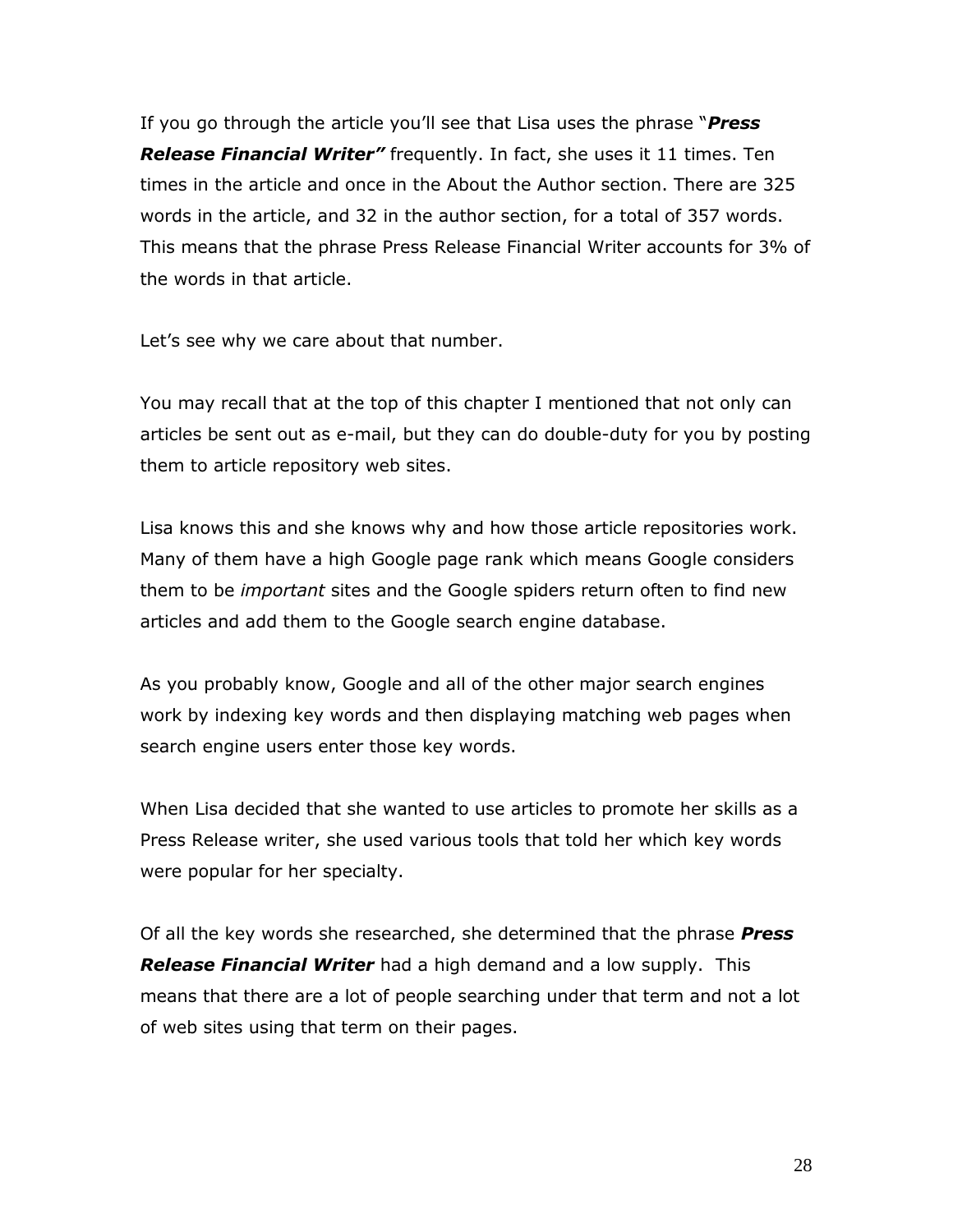She used a common Search Engine Optimization (SEO) formula whose rules state that a key word phrase should appear in about 3% of the copy. And that's what she did.

Now, if she had published this article in the various article directories instead of giving me the exclusive right to use it for my book, there's a good chance that people who searched on that phrase would find and read her article. And, out of everyone who did read that article, there's a good chance that some of them would go on to visit her portfolio.

Once they reached her portfolio, some people would hire her to write a Press Release. Of course, the same chain of events would happen if Lisa gave that article to newsletter editors who added it to their newsletter content.

Finally, Lisa could mail that same article to her own list where it would function exactly the same way as any other e-mail marketing campaign would.

That's getting triple duty out of one piece of copy. And that's a smart thing to do.

#### <span id="page-28-0"></span>**Article SEO Tools**

Lisa knew that she wanted to write about her Press Release Financial Writer so all she had to do was find a good keyword phrase that she could use to wrap her article around. Here is how you would go about finding your best keywords and keyword phrases for the article you want to write.

#### <span id="page-28-1"></span>**Determining Keyword Supply And Demand**

Since Google is the #1 search engine in the world, it already "knows" what keywords people are searching for (the demand) and it also knows how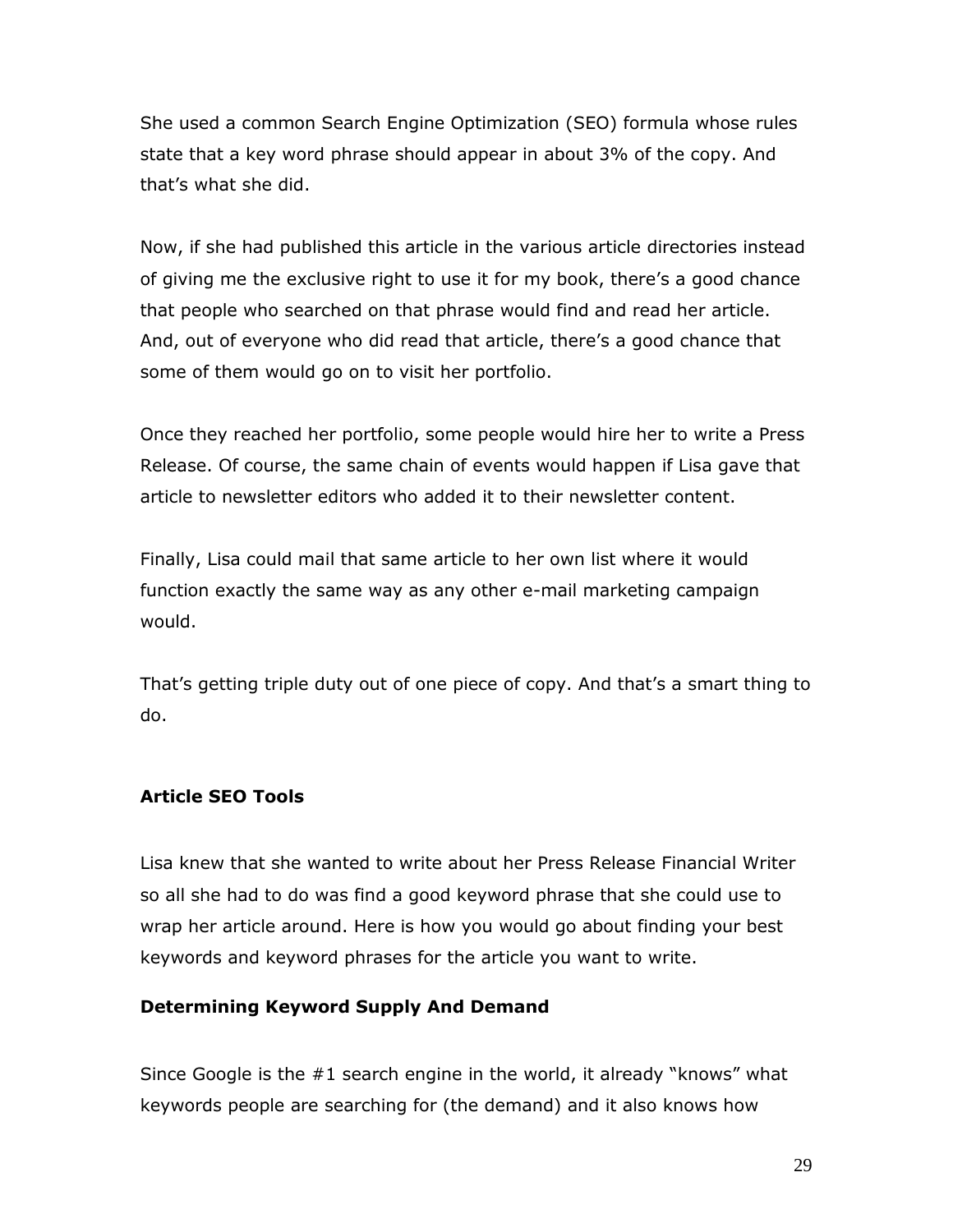many web sites are using those keywords (the supply). Let's now see how we can get Google to share that information with us.

## Introducing the [Google Keyword Planner.](https://ads.google.com/home/tools/keyword-planner/)

This free tool provides you with a list of key words that are made up of the root phrase that you enter. The tool provides you with a graphical indication of how many individual searches were performed for each of the words (demand), and how many Google AdWords advertisers are bidding on those keywords (supply).

Let's see what Lisa saw when she used this tool:

- 1. [Login here](https://ads.google.com/um/signin?dst=/ko/KeywordPlanner/Home?sourceid=awo&subid=us-en-et-g-aw-a-tools-kwp-awhp_xin1!o2) (create an account if you don't have one)
- 2. Enter the keyword: Press Release.
- Make sure that the "Use synonyms" box is checked.
- Choose "Keyword Popularity" from the drop-down menu labeled "Choose data to display."
- 5. Click the "Get More Keywords" button.

Now scroll down about half a page and you will see something that would make any Internet Marketer's mouth water.

Notice that there is absolutely no one bidding on the keyword phrase "*press release financial"* even though there is a reasonable amount of demand! Now all Lisa has to do is buy that keyword and the link to her article will come up any time someone searches using that phrase.

There is one more great free SEO tool that you can use to pick your best keywords. Let's look at this now.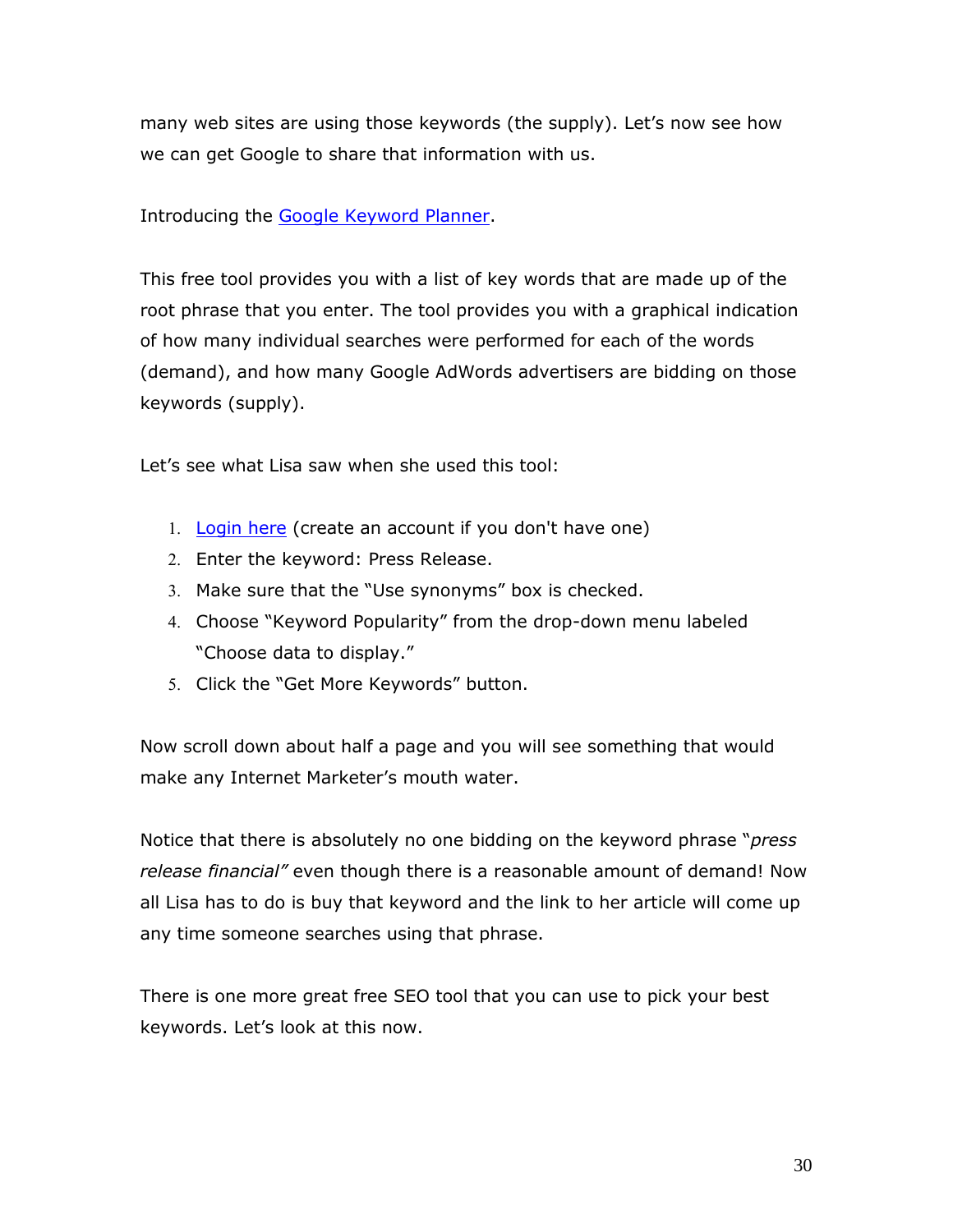[SEOBook](http://tools.seobook.com/general/keyword/) takes a look across a number of search engines besides Google and provides more in-depth information. Here the tool reports that "Press Release Financial" gets around 350 hits per month across the major search engines.

#### <span id="page-30-0"></span>**Before You Send Your Article Out**

Don't be in a rush to post your article or send it out to your list. What you need to do is to follow this checklist every single time you write an e-mail message or article. This is not the time to take any shortcuts!

- 1. Read and re-read what you have written several times to make sure you have said everything you want to say.
- 2. Make sure you do not have any incomplete thoughts. You especially want to double-check that you have fulfilled all of your "promises." Very often someone will touch upon a concept somewhere in an article and then tell the reader that the complete concept will be addressed later on in the article. It's easy to overlook that "promise" and forget to add the missing content.
- 3. Read your article out loud. You'll immediately notice if you have any sentence structure errors or if your copy is wandering off topic, and you'll even get a sense of how well the content flows.
- 4. While you're reading (or when you're through reading, whatever works better for you), be sure to rewrite anything that you're not happy with. When you're done, go back and repeat steps 1 - 4 until you are satisfied. While you are rewriting you should look for ways to cut your article's length if it's running longer than it should.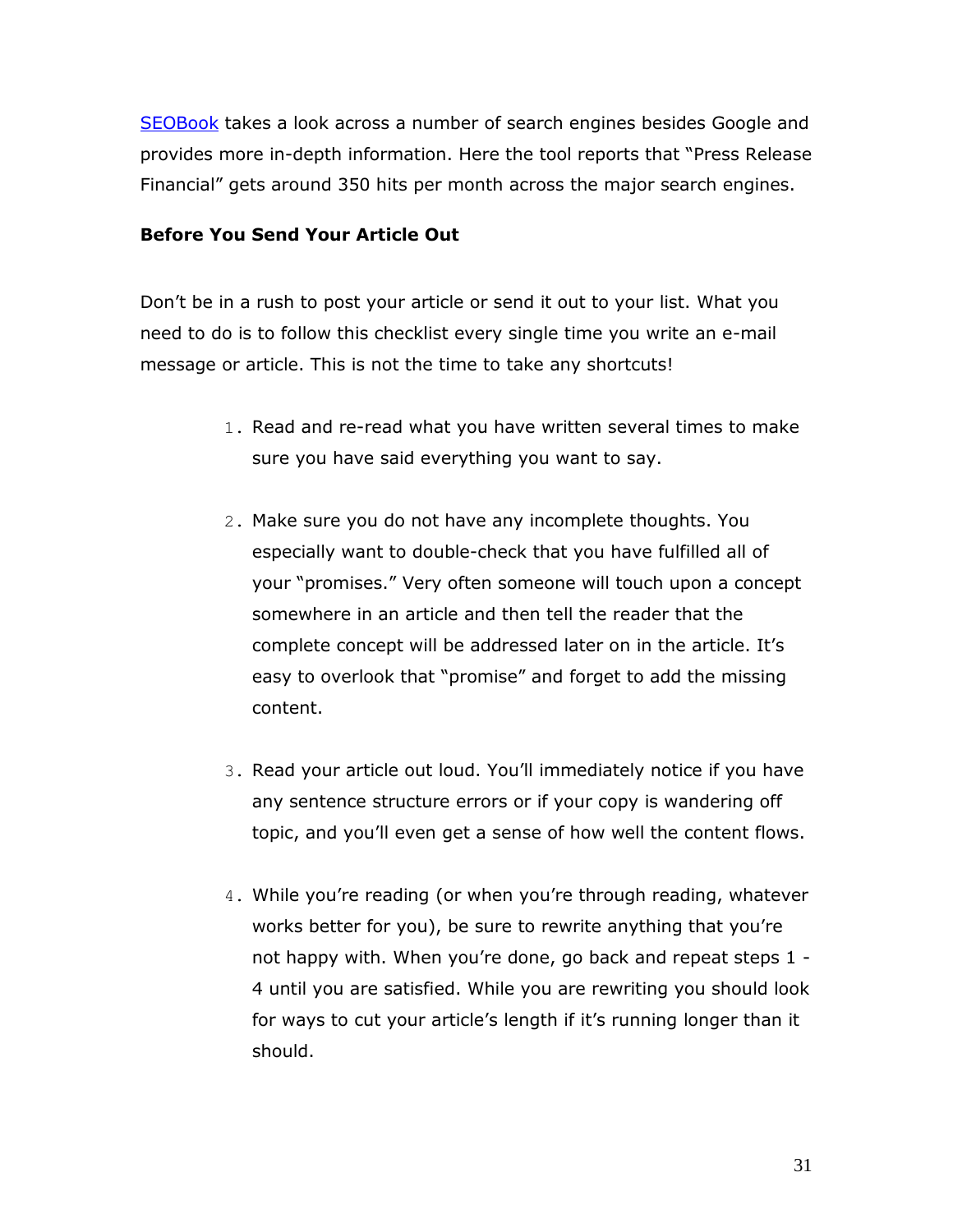Once you have completed these steps it's time for proofreading. It's not easy to proofread your own work, especially if you've re-read the article or e-mail so many times that you're tired of looking at it, but it has to be done.

You need to proofread the article even if your spell checker did not find any problems. Spell checkers can be fooled and they often miss common errors such as using the word "to" instead of "too."

Follow this proofreading checklist and you'll do just fine:

# <span id="page-31-0"></span>**Proofreading Checklist**

1. Run your spell checker and correct all the errors it finds if you're certain the word is misspelled. Sometimes the word is spelled right, but if it's not in the spell checker's dictionary, the spell checker will flag it as incorrect. If you need to double-check the spelling, get out your paper dictionary or look the word up in dictionary.com.

2. After that, print the copy to paper and then read it out loud. Many of the most successful writers will read their copy backwards by starting at the last word of the last sentence and reading each word straight through to the first word of the first sentence. Because you know what you intended to say, your brain is likely to fill in missing words and compensate for misspellings. Reading backwards forces you to concentrate on every single word individually rather than having your brain interpret the "concept" of what your eyes are seeing.

3. If you have the luxury of time, put the article or e-mail aside after the first round of proofreading and come back to it for another round in a day or so. That way, you'll be able to look at what you've written with "fresh eyes."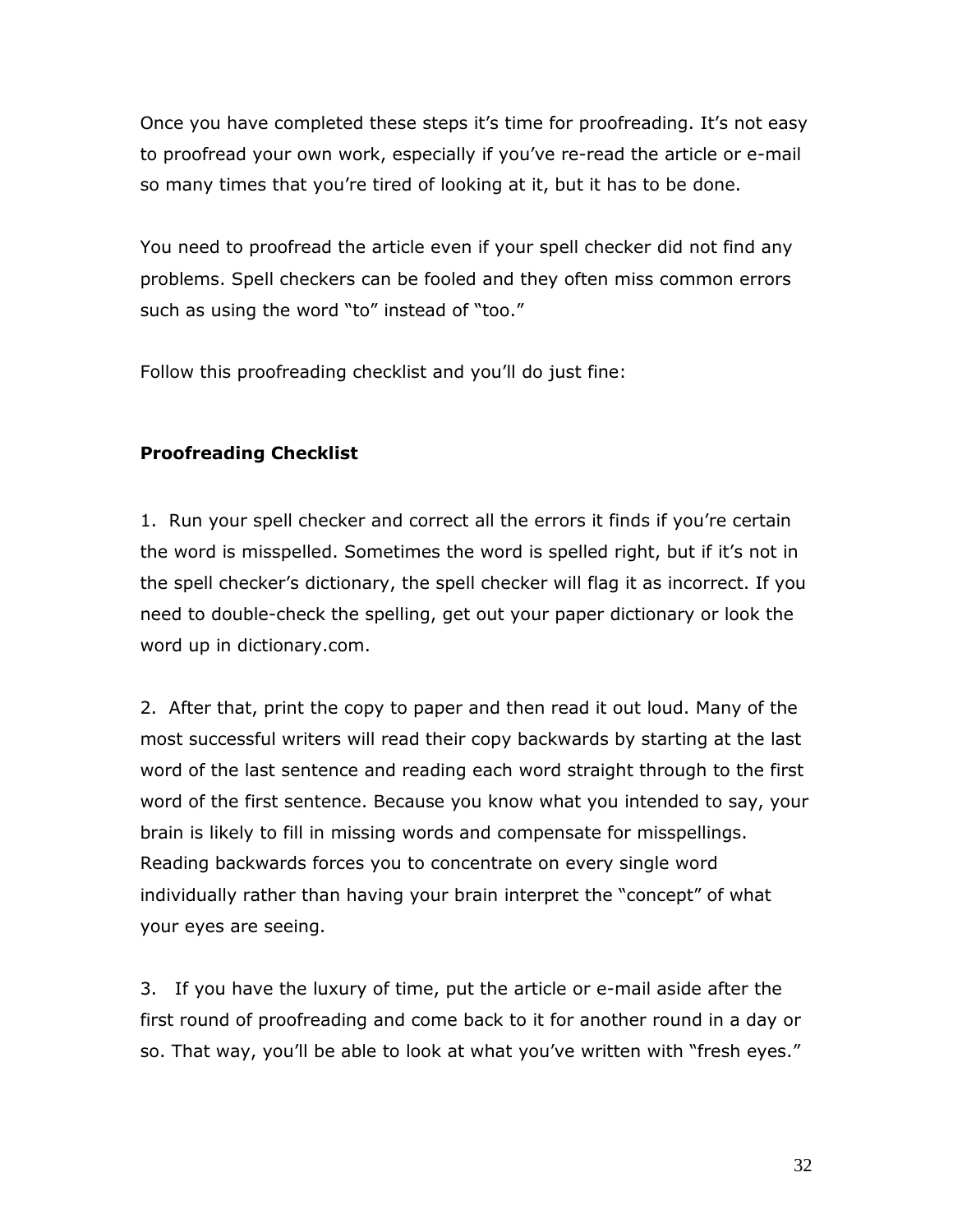4. Once you think the copy is good to go, you should have someone else read it. Ask the reader to point out any spelling errors as well as any sentences or concepts that are not clear. Emphasize that you are not looking for editorial opinions.

Yes, proofreading is a lot of work but it's a lot easier to do than suffering through the embarrassment of looking ignorant because you sent something out that was full of errors or that had even one error in it. Believe it or not, errors in your article can lessen its credibility, no matter how good it is.

Articles are a great way to raise your visibility and drive traffic to your web site. Once you get into the habit of writing them there's no reason why you can't put out one or more articles every week.

Check Appendix "A" for a list of the top article posting sites.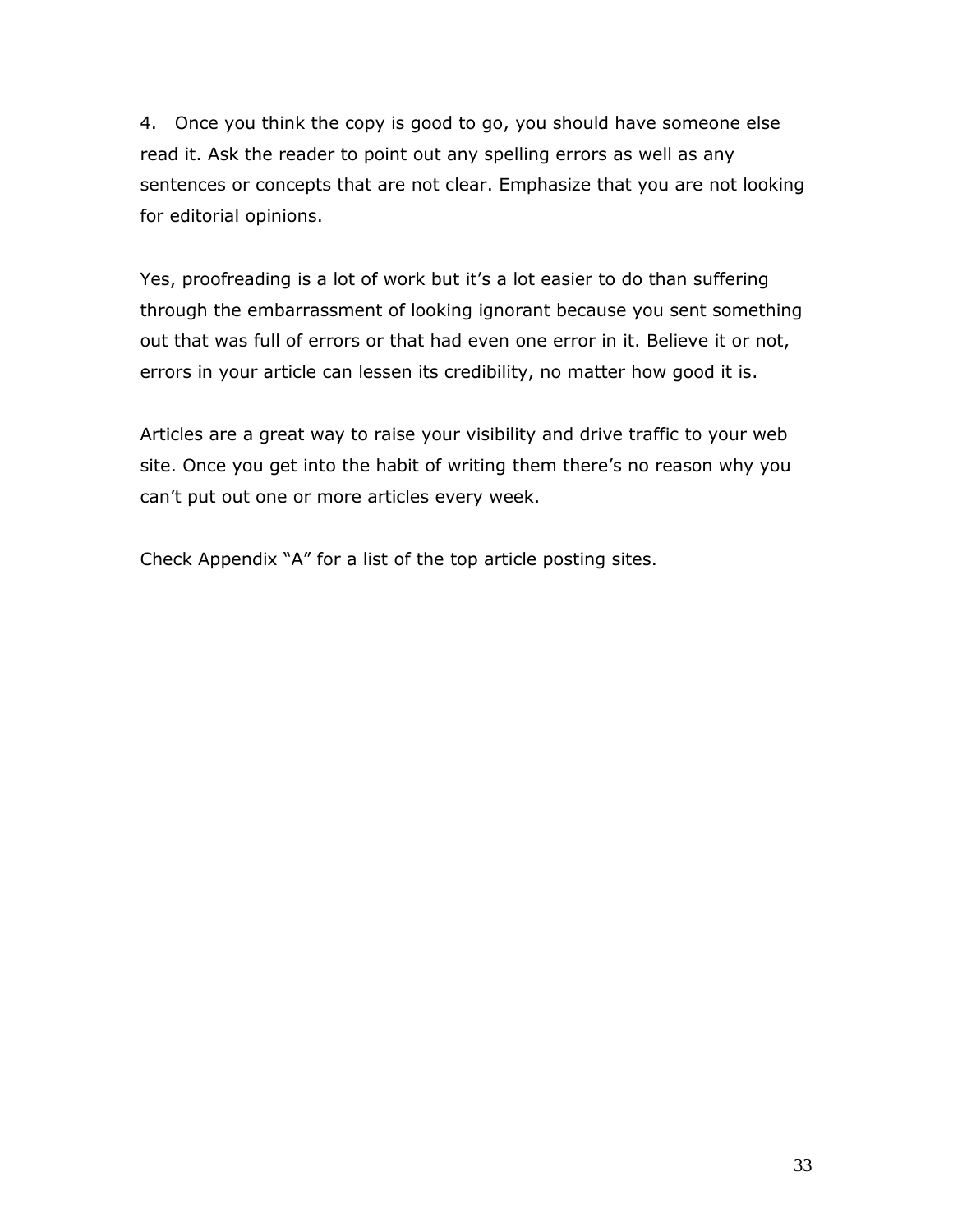# <span id="page-33-0"></span>**Building Friendships Through Your Writing**

People buy from people they trust. And while it's not likely that you will ever build a one-on-one personal relationship with every client or prospect, you will not see constant and steady sales growth until you manage to create a relationship of trust with your prospects and customers.

An Internet marketer I know wrote the perfect article on the subject of building relationships and he's given me permission to produce it here. While I could come up with my own examples, I think this article says it in a way that nothing else can. Here it is:

# **Bedroom Marketing Tips**

<span id="page-33-1"></span>Hopefully we are all adults here, so let's talk about sex for just a minute. No, I'm not talking about porn sites; I'm talking about taking a look at what I call *Bedroom Marketing* and applying the same principles to Internet marketing.

I don't care if you're a female or a male. Play this scenario out in your head:

You walk in the door and yell, **"Honey, I'm home. Take off your clothes and jump into bed because I really want you and I know that you want me too."**

I don't know how things work around your house, but over in my neck of the woods it's going to be "No Sale." And why would you expect anything different? Let's take a look at what was done wrong.

1. This was a high-pressure attempt to "make the sale" without any regard for the feelings or state of mind of the other party.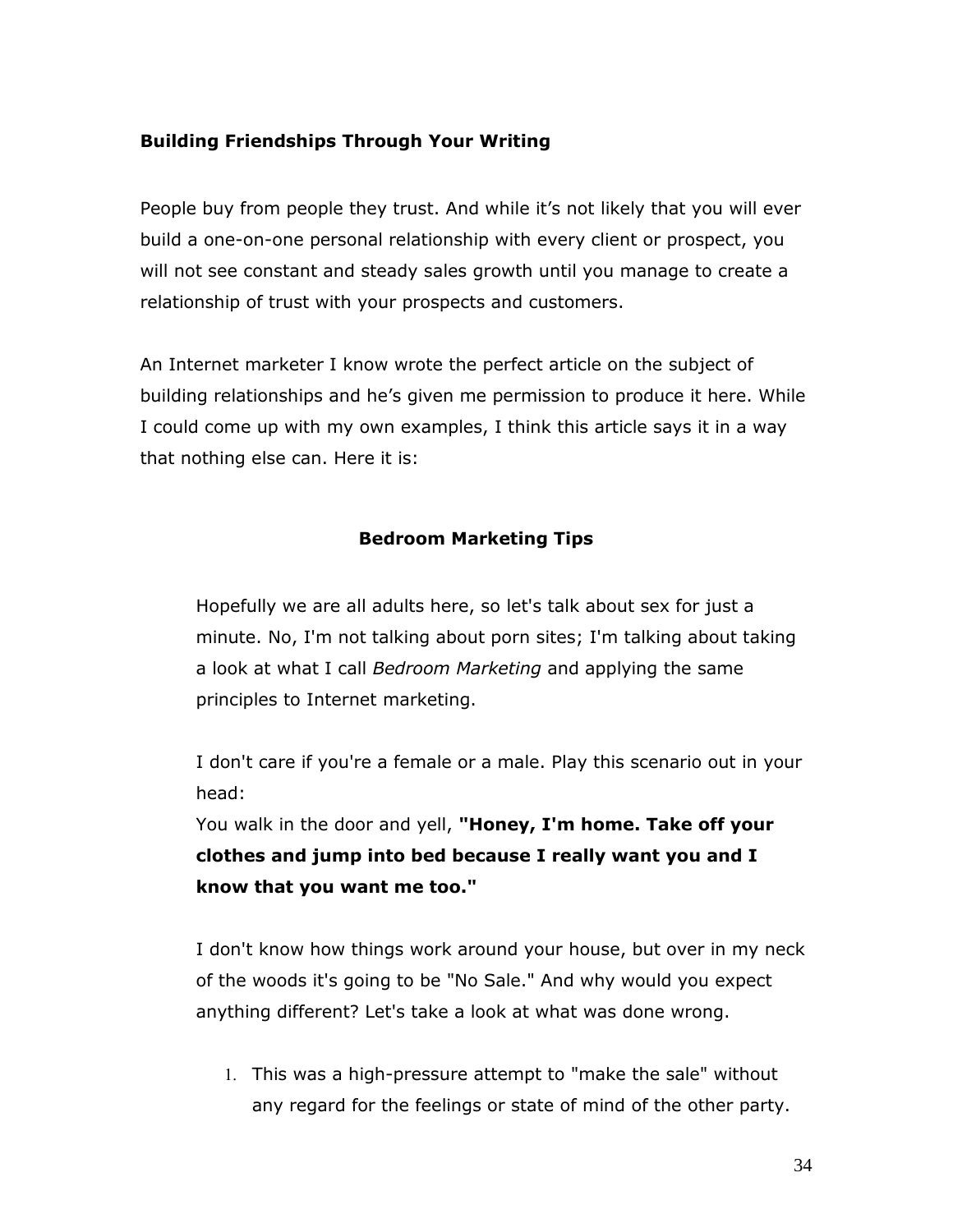- 2. It was assumed that the other party was in the mood to "buy" and the pitch did not give the person any other option but to say "Yes" or "No" when a "maybe later" would have given the desired results.
- There was no attempt at rapport building. (OK, Dr. Ruth doesn't call it "rapport building" but you know what I mean.)
- There was a failure to build the other person's interest in and excitement level over the offered "product or service."

So, if you wouldn't expect that kind of approach to work with someone who hopefully loves and trusts you, why in the world would you think it would work with complete strangers?

You know what I'm talking about. We've all received an e-mail that says something like:

**"Wow, I just discovered the most amazing program. My sponsor has only been in for 14 days and he's already made \$144,000!!!!!!!!! This is so good, trust me I know a good thing when I see one.** 

**THIS IS NOT A SCAM!!!!!!!!! Just click here and pay a onetime \$19.99 NO SPONSORING!!!!!!!! I'll help you make money. This CAN'T FAIL!!!!!!!!!!! Just sit back and let the money roll in!!!!!!! I joined Monday and already I've made over \$2000!!!!!!!!!!"**

The so-called marketer blows this ad out to 155,000 Safelists, FFA and Classified sites, and maybe SPAMs a few news groups along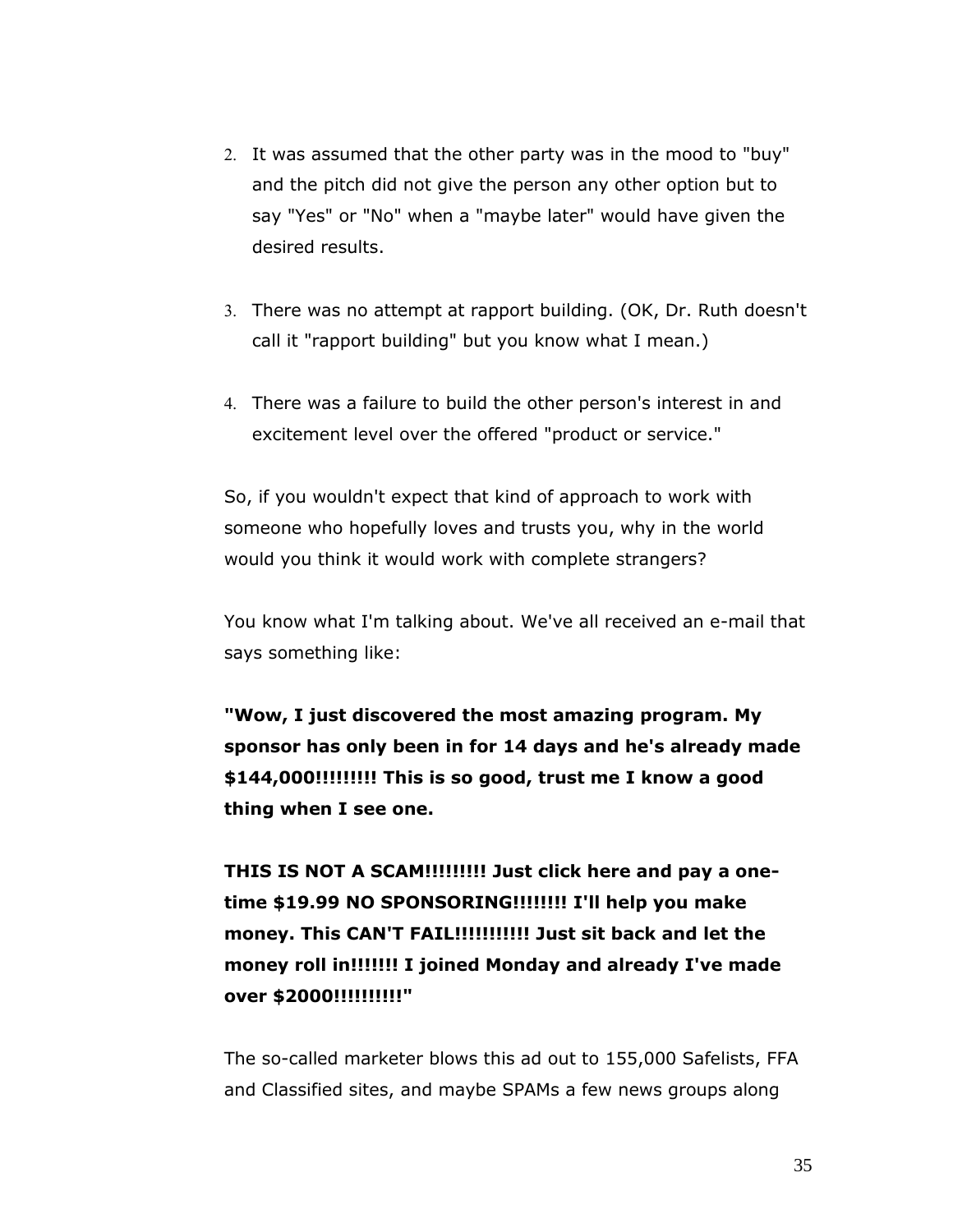the way. Two days go by and no sales. The Marketer quits in disgust and tells everyone that Internet Marketing is a scam and no one is making any money. "Trust me," he says, "I know, I tried."

You think I'm exaggerating? One of the sites that I own is an e-mail list management company. We provide a platform enabling our users to build lists and send mail to their prospects.

Anyway, whenever someone cancels their subscription we automatically send an e-mail containing an Exit Poll form. We offer the chance to win \$50 in return for telling us why they quit. (We also recommend one of our other sites that may be better suited for them, but that's another article.) We learn a lot about how to make our program better, but we also get to scratch our heads in wonder over responses like this one:

# **"I've been a member of your site for 10 days now and I haven't sold a thing. The Internet is full of thieves and liars and you're just one more of them."**

Out of curiosity, I checked the sales letter he's been sending. Here's what he wrote:

# **"You are paying too much for your long distance service. Send an e-mail to (address deleted) and see HOW MUCH IT WILL COST YOU with mine."**

Ok, let's take a look at what he did wrong besides failing to run his spell checker.

First, he made a high-pressure attempt to "make the sale" without any regard for the feelings or state of mind of the other party. Not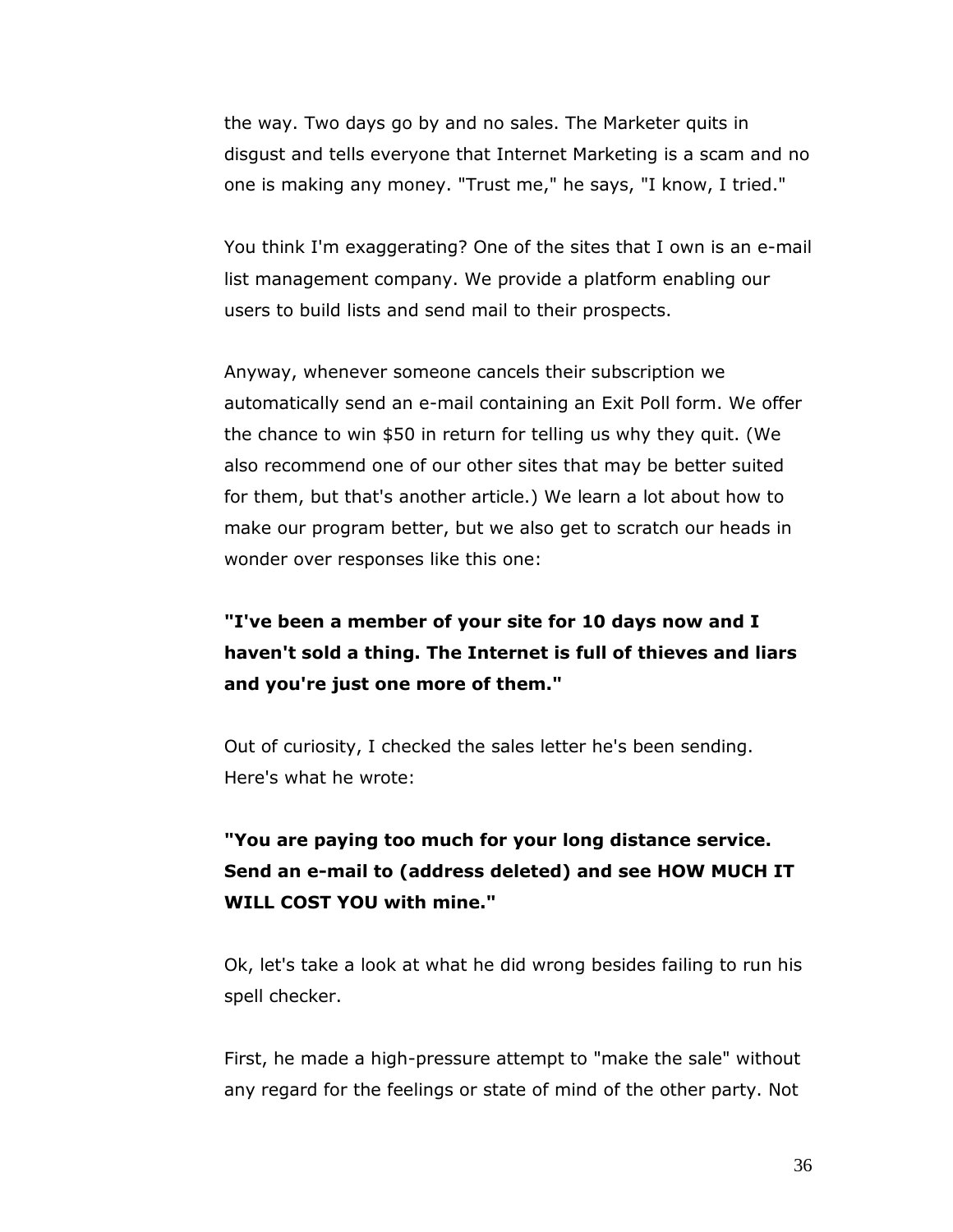only was it high pressure, but it held his offer out in a negative fashion when he said,

# **"Send an e-mail to (deleted) and see HOW MUCH IT WILL COST YOU with mine."**

Sheesh, at least he could have said "how LITTLE it will cost you."

What he did was the equivalent of saying:

"**Honey, I'm home and I'm dirty and sweaty and I had a garlic, onion and liverwurst sandwich which I'm still burping up every five minutes."**

# **"Take off your clothes and jump into bed because I really want you and I know that you want me too**."

Sure, that's a home run proposition waiting to be hit out of the park.

Next, he assumed that his prospect was in the mood to "buy" and did not give any other option but to say "Yes" or "No" when a "maybe later" would have given the results he was seeking.

In fact, he really didn't give his prospects any option at all when he said:

## **"Send an e-mail to (deleted)."**

No one in their right mind is going to respond to an offer from a total stranger and give that stranger their e-mail address. It's no wonder he didn't make any sales.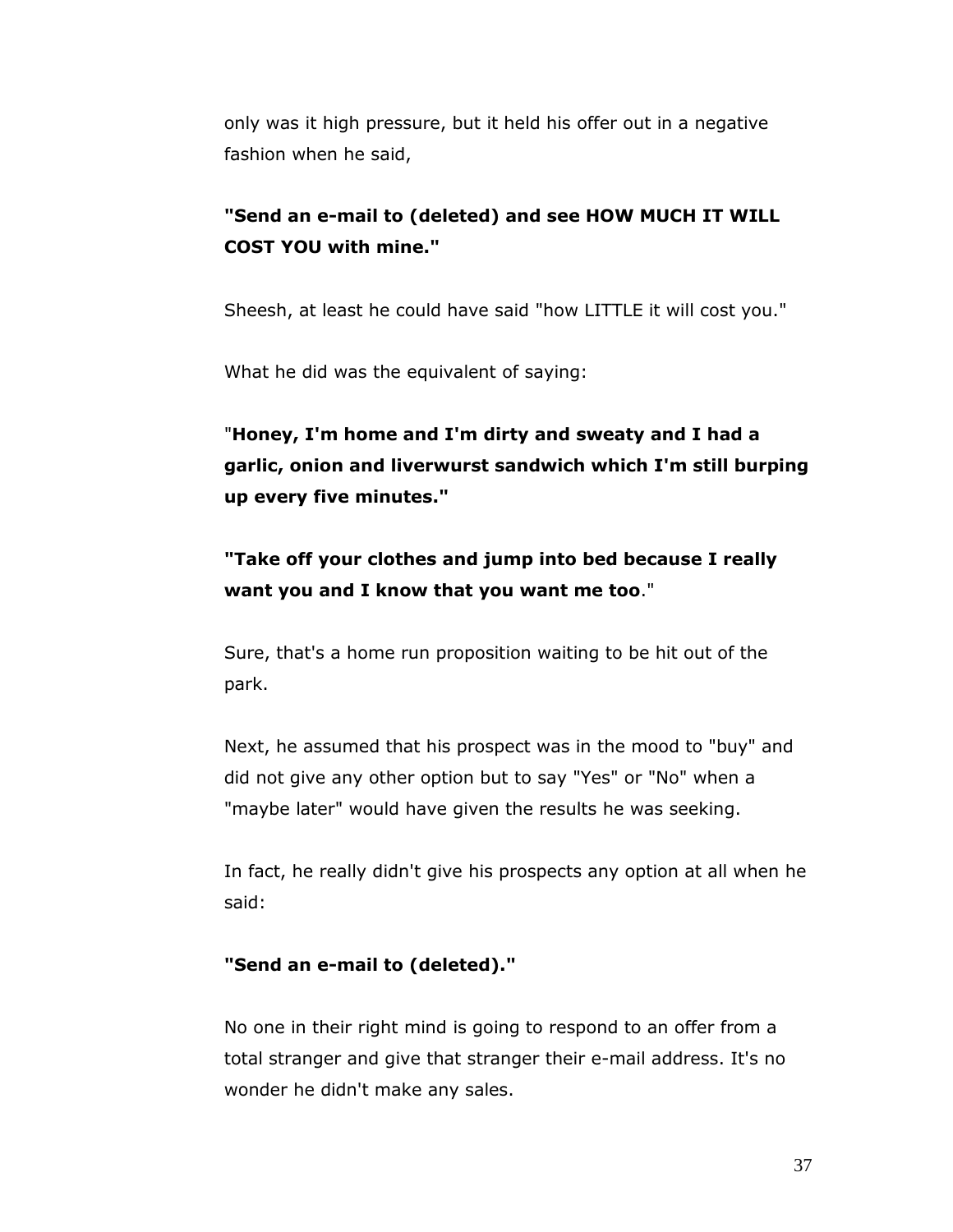He didn't take any time to build rapport. He tried (and failed) to pull off a full-court press and fell flat on his face.

He failed to build an excitement level over his product or service. He didn't even build a mild curiosity level. In fact, his letter doesn't even rate a twitch of the right eyebrow.

Hmmm, does all of this sound familiar? I wonder what would happen if he tried that on his spouse when he arrived home from work?

I see so many people fail in their attempts to advertise their product or services. A lot of them tell the same story as in the example above. Keep this in mind -- Even though the Internet offers an instant medium for reaching people all around the world, the basic laws of sales have not changed. In order to close the deal you must follow these steps:

- Eliminate any high pressure attempts to make the sale. Stop using hype and, for Pete's sake, use the exclamation point sparingly! Not only educated prospects more likely to buy, but they are also more likely to refer others to your site, and they are more likely to respond to future offers that you make to them.
- Give the customer an option of saying "Maybe Later." Some truly interested prospects just won't be able to buy right now for a variety of legitimate reasons. Make sure you offer them the opportunity to join your e-zine or newsletter, or sign up for an autoresponder series. Do something that gives you the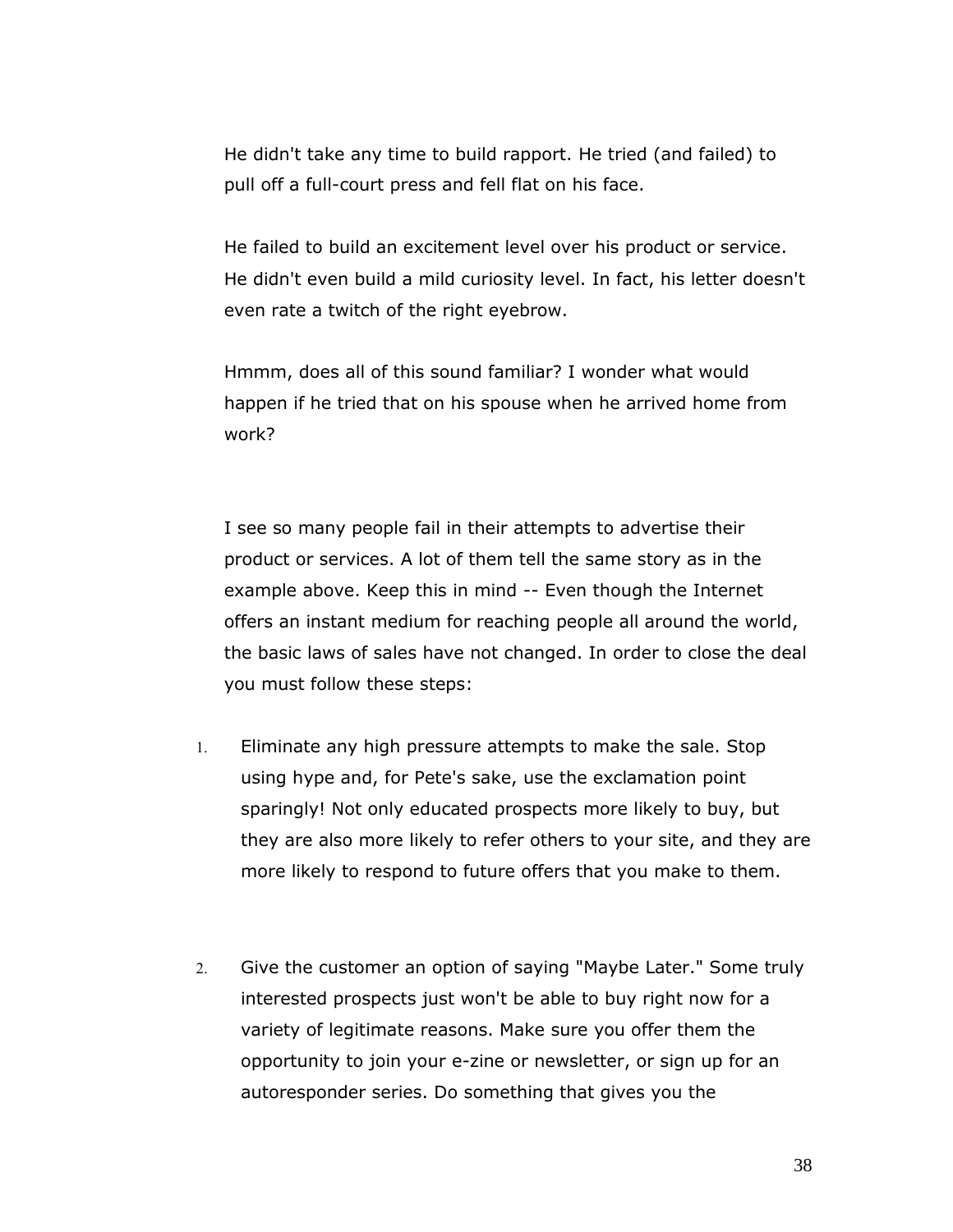opportunity to stay in front of that customer until he or she is ready to say "Yes."

- Go slowly and get your prospect in the mood to buy. Don't rush in there and yell "Give me your money." Take time to determine the reasons that someone will buy your product and weave those reasons into a word picture that elevates the prospect's curiosity and enhances the buying mood.
- Build a rapport with your prospects. People want to be talked to, not at. Show them that you are a friend and an expert in your field by EDUCATING them and not SELLING them. Combine this step with step #2, and you can write as long of a sales letter as you need (but not ONE WORD LONGER) without fear of losing the truly interested prospect.
- Create a level of excitement over your product or service by explaining how it's going to change their life, or save them money, or make them look more attractive, or whatever your USP (Unique Selling Proposition) may be.

What works in the bedroom works in the market place. Try it!

While my friend may have put an unusual slant on his examples, his message is straight on. Relationship selling is the only type of selling that is going to build a long-term sustainable business model for you.

Here are some more useful tips for building trust when you send e-mail: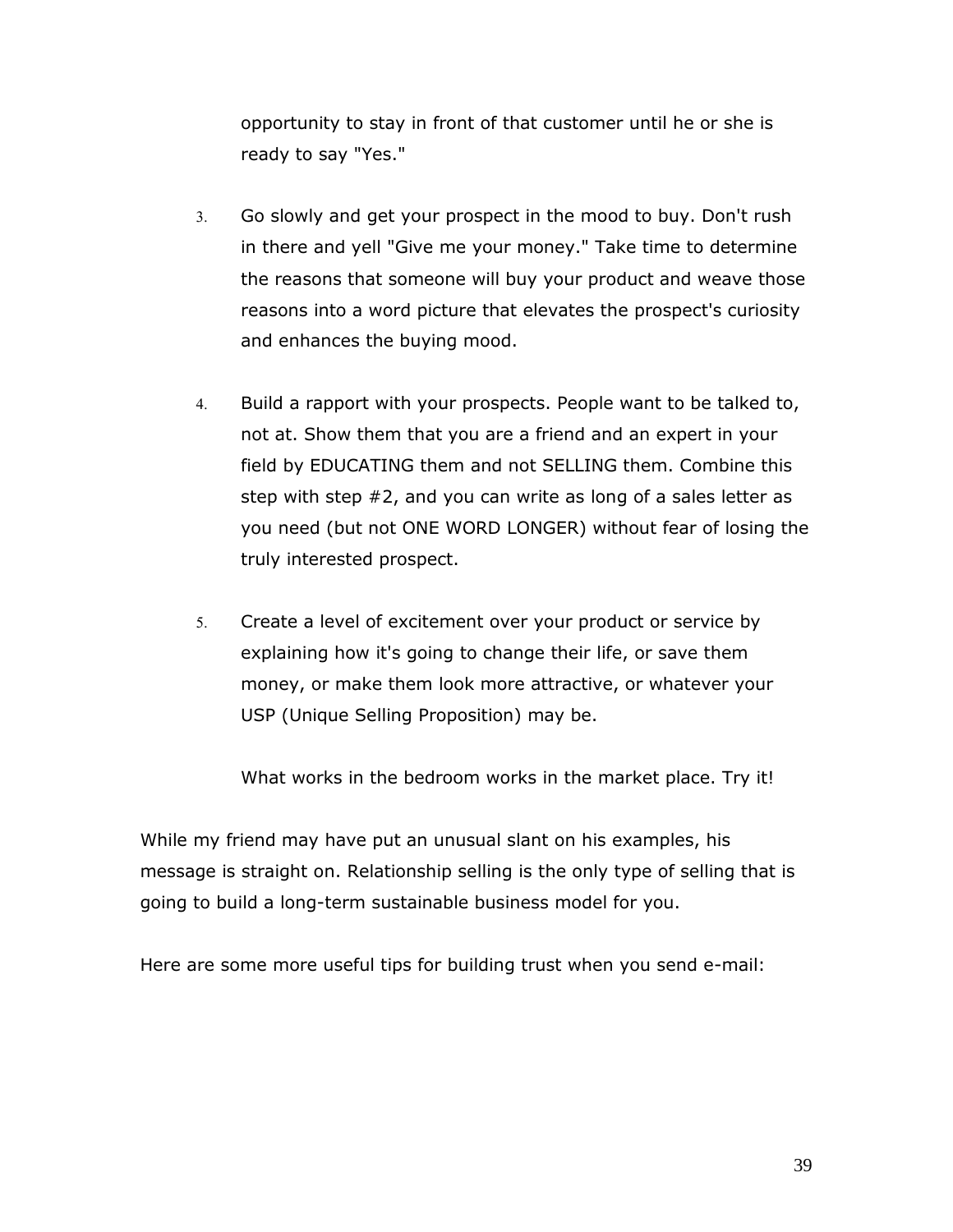# <span id="page-39-0"></span>**Eight Sure-Fire Tips for Building Trust**

- Send only relevant information that will help your readers see you as an expert in your field.
- Create an online persona that sets you apart as a live person and not just some plastic corporate face. Provide anecdotes, tell people what's going on in your life, from time to time, and give them other ways to come to know "you" and not just your company.
- Do not constantly throw sales pitches. Some of your e-mail should simply be interesting and timely.
- Create free offers that are relevant to your products or services and give them away with no strings attached.
- Always be truthful.
- No hype allowed.
- Never recommend someone else's product or service unless you have used it yourself and find it to be all that the manufacturer or service provider claims that it is.
- Respect your reader's time. Keep your messages short yet punchy.

Don't expect to build a relationship overnight. It's a time consuming process that will pay off well once it begins to happen. If you think you don't have the time, think again. The fact is: The exact amount of time that it takes to build a relationship is going to pass whether you take the steps to do it or not. The only difference is going to be how profitable your business is at the end of that time. It's all up to you.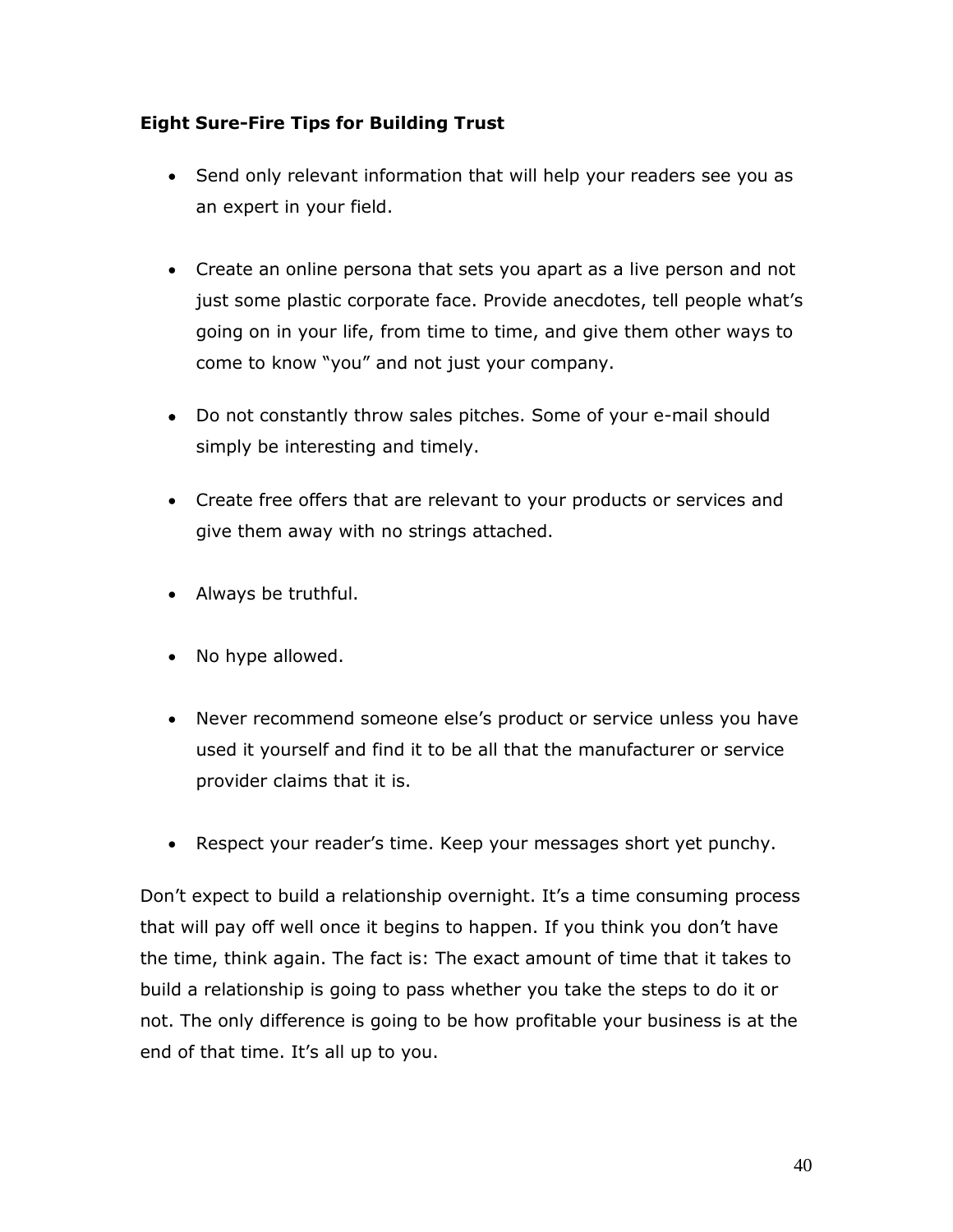# <span id="page-40-0"></span>**Creating eMail Copy/Articles That Works**

Writing an effective e-mail advertisement is part art and part science. The science portion is pretty straight-forward and can be easily taught. The art portion takes a bit of practice to get right. Fortunately, there are some great ways to test your e-mail response so you can continually hone the words until you get it right.

# <span id="page-40-1"></span>*The Science of Writing An e-mail Advertisement*

Chapter 3 taught you about these three essential parts of an e-mail advertisement:

- **1. Headline (Subject)**
- **2. Message Body**
- **3. Call To Action**

You also saw examples of each headline type along with some samples. Now it's time to go deeper into each of these three essential parts and learn how to construct each of them in order to receive maximum results.

# <span id="page-40-2"></span>**How To Write A Headline**

The hardest part of writing a headline is figuring out what it is you want to say. Don't laugh! You can create the most grammatically perfect headline using the most proper English possible and the e-mail campaign will probably fall flat.

# **Saying the wrong things with the right words = No Sale**

You need to convey your point in as few words as possible and not worry about your High School English teacher grading your paper. It's not going to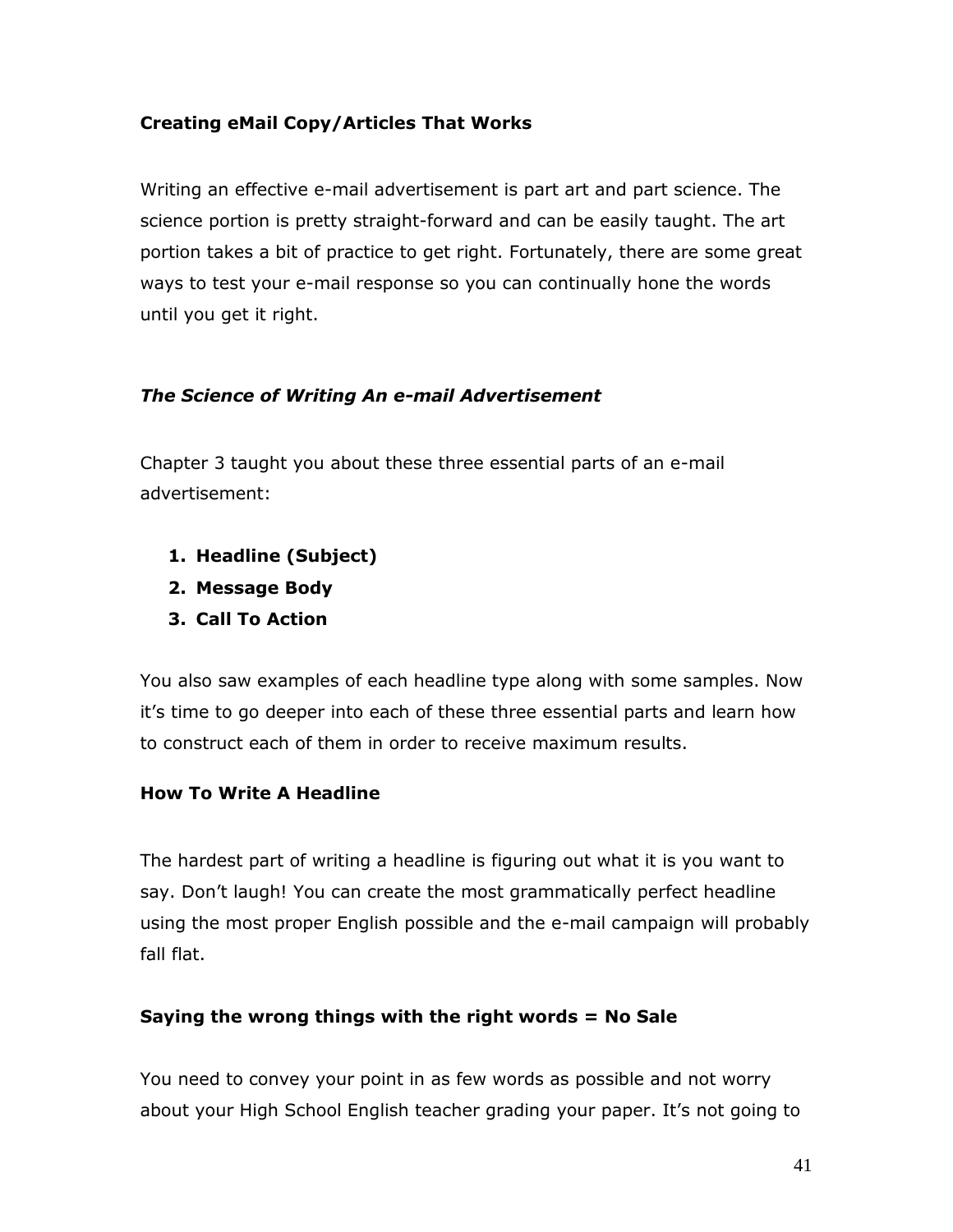happen. Your goal is not to show the world what a talented and eloquent writer you are. Your goal is to make the cash register ring!

Don't start out focusing on "how" you are going to say something, start out focusing on "what" it is you want to convey to the readers and which of their "pain" buttons you want to push.

Give your headline the respect that it deserves. After all, it is your best salesperson. It's your attention getter. It's the one chance you have to get your offer out in front of your audience. If your headline fails to do its job properly, the remaining portions of the e-mail message will never get their chance to shine.

In order to write a powerful headline you have to step out of your shoes and into the shoes of your prospect. You have to know which buttons need to be pushed. You have to know which words will excite them and which ones will put them to sleep.

But most of all, you have to know how to use those words to make it impossible for them not to want to read the remainder of the message.

#### <span id="page-41-0"></span>**The 3 Responsibilities Of A Headline**

#### **1. Attract Attention**

Your ad needs to stand out from the crowd and it's your headline that's going to make that happen. Unless you attract the reader's attention right up front you can count on having it hit the trash can in about 3 seconds or less. That's about all the time your headline has to make a difference. The only way to attract attention is to hit one or more of the pain buttons described in Chapter 3.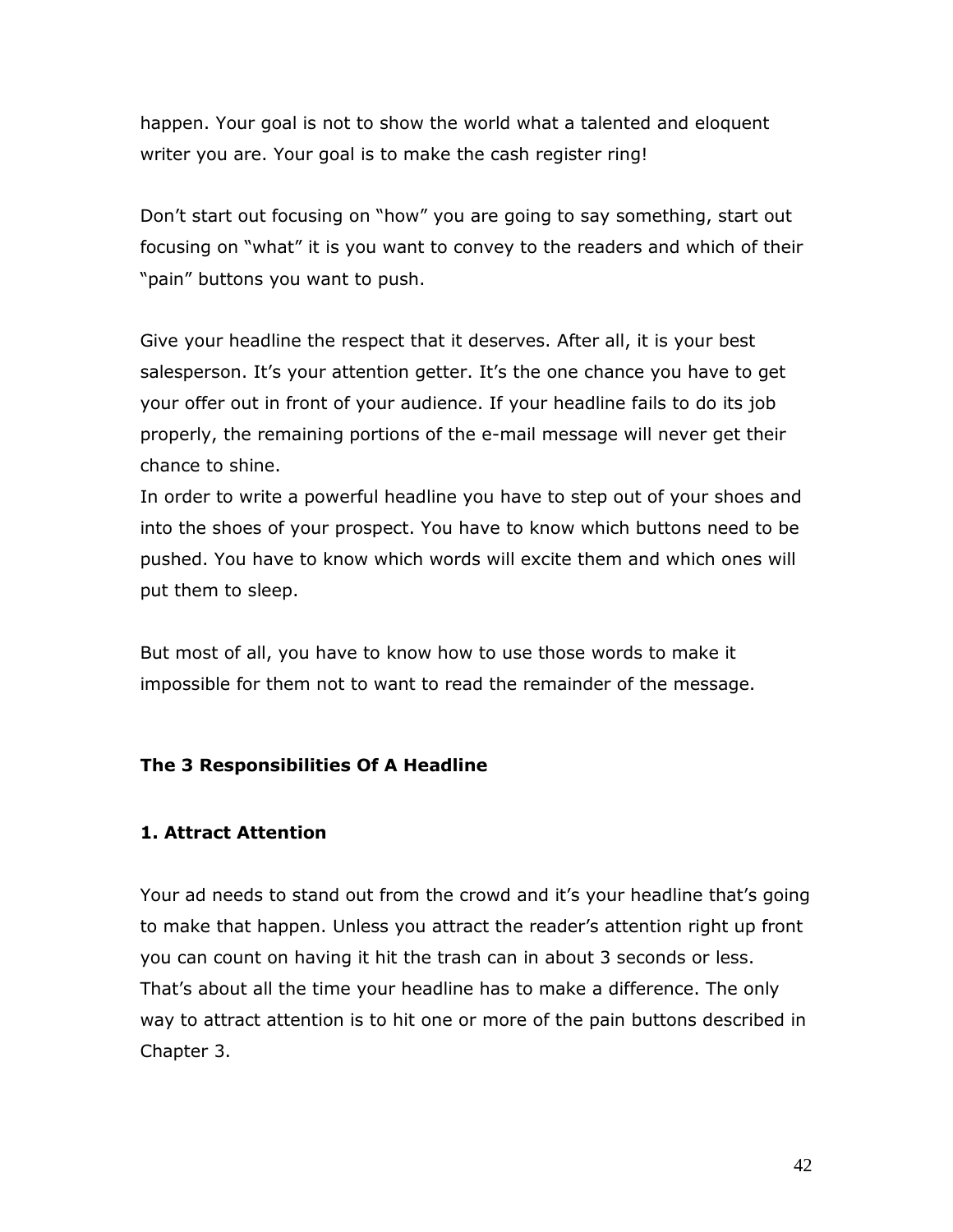## **2. Act As A Funnel**

If you are the least bit realistic you already know that not everyone who receives your ad is going to be a prospect. Some people don't want or need your product or service and there's little that you can do to convince them otherwise.

Your headline should weed these people out in advance by not being deceptive in any way. A "Free Offer" should be a Free Offer. If it's not, don't say it. Don't trick people into reading your e-mail; they won't appreciate it.

A few years ago it was popular for people selling business opportunities to use a headline that read: "Notice of payment received."

That headline really grabbed attention because it was the exact same headline that PayPal used to notify someone that he had received money via PayPal. The open rate for a message bearing this headline was nearly 100%. However, the click through rate to the landing page was near zero once people learned that they had been deceived.

This illustrates the point that attracting attention alone is not sufficient. The headline did not act like a funnel. It did not draw the attention of potentially interested prospects. It drew everyone's attention yet the campaign was a failure.

It is better to let your headline proclaim the truth without giving away so much information that someone doesn't have to read the e-mail message to learn more. Here's an example of a simple headline that will motivate interested people to read more while still telling the truth.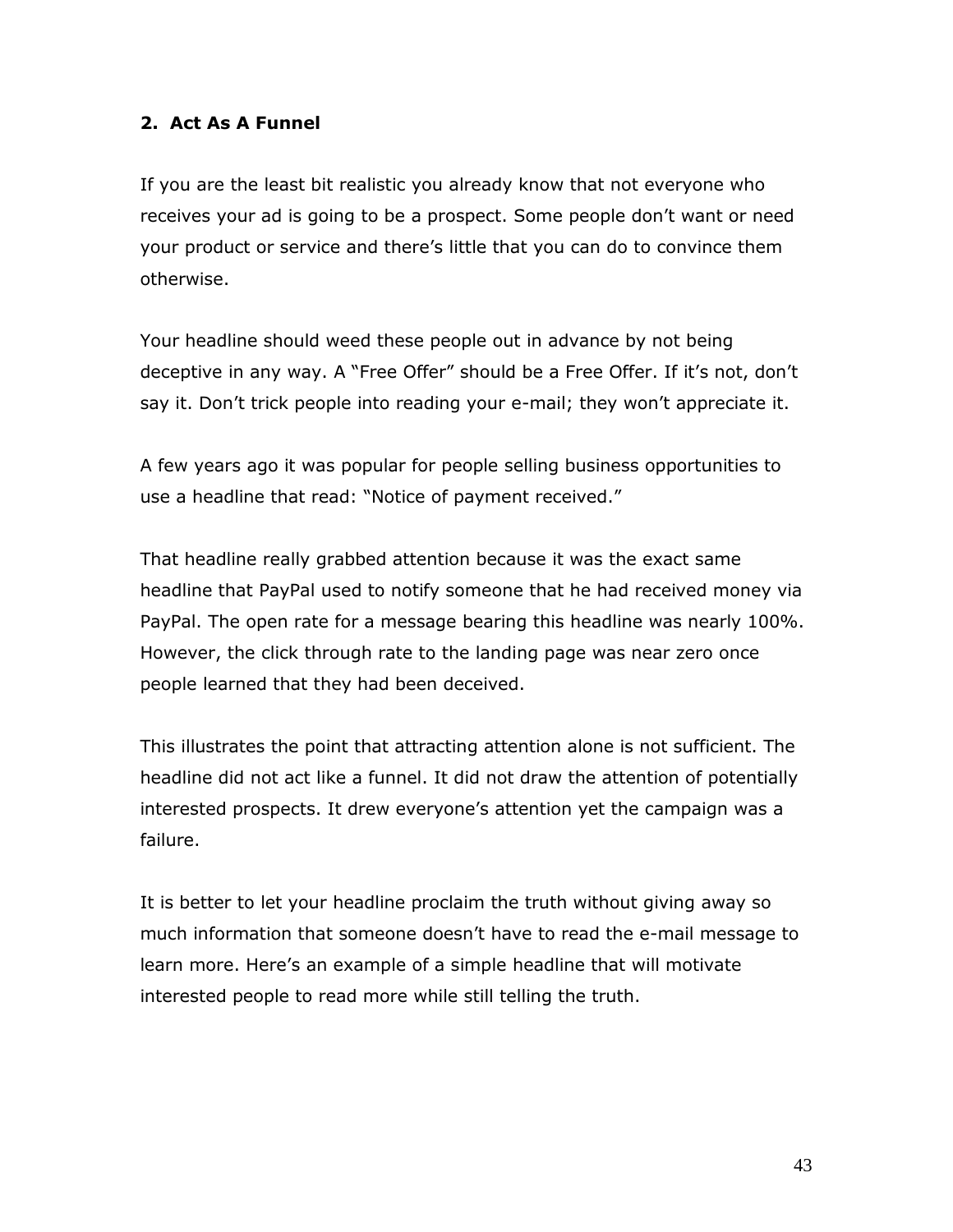# **Published Author Reveals How To Write A Book In 30 Days Or Less.**

Anyone who is interested in writing a book is going to click to see who this published author is and how it could ever be possible to write a book in 30 days or less. Anyone who has no interest in writing a book is not going to have an interest in your headline.

Here's another example:

# **100 Can't-Fail Creamy Fudge Recipes For Free**

Fudge lovers will click. Interested cooks will click. Even people who are on diets may click if they are interested in making fudge for friends or family members.

# **3. Deliver An Entire Mini-Sales Message**

If you think about it you'll see that your headline is really a stand-alone sales message. It's designed to sell someone on wanting to read the body of the message. If you carry this out to its final conclusion, it becomes obvious that the job of the message body is to sell the reader on clicking on the call to action so they can be transported to the landing page where the real selling gets done.

e-mail readership studies show that 80% of your prospects will read only the headline before deciding whether or not they want to know more. That means you'll lose 8 out of 10 prospects if your headline doesn't "sell."

That's why headlines that simply tease a reader don't work. Here's an example of what I mean:

# **"I make \$500 per day on the Internet"**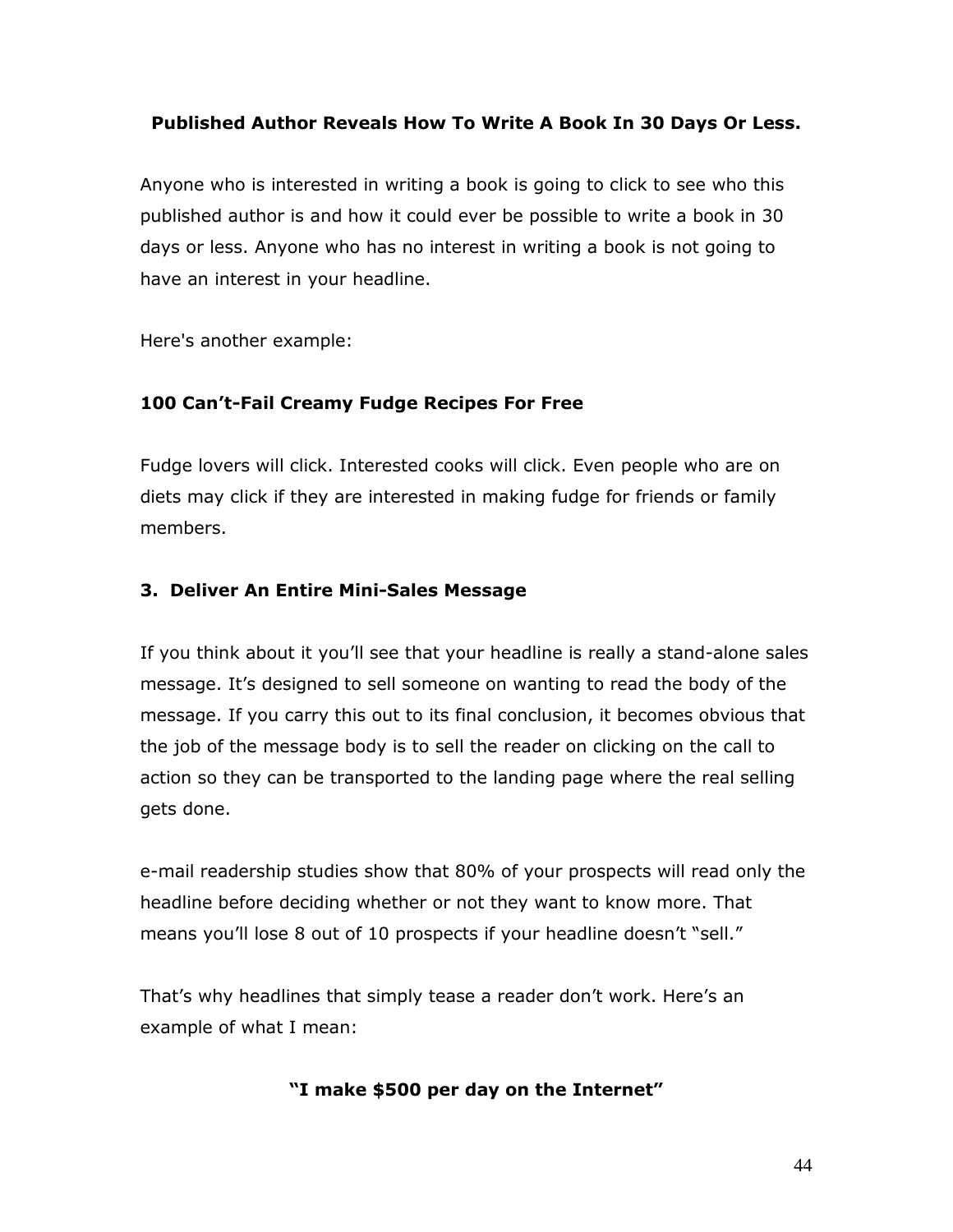"Good for you, that's a lot of money," the reader is thinking as he or she clicks the delete button and moves on to the next message in their in-box.

This alternative headline will draw a much better response:

# **"Discover the secret to making \$500 per day on the Internet"**

Actually, the chances are that neither headline is going to pull very well because everyone's tired of getting those types of messages only to discover that it's all about one more "no recruiting required, I'll get all your members for you" get rich quick scheme.

Try this headline instead:

# **"Earn a good second income by reading this free article"**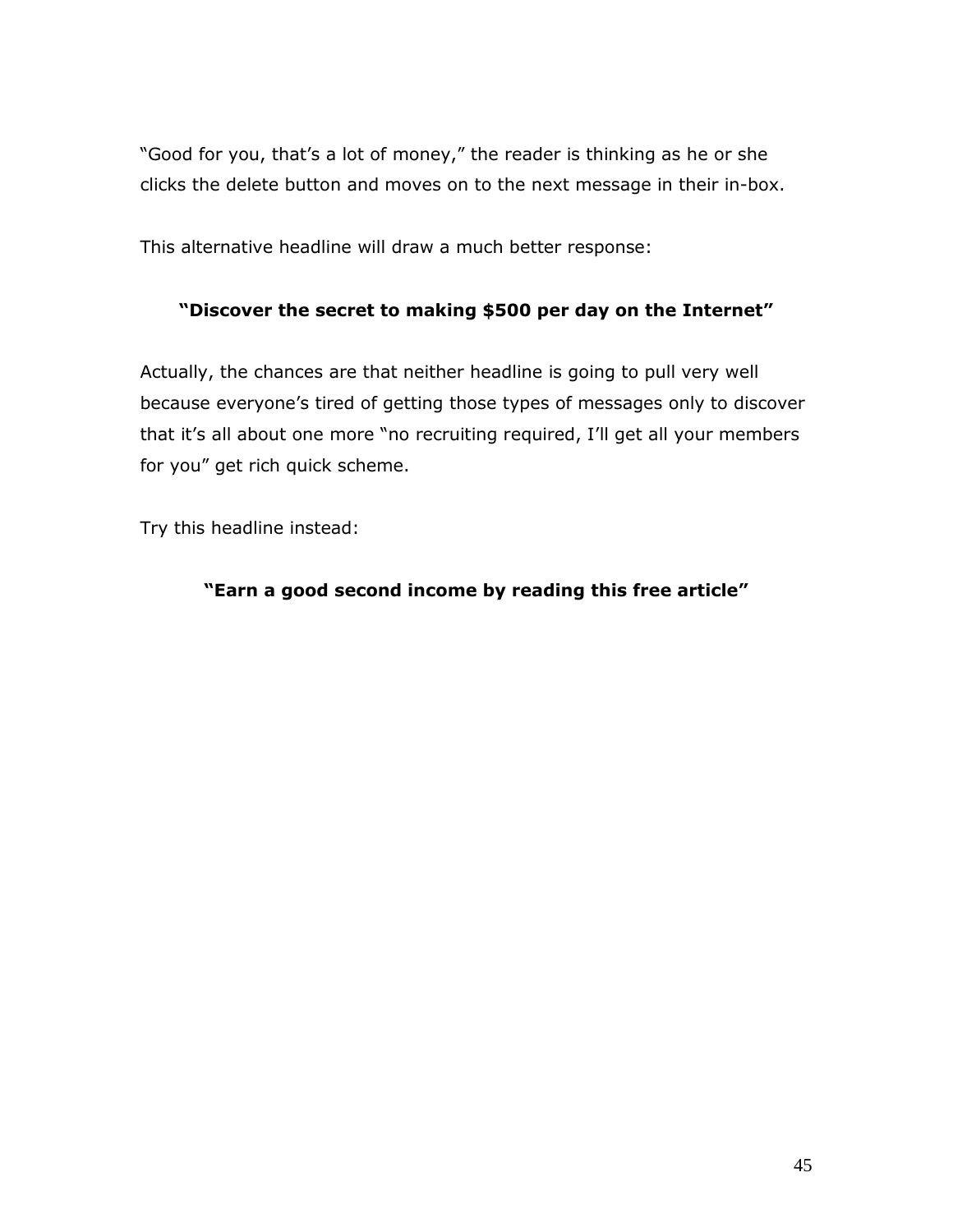# <span id="page-45-0"></span>**Headline Secrets**

There is no one fast and firm technique for writing a headline. If the headline works – it's written correctly. If it doesn't work, you'll know.

There are, however, some basic headline rules that always work. All you have to do is learn the rules and then write headlines that obey those rules.

# **1. Keep it Short and Simple (KISS)**

Don't beat around the bush; don't try to use clever word play. Just deliver your message and let the headline do its job.

- "Free Shipping On All Harry Potter Books Ordered By January 31"
- "Save 30% on Authentic Designer Purses"
- "Lose 3 Dress Sizes In 30 Days"
- "Learn How to Increase Your Trading Skills at a No-Cost Online Seminar"
- "Pay Less for Valentine's Day Flowers: Pre-Order Today"

# **2. Keep the benefit out in front of the reader**

Don't make readers wonder what's in it for them. State it up front and state it loud and clear.

- Order 12 months of eBay News and get 10 eBay Store Templates Free!
- Make \$750 per week in your spare time by cleaning window blinds
- Quit Smoking in 30 days WITHOUT Cold Turkey Symptoms
- Learn how to profit from the coming oil shortage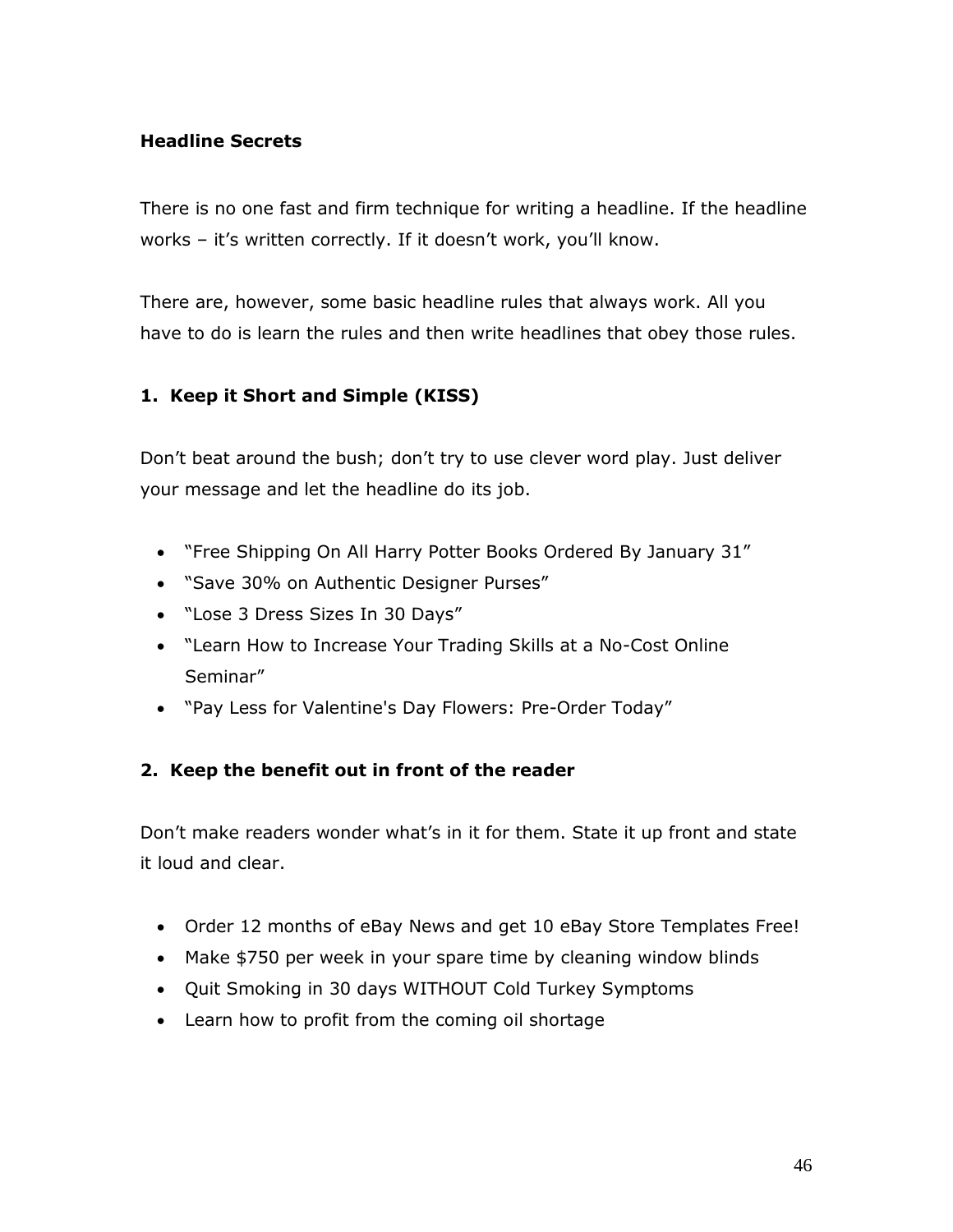# **3. Try writing a newsworthy headline**

People love a "newsy" headline. Newspaper journalists know that so take a cue from their writing style and watch your sales grow. This type of headline skirts a bit around the "funnel" concept because it doesn't necessarily weed out the interested from the disinterested, but it's powerful enough to make it worth trying.

- "Brazilian Botanist Discovers Anti-Aging Nectar In Common Planter"
- "Unemployed Truck Driver Finds Gold In Recycled Garage Junk"
- "Created for his own kids, Dermatologist announces new acne treatment"
- "Home Business Accountant Reveals 50 Legal Tax Deductions YOU Overlooked!"

Don't be concerned if the product or service isn't brand new. It doesn't have to be brand new to be "news" to someone who has never heard of it.

# **4. Use the power of "How To"**

You almost can't go wrong with a "How To" headline. People love learning new ways to accomplish things and they love to look knowledgeable to their friends.

- "How to Hypnotize ANYONE in 2 minutes or less"
- . "How to write killer headlines every time"
- "How to do all the magic tricks you see on TV"
- "How to make money in your spare time with a block of wood and a pencil"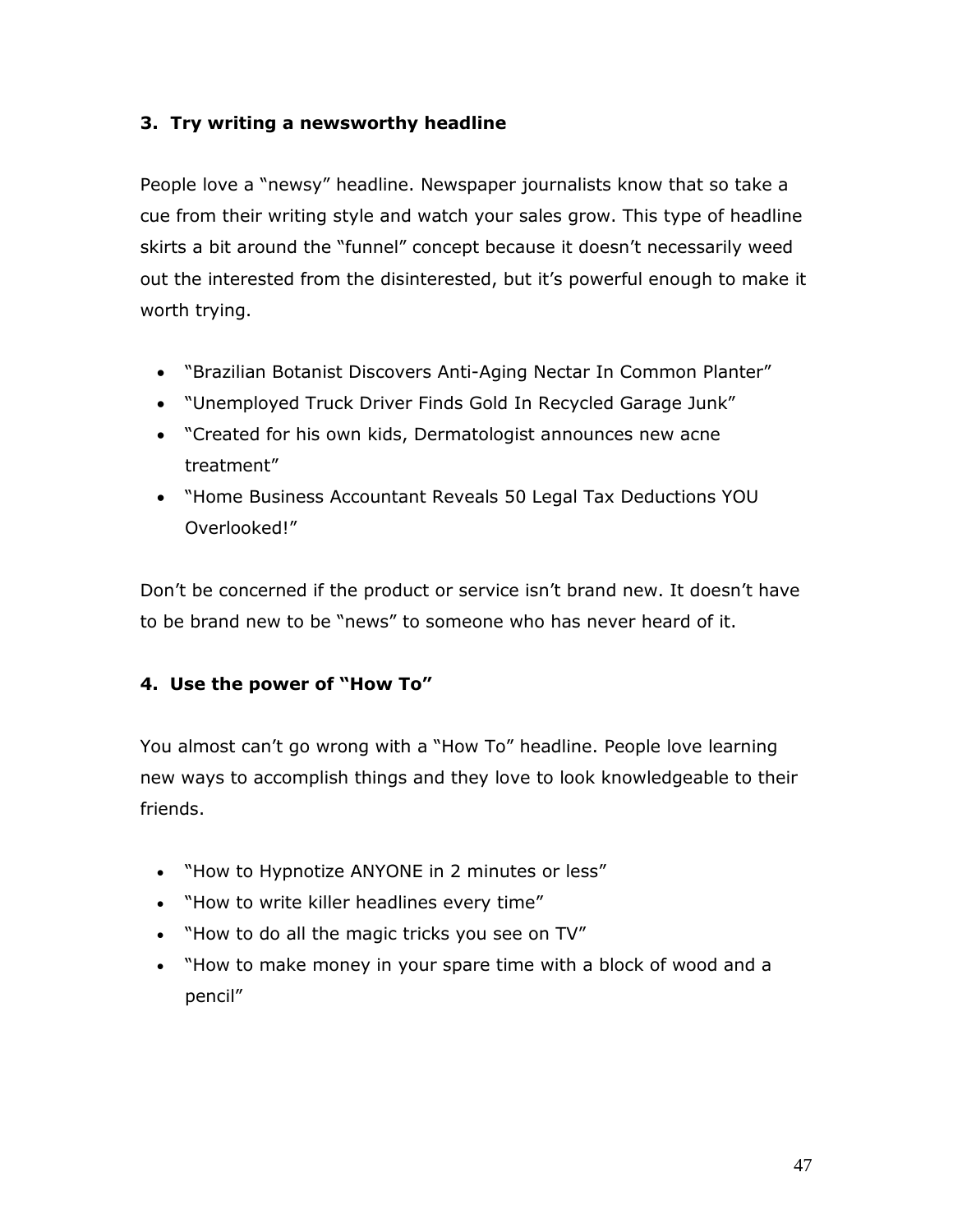# **5. Give them a juicy question to ponder.**

Pose a question that can only lead them to read your e-mail message to get the answer. People love questions and they'll love your product or service if it answers it for them.

- "Was your last raise as big as you deserved it to be?"
- "Have you ever made THIS mistake on your resume?"
- "What do people think when they hear you talk?"
- "Have you ever been nervous about approaching someone you'd like to meet?"

# **6. Give them a direct command.**

There are plenty of people who are waiting for someone to tell them what to do. You can be their leader if you craft the right headline.

- "Stop wasting time and get the promotion you deserve"
- "Don't let shyness stop you from finding true love"
- "Stop losing at the poker table. Read this article now"
- "Stop looking like you dressed in the dark"

# **7. Offer people life-changing information**

People spend billions of dollars every year on books, magazines, newspapers and newsletters because they want to change their lives. You can tap into that huge market with your life-changing headlines.

- "Ten Steps You Need To Take Now To Terrorist-Proof Your Portfolio"
- "Discover The 5 Easy Steps To Writing Your Own Sales Copy"
- . "10 Things You Can Do Right Now To Add 20 Years To Your Life"
- "What Your Dentist Hopes You'll Never Discover About Over-billing"